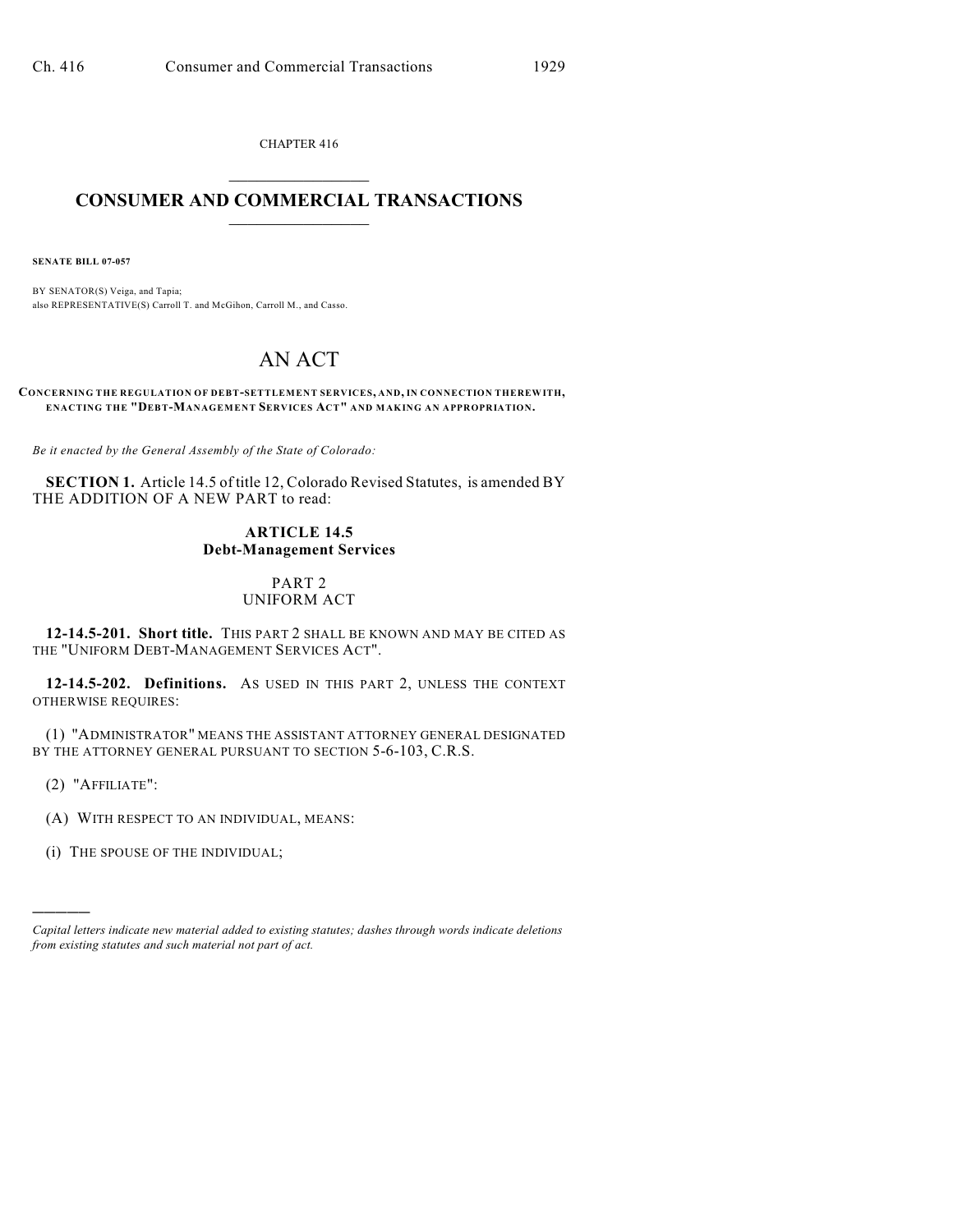(ii) A SIBLING OF THE INDIVIDUAL OR THE SPOUSE OF A SIBLING;

(iii) AN INDIVIDUAL OR THE SPOUSE OF AN INDIVIDUAL WHO IS A LINEAL ANCESTOR OR LINEAL DESCENDANT OF THE INDIVIDUAL OR THE INDIVIDUAL'S SPOUSE;

(iv) AN AUNT, UNCLE, GREAT AUNT, GREAT UNCLE, FIRST COUSIN, NIECE, NEPHEW, GRANDNIECE, OR GRANDNEPHEW, WHETHER RELATED BY THE WHOLE OR THE HALF BLOOD OR ADOPTION, OR THE SPOUSE OF ANY OF THEM; OR

(v) ANY OTHER INDIVIDUAL OCCUPYING THE RESIDENCE OF THE INDIVIDUAL; AND

(B) WITH RESPECT TO AN ENTITY, MEANS:

(i) A PERSON THAT DIRECTLY OR INDIRECTLY CONTROLS, IS CONTROLLED BY, OR IS UNDER COMMON CONTROL WITH, THE ENTITY;

(ii) AN OFFICER OF, OR AN INDIVIDUAL PERFORMING SIMILAR FUNCTIONS WITH RESPECT TO, THE ENTITY;

(iii) A DIRECTOR OF, OR AN INDIVIDUAL PERFORMING SIMILAR FUNCTIONS WITH RESPECT TO, THE ENTITY;

(iv) SUBJECT TO ADJUSTMENT OF THE DOLLAR AMOUNT PURSUANT TO SECTION 12-14.5-232 (f), A PERSON THAT RECEIVES OR RECEIVED MORE THAN TWENTY-FIVE THOUSAND DOLLARS FROM THE ENTITY IN EITHER THE CURRENT YEAR OR THE PRECEDING YEAR OR A PERSON THAT OWNS MORE THAN TEN PERCENT OF, OR AN INDIVIDUAL WHO IS EMPLOYED BY OR IS A DIRECTOR OF, A PERSON THAT RECEIVES OR RECEIVED MORE THAN TWENTY-FIVE THOUSAND DOLLARS FROM THE ENTITY IN EITHER THE CURRENT YEAR OR THE PRECEDING YEAR;

(v) AN OFFICER OR DIRECTOR OF, OR AN INDIVIDUAL PERFORMING SIMILAR FUNCTIONS WITH RESPECT TO, A PERSON DESCRIBED IN SUB-SUBPARAGRAPH (i) OF THIS SUBPARAGRAPH (B);

(vi) THE SPOUSE OF, OR AN INDIVIDUAL OCCUPYING THE RESIDENCE OF, AN INDIVIDUAL DESCRIBED IN SUB-SUBPARAGRAPHS (i) TO (v) OF THIS SUBPARAGRAPH (B); OR

(vii) AN INDIVIDUAL WHO HAS THE RELATIONSHIP SPECIFIED IN SUB-SUBPARAGRAPH (iv) OF SUBPARAGRAPH (A) OF THIS PARAGRAPH (2) TO AN INDIVIDUAL OR THE SPOUSE OF AN INDIVIDUAL DESCRIBED IN SUB-SUBPARAGRAPHS (i) TO (v) OF THIS SUBPARAGRAPH (B).

(3) "AGREEMENT" MEANS AN AGREEMENT BETWEEN A PROVIDER AND AN INDIVIDUAL FOR THE PERFORMANCE OF DEBT-MANAGEMENT SERVICES.

(4) "BANK" MEANS A FINANCIAL INSTITUTION, INCLUDING A COMMERCIAL BANK, SAVINGS BANK, SAVINGS AND LOAN ASSOCIATION, CREDIT UNION, MORTGAGE BANK, AND TRUST COMPANY, ENGAGED IN THE BUSINESS OF BANKING, CHARTERED UNDER FEDERAL OR STATE LAW, AND REGULATED BY A FEDERAL OR STATE BANKING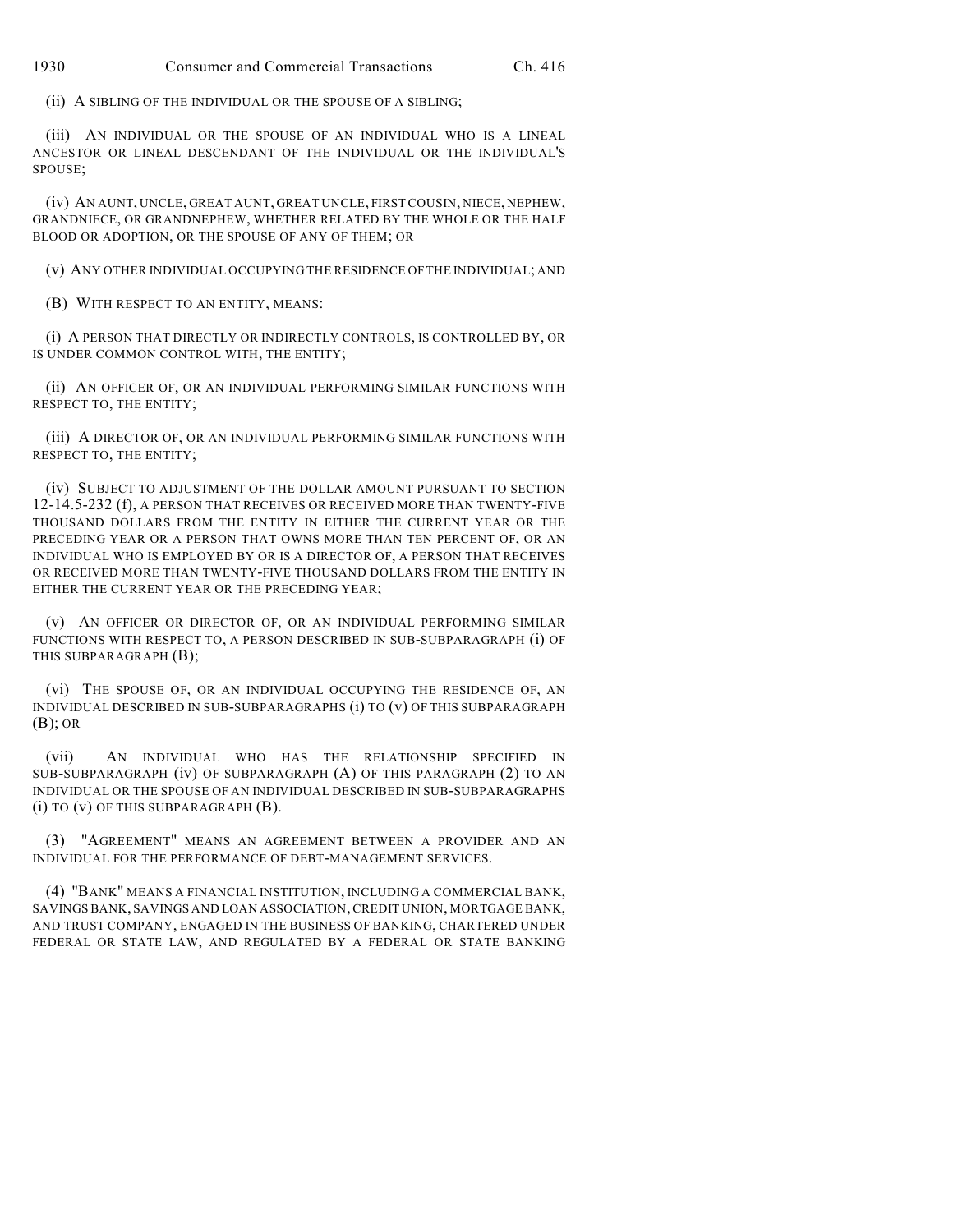REGULATORY AUTHORITY.

(5) "BUSINESS ADDRESS" MEANS THE PHYSICAL LOCATION OF A BUSINESS, INCLUDING THE NAME AND NUMBER OF A STREET.

(6) "CERTIFIED COUNSELOR" MEANS AN INDIVIDUAL CERTIFIED BY A TRAINING PROGRAM OR CERTIFYING ORGANIZATION, APPROVED BY THE ADMINISTRATOR, THAT AUTHENTICATES THE COMPETENCE OF INDIVIDUALS PROVIDING EDUCATION AND ASSISTANCE TO OTHER INDIVIDUALS IN CONNECTION WITH DEBT-MANAGEMENT SERVICES.

(7) "CERTIFIED DEBT SPECIALIST" MEANS AN INDIVIDUAL CERTIFIED BY A TRAINING PROGRAM OR CERTIFYING ORGANIZATION, APPROVED BY THE ADMINISTRATOR, THAT AUTHENTICATES THE COMPETENCE OF INDIVIDUALS PROVIDING EDUCATION AND ASSISTANCE TO DEBTORS AS PART OF THE INITIAL ENROLLMENT FOR DEBT-MANAGEMENT SERVICES OFFERED BY A PERSON THAT DOES NOT HOLD MONEY FOR INDIVIDUALS WITH WHOM AGREEMENTS ARE MADE.

(8) "CONCESSIONS" MEANS ASSENT TO REPAYMENT OF A DEBT ON TERMS MORE FAVORABLE TO AN INDIVIDUAL THAN THE TERMS OF THE CONTRACT BETWEEN THE INDIVIDUAL AND A CREDITOR.

(9) "DAY" MEANS CALENDAR DAY.

(10) "DEBT-MANAGEMENT SERVICES" MEANS SERVICES AS AN INTERMEDIARY BETWEEN AN INDIVIDUAL AND ONE OR MORE CREDITORS OF THE INDIVIDUAL FOR THE PURPOSE OF OBTAINING CONCESSIONS, BUT DOES NOT INCLUDE:

(A) LEGAL SERVICES PROVIDED IN AN ATTORNEY-CLIENT RELATIONSHIP BY AN ATTORNEY LICENSED OR OTHERWISE AUTHORIZED TO PRACTICE LAW IN THIS STATE;

(B) ACCOUNTING SERVICES PROVIDED IN AN ACCOUNTANT-CLIENT RELATIONSHIP BY A CERTIFIED PUBLIC ACCOUNTANT LICENSED TO PROVIDE ACCOUNTING SERVICES IN THIS STATE; OR

(C) FINANCIAL-PLANNING SERVICES PROVIDED IN A FINANCIAL PLANNER-CLIENT RELATIONSHIP BY A MEMBER OF A FINANCIAL-PLANNING PROFESSION WHOSE MEMBERS THE ADMINISTRATOR, BY RULE, DETERMINES ARE:

(i) LICENSED BY THIS STATE;

(ii) SUBJECT TO A DISCIPLINARY MECHANISM;

(iii) SUBJECT TO A CODE OF PROFESSIONAL RESPONSIBILITY; AND

(iv) SUBJECT TO A CONTINUING-EDUCATION REQUIREMENT.

(11) "ENTITY" MEANS A PERSON OTHER THAN AN INDIVIDUAL.

(12) "GOOD FAITH" MEANS HONESTY IN FACT AND THE OBSERVANCE OF REASONABLE STANDARDS OF FAIR DEALING.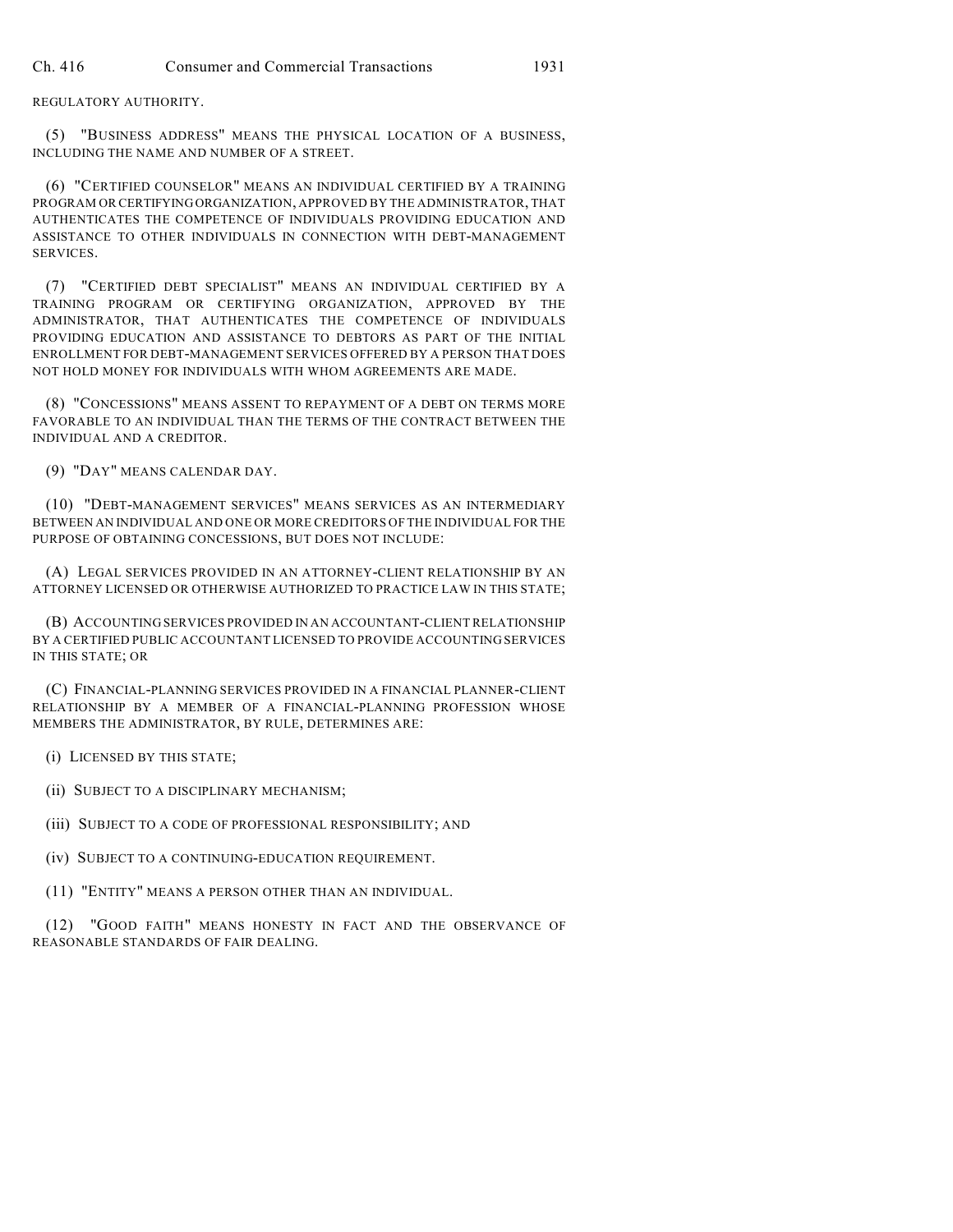(13) "PERSON" MEANS AN INDIVIDUAL, CORPORATION, BUSINESS TRUST, ESTATE, TRUST, PARTNERSHIP, LIMITED LIABILITY COMPANY, ASSOCIATION, JOINT VENTURE, OR ANY OTHER LEGAL OR COMMERCIAL ENTITY. THE TERM DOES NOT INCLUDE A PUBLIC CORPORATION, GOVERNMENT, OR GOVERNMENTAL SUBDIVISION, AGENCY, OR INSTRUMENTALITY.

(14) "PLAN" MEANS A PROGRAM OR STRATEGY IN WHICH A PROVIDER FURNISHES DEBT-MANAGEMENT SERVICES TO AN INDIVIDUAL AND THAT INCLUDES A SCHEDULE OF PAYMENTS TO BE MADE BY OR ON BEHALF OF THE INDIVIDUAL AND USED TO PAY DEBTS OWED BY THE INDIVIDUAL.

(15) "PRINCIPAL AMOUNT OF THE DEBT" MEANS THE AMOUNT OF A DEBT AT THE TIME OF AN AGREEMENT.

(16) "PROVIDER" MEANS A PERSON THAT PROVIDES, OFFERS TO PROVIDE, OR AGREES TO PROVIDE DEBT-MANAGEMENT SERVICES DIRECTLY OR THROUGH OTHERS.

(17) "RECORD" MEANS INFORMATION THAT IS INSCRIBED ON A TANGIBLE MEDIUM OR THAT IS STORED IN AN ELECTRONIC OR OTHER MEDIUM AND IS RETRIEVABLE IN PERCEIVABLE FORM.

(18) "SETTLEMENT FEE" MEANS A CHARGE IMPOSED ON OR PAID BY AN INDIVIDUAL IN CONNECTION WITH A CREDITOR'S ASSENT TO ACCEPT IN FULL SATISFACTION OF A DEBT AN AMOUNT LESS THAN THE PRINCIPAL AMOUNT OF THE DEBT.

(19) "SIGN" MEANS, WITH PRESENT INTENT TO AUTHENTICATE OR ADOPT A RECORD:

(A) TO EXECUTE OR ADOPT A TANGIBLE SYMBOL; OR

(B) TO ATTACH TO OR LOGICALLY ASSOCIATE WITH THE RECORD AN ELECTRONIC SOUND, SYMBOL, OR PROCESS.

(20) "STATE" MEANS A STATE OF THE UNITED STATES, THE DISTRICT OF COLUMBIA,PUERTO RICO, THE UNITED STATESVIRGIN ISLANDS, OR ANY TERRITORY OR INSULAR POSSESSION SUBJECT TO THE JURISDICTION OF THE UNITED STATES.

(21) "TRUST ACCOUNT" MEANS AN ACCOUNT HELD BY A PROVIDER THAT IS:

(A) ESTABLISHED IN AN INSURED BANK;

(B) SEPARATE FROM OTHER ACCOUNTS OF THE PROVIDER OR ITS DESIGNEE;

(C) DESIGNATED AS A TRUST ACCOUNT OR OTHER ACCOUNT DESIGNATED TO INDICATE THAT THE MONEY IN THE ACCOUNT IS NOT THE MONEY OF THE PROVIDER OR ITS DESIGNEE;

(D) USED TO HOLD MONEY OF ONE OR MORE INDIVIDUALS FOR DISBURSEMENT TO CREDITORS OF THE INDIVIDUALS; AND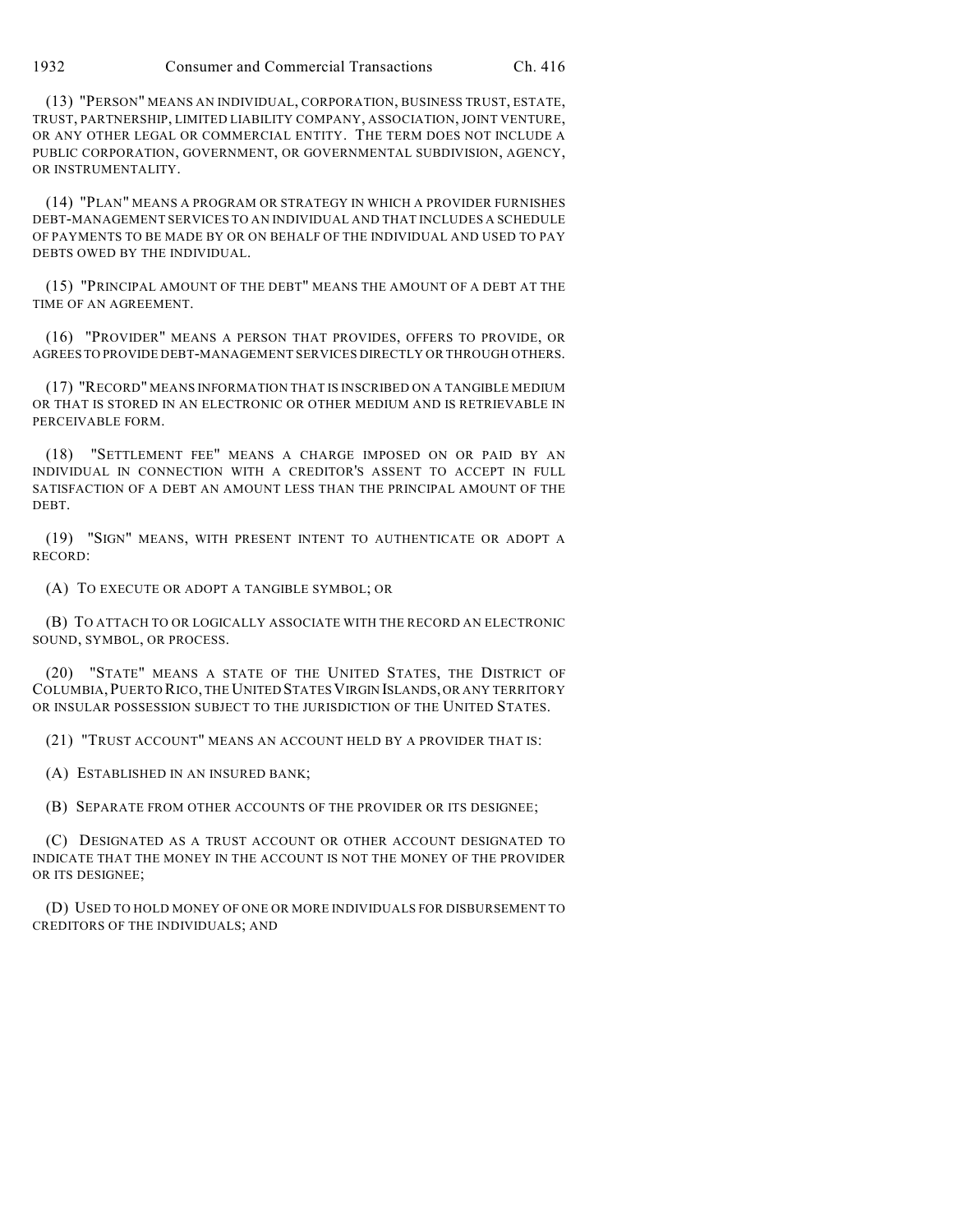(E) NOT AN ACCOUNT HELD BY A PERSON OTHER THAN A PROVIDER OR AN AFFILIATE.

**12-14.5-203. Exempt agreements and persons.** (a) THIS PART 2 DOES NOT APPLY TO AN AGREEMENT WITH AN INDIVIDUAL WHO THE PROVIDER HAS NO REASON TO KNOW RESIDES IN THIS STATE AT THE TIME OF THE AGREEMENT.

(b) THIS PART 2 DOES NOT APPLY TO A PROVIDER TO THE EXTENT THAT THE PROVIDER:

(1) PROVIDES OR AGREES TO PROVIDE DEBT-MANAGEMENT, EDUCATIONAL, OR COUNSELING SERVICES TO AN INDIVIDUAL WHO THE PROVIDER HAS NO REASON TO KNOW RESIDES IN THIS STATE AT THE TIME THE PROVIDER AGREES TO PROVIDE THE SERVICES; OR

(2) RECEIVES NO COMPENSATION FOR DEBT-MANAGEMENT SERVICES FROM OR ON BEHALF OF THE INDIVIDUALS TO WHOM IT PROVIDES THE SERVICES OR FROM THEIR CREDITORS.

(3) PROVIDES DEBT MANAGEMENT SERVICES ONLY TO PERSONS THAT HAVE INCURRED DEBT IN THE CONDUCT OF BUSINESS.

(c) THIS PART 2 DOES NOT APPLY TO THE FOLLOWING PERSONS OR THEIR EMPLOYEES WHEN THE PERSON OR THE EMPLOYEE IS ENGAGED IN THE REGULAR COURSE OF THE PERSON'S BUSINESS OR PROFESSION:

(1) A JUDICIAL OFFICER, A PERSON ACTING UNDER AN ORDER OF A COURT OR AN ADMINISTRATIVE AGENCY, OR AN ASSIGNEE FOR THE BENEFIT OF CREDITORS;

(2) A BANK;

(3) AN AFFILIATE, AS DEFINED IN SECTION 12-14.5-202 (2) (B) (i), OF A BANK IF THE AFFILIATE IS REGULATED BY A FEDERAL OR STATE BANKING REGULATORY AUTHORITY; OR

(4) A TITLE INSURER, ESCROW COMPANY, OR OTHER PERSON THAT PROVIDES BILL-PAYING SERVICES IF THE PROVISION OF DEBT-MANAGEMENT SERVICES IS INCIDENTAL TO THE BILL-PAYING SERVICES.

**12-14.5-204. Registration required.** (a) EXCEPT AS OTHERWISE PROVIDED IN SUBSECTION (b) OF THIS SECTION, ON OR AFTER JULY 1, 2008, A PROVIDER MAY NOT PROVIDE DEBT-MANAGEMENT SERVICES TO AN INDIVIDUAL WHO IT REASONABLY SHOULD KNOW RESIDES IN THIS STATE AT THE TIME IT AGREES TO PROVIDE THE SERVICES, UNLESS THE PROVIDER IS REGISTERED UNDER THIS PART 2.

(b) IF A PROVIDER IS REGISTERED UNDER THIS PART 2, SUBSECTION (a) OF THIS SECTION DOES NOT APPLY TO AN EMPLOYEE OR AGENT OF THE PROVIDER.

(c) THE ADMINISTRATOR SHALL MAINTAIN AND PUBLICIZE A LIST OF THE NAMES OF ALL REGISTERED PROVIDERS.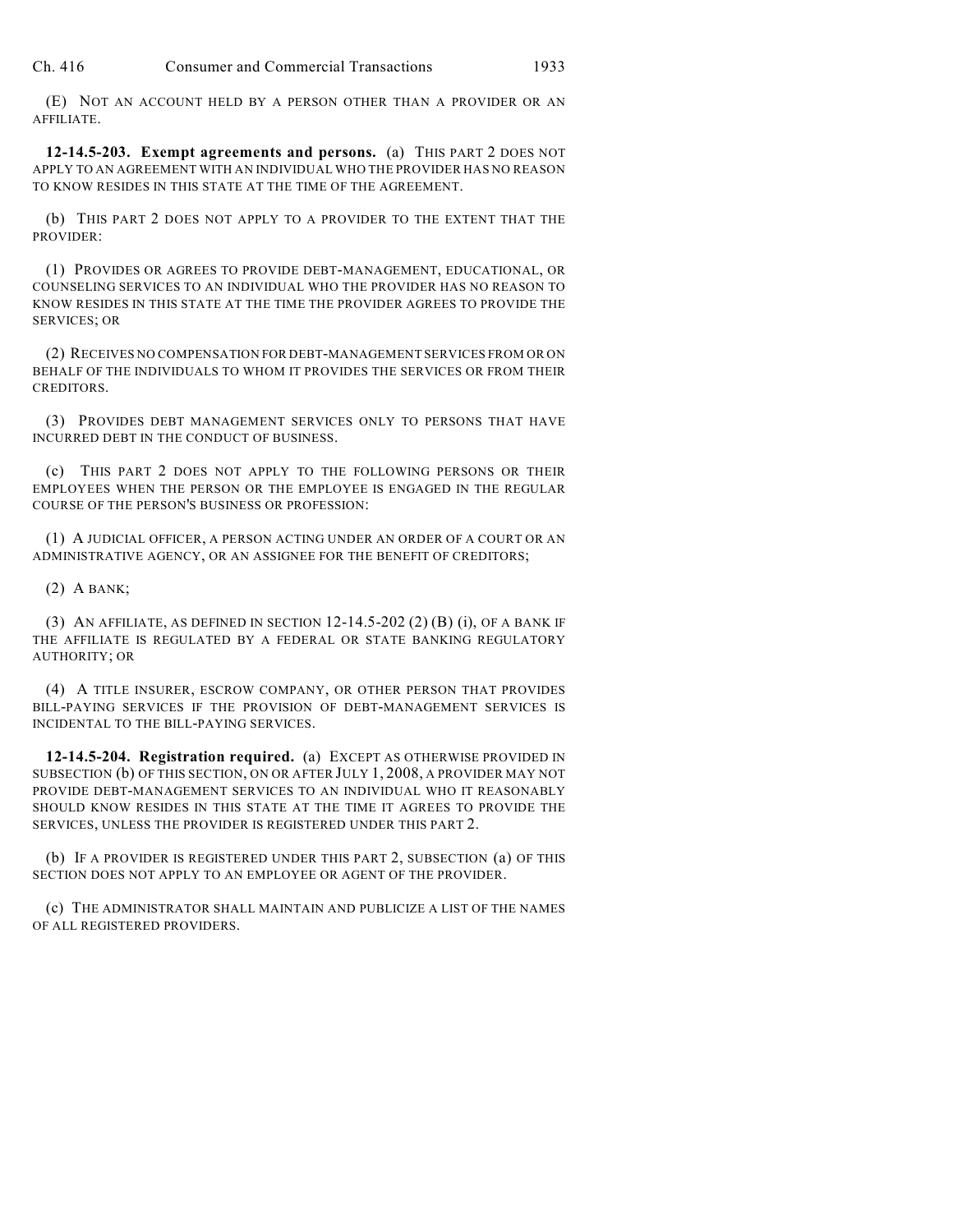**12-14.5-205. Application for registration - form, fee, and accompanying documents.** (a) AN APPLICATION FOR REGISTRATION AS A PROVIDER SHALL BE IN A FORM PRESCRIBED BY THE ADMINISTRATOR.

(b) SUBJECT TO ADJUSTMENT OF DOLLAR AMOUNTS PURSUANT TO SECTION 12-14.5-232 (f), AN APPLICATION FOR REGISTRATION AS A PROVIDER SHALL BE ACCOMPANIED BY:

(1) THE FEE ESTABLISHED BY THE ADMINISTRATOR. THE ADMINISTRATOR SHALL TRANSMIT THE FEE TO THE STATE TREASURER, WHO SHALL DEPOSIT IT IN THE UNIFORM CONSUMER CREDIT CODE CASH FUND, CREATED IN SECTION 5-6-204 (1), C.R.S.

(2) THE BOND REQUIRED BY SECTION 12-14.5-213;

(3) IDENTIFICATION OF ALL TRUST ACCOUNTS REQUIRED BY SECTION 12-14.5-222 AND AN IRREVOCABLE CONSENT AUTHORIZING THE ADMINISTRATOR TO REVIEW AND EXAMINE THE TRUST ACCOUNTS;

(4) EVIDENCE OF INSURANCE IN THE AMOUNT OF ONE MILLION DOLLARS:

(A) AGAINST THE RISKS OF DISHONESTY, FRAUD, THEFT, AND OTHER MISCONDUCT ON THE PART OF THE APPLICANT OR A DIRECTOR, EMPLOYEE, OR AGENT OF THE APPLICANT;

(B) ISSUED BY AN INSURANCE COMPANY AUTHORIZED TO DO BUSINESS IN THIS STATE AND RATED AT LEAST A BY A NATIONALLY RECOGNIZED RATING ORGANIZATION;

(C) WITH A MAXIMUM DEDUCTIBLE OF FIVE THOUSAND DOLLARS;

(D) INSURING THE APPLICANT FOR CLAIMS MADE BY INDIVIDUALS IN THIS OR ANY OTHER STATE, WHO HAVE AGREEMENTS WITH THE APPLICANT, AND THIS STATE, AS THEIR INTERESTS MAY APPEAR.

(5) PROOF OF COMPLIANCE WITH THE REQUIREMENTS OF TITLE 7, C.R.S., THAT SPECIFY THE PREREQUISITES FOR AN ENTITY TO DO BUSINESS IN THIS STATE; AND

(6) IF THE APPLICANT IS ORGANIZED AS A NOT-FOR-PROFIT ENTITY OR IS EXEMPT FROM TAXATION, EVIDENCE OF NOT-FOR-PROFIT AND TAX-EXEMPT STATUS APPLICABLE TO THE APPLICANT UNDER THE FEDERAL "INTERNAL REVENUE CODE OF 1986", 26 U.S.C. SEC. 501, AS AMENDED.

**12-14.5-206. Application for registration - required information.** AN APPLICATION FOR REGISTRATION SHALL BE SIGNED UNDER PENALTY OF FALSE STATEMENT AND INCLUDE:

(1) THE APPLICANT'S NAME, PRINCIPAL BUSINESS ADDRESS AND TELEPHONE NUMBER, AND ALL OTHER BUSINESS ADDRESSES IN THIS STATE, ELECTRONIC-MAIL ADDRESSES, AND INTERNET WEB SITE ADDRESSES;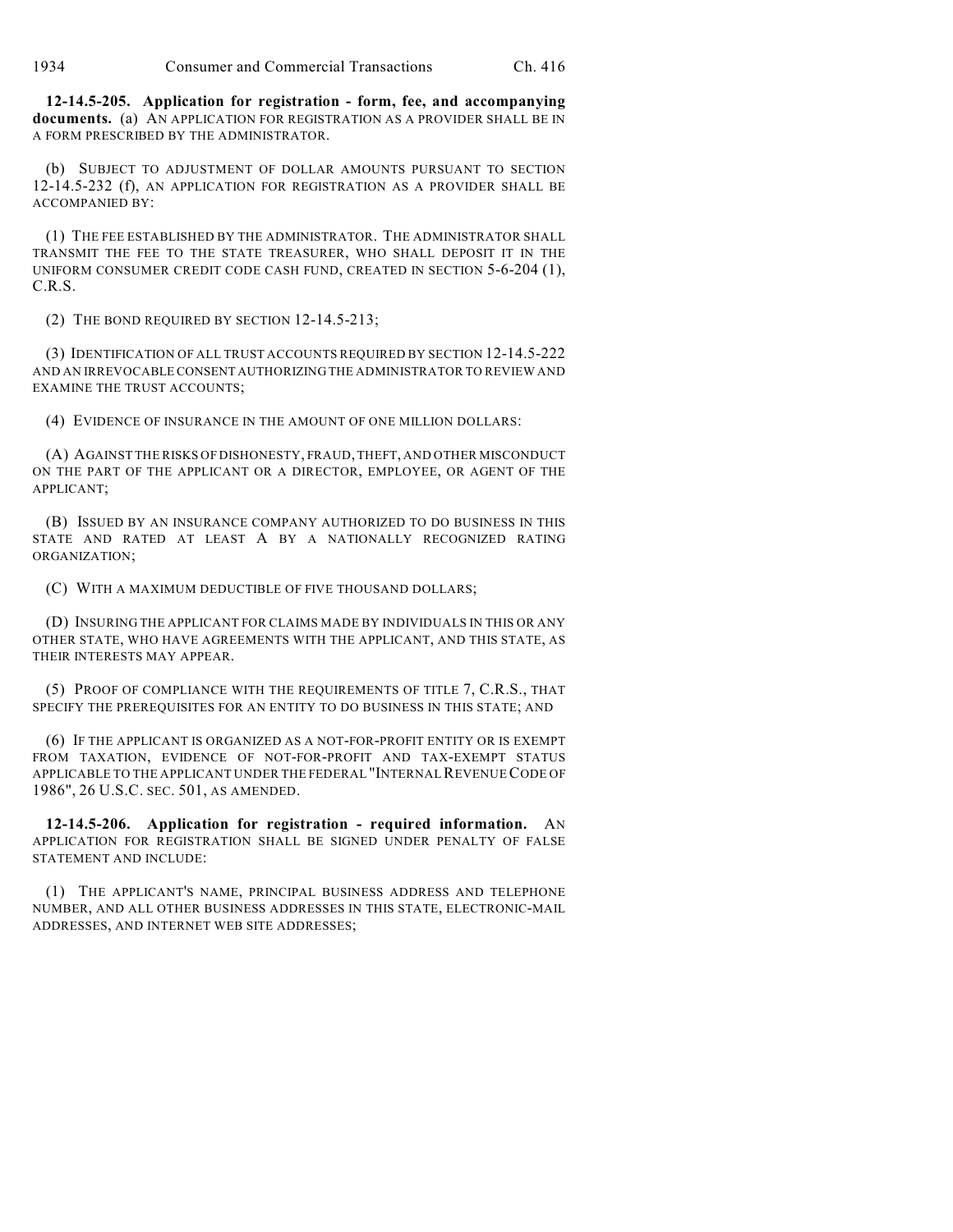(2) ALL NAMES UNDER WHICH THE APPLICANT CONDUCTS BUSINESS;

(3) THE ADDRESS OF EACH LOCATION IN THIS STATE AT WHICH THE APPLICANT WILL PROVIDE DEBT-MANAGEMENT SERVICES OR A STATEMENT THAT THE APPLICANT WILL HAVE NO SUCH LOCATION;

(4) THE NAME AND HOME ADDRESS OF EACH OFFICER AND DIRECTOR OF THE APPLICANT AND EACH PERSON THAT OWNS AT LEAST TEN PERCENT OF THE APPLICANT;

(5) IDENTIFICATION OF EVERY JURISDICTION IN WHICH, DURING THE FIVE YEARS IMMEDIATELY PRECEDING THE APPLICATION:

(A) THE APPLICANT OR ANY OF ITS OFFICERS OR DIRECTORS HAS BEEN LICENSED OR REGISTERED TO PROVIDE DEBT-MANAGEMENT SERVICES; OR

(B) INDIVIDUALS HAVE RESIDED WHEN THEY RECEIVED DEBT-MANAGEMENT SERVICES FROM THE APPLICANT;

(6) A STATEMENT DESCRIBING, TO THE EXTENT IT IS KNOWN OR SHOULD BE KNOWN BY THE APPLICANT, ANY MATERIAL CIVIL OR CRIMINAL JUDGMENT OR LITIGATION AND ANY MATERIAL ADMINISTRATIVE OR ENFORCEMENT ACTION BY A GOVERNMENTAL AGENCY IN ANY JURISDICTION AGAINST THE APPLICANT, ANY OF ITS OFFICERS, DIRECTORS, OWNERS, OR AGENTS, OR ANY PERSON WHO IS AUTHORIZED TO INITIATE TRANSACTIONS TO THE TRUST ACCOUNT REQUIRED BY SECTION 12-14.5-222;

(7) THE APPLICANT'S FINANCIAL STATEMENTS, AUDITED BY AN ACCOUNTANT LICENSED TO CONDUCT AUDITS, FOR EACH OF THE TWO YEARS IMMEDIATELY PRECEDING THE APPLICATION OR, IF IT HAS NOT BEEN IN OPERATION FOR THE TWO YEARS PRECEDING THE APPLICATION, FOR THE PERIOD OF ITS EXISTENCE;

(8) EVIDENCE OF ACCREDITATION BY AN INDEPENDENT ACCREDITING ORGANIZATION APPROVED BY THE ADMINISTRATOR;

(9) EVIDENCE THAT, WITHIN TWELVE MONTHS AFTER INITIAL EMPLOYMENT, EACH OF THE APPLICANT'S COUNSELORS OR DEBT SPECIALISTS BECOMES CERTIFIED AS A CERTIFIED COUNSELOR OR CERTIFIED DEBT SPECIALIST;

(10) A DESCRIPTION OF THE THREE MOST COMMONLY USED EDUCATIONAL PROGRAMS THAT THE APPLICANT PROVIDES OR INTENDS TO PROVIDE TO INDIVIDUALS WHO RESIDE IN THIS STATE AND A COPY OF ANY MATERIALS USED OR TO BE USED IN THOSE PROGRAMS;

(11) A DESCRIPTION OF THE APPLICANT'S FINANCIAL ANALYSIS AND INITIAL PLAN, INCLUDING ANY FORM OR ELECTRONIC MODEL, USED TO EVALUATE THE FINANCIAL CONDITION OF INDIVIDUALS. THE DESCRIPTION SHALL BE DEEMED TO BE CONFIDENTIAL COMMERCIAL DATA UNDER SECTION 24-72-204 (3) (a) (IV), C.R.S.

(12) A COPY OF EACH FORM OF AGREEMENT THAT THE APPLICANT WILL USE WITH INDIVIDUALS WHO RESIDE IN THIS STATE;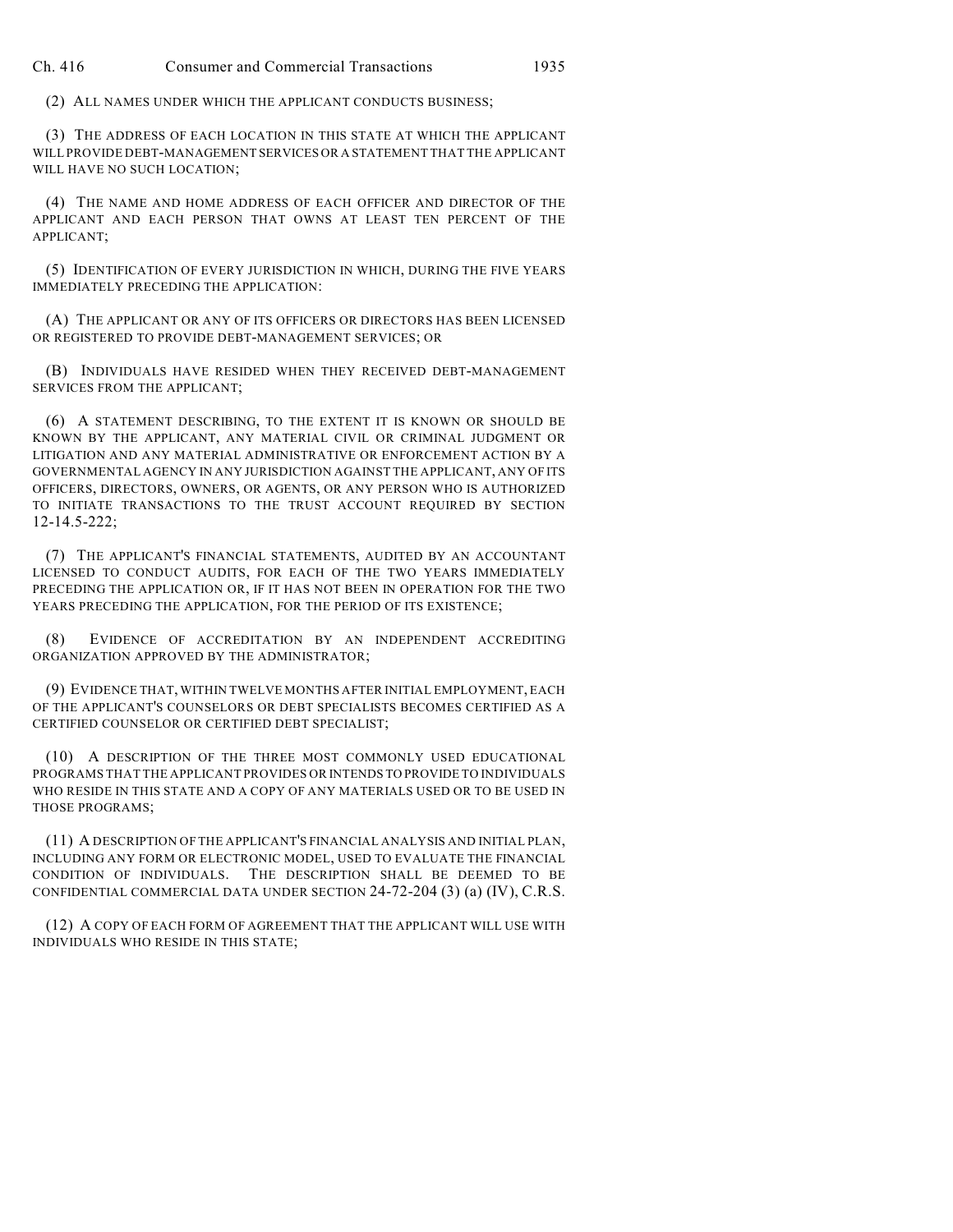(13) THE SCHEDULE OF FEES AND CHARGES THAT THE APPLICANT WILL USE WITH INDIVIDUALS WHO RESIDE IN THIS STATE;

(14) AT THE APPLICANT'S EXPENSE, THE RESULTS OF A STATE AND NATIONAL FINGERPRINT-BASED CRIMINAL HISTORY RECORDS CHECK, CONDUCTED WITHIN THE IMMEDIATELY PRECEDING TWELVE MONTHS, COVERING EVERY OFFICER OF THE APPLICANT AND EVERY EMPLOYEE OR AGENT OF THE APPLICANT WHO IS AUTHORIZED TO INITIATE TRANSACTIONS TO THE TRUST ACCOUNT REQUIRED BY SECTION 12-14.5-222. THE ADMINISTRATOR SHALL BE THE AUTHORIZED AGENCY TO RECEIVE INFORMATION REGARDING THE RESULT OF THE NATIONAL CRIMINAL HISTORY RECORDS CHECK.

(15) THE NAMES AND ADDRESSES OF ALL EMPLOYERS OF EACH DIRECTOR DURING THE FIVE YEARS IMMEDIATELY PRECEDING THE APPLICATION; EXCEPT THAT IF A DIRECTOR RECEIVES NO COMPENSATION FROM THE PROVIDER, THE APPLICABLE PERIOD SHALL BE TWO YEARS. THE NAMES AND ADDRESSES SHALL BE DEEMED TO BE CONFIDENTIAL.

(16) A DESCRIPTION OF ANY OWNERSHIP INTEREST OF AT LEAST TEN PERCENT BY A DIRECTOR, OWNER, OR EMPLOYEE OF THE APPLICANT IN:

(A) ANY AFFILIATE OF THE APPLICANT; OR

(B) ANY ENTITY THAT PROVIDES PRODUCTS OR SERVICES TO THE APPLICANT OR ANY INDIVIDUAL RELATING TO THE APPLICANT'S DEBT-MANAGEMENT SERVICES;

(17) FOR NOT-FOR-PROFIT PROVIDERS, A STATEMENT OF THE AMOUNT OF COMPENSATION OF THE APPLICANT'S FIVE MOST HIGHLY COMPENSATED EMPLOYEES FOR EACH OF THE THREE YEARS IMMEDIATELY PRECEDING THE APPLICATION OR, IF IT HAS NOT BEEN IN OPERATION FOR THE THREE YEARS IMMEDIATELY PRECEDING THE APPLICATION, FOR THE PERIOD OF ITS EXISTENCE;

(18) THE IDENTITY OF EACH DIRECTOR WHO IS AN AFFILIATE, AS DEFINED IN SECTION 12-14.5-202 (2) (A) OR (2) (B) (i), (2) (B) (ii), (2) (B) (iv), (2) (B) (v), (2)  $(B)$  (vi), or  $(2)$   $(B)$  (vii), OF THE APPLICANT; AND

(19) ANY OTHER INFORMATION THAT THE ADMINISTRATOR REASONABLY REQUIRES TO PERFORM THE ADMINISTRATOR'S DUTIES UNDER SECTION 12-14.5-209.

**12-14.5-207. Application for registration - obligation to update information.** AN APPLICANT OR REGISTERED PROVIDER SHALL NOTIFY THE ADMINISTRATOR WITHIN FIFTEEN DAYS AFTER A CHANGE IN THE INFORMATION SPECIFIED IN SECTION 12-14.5-205 (b) (4) OR (b) (6) OR SECTION 12-14.5-206 (1), (3), (6), (12), OR (13).

**12-14.5-208. Application for registration - public information.** EXCEPT FOR THE INFORMATION REQUIRED BY SECTION 12-14.5-206 (7),(11),(14),(15), AND (17) AND THE ADDRESSES REQUIRED BY SECTION 12-14.5-206 (4), THE ADMINISTRATOR SHALL MAKE THE INFORMATION IN AN APPLICATION FOR REGISTRATION AS A PROVIDER AVAILABLE TO THE PUBLIC.

**12-14.5-209. Certificate of registration - issuance or denial.** (a) EXCEPT AS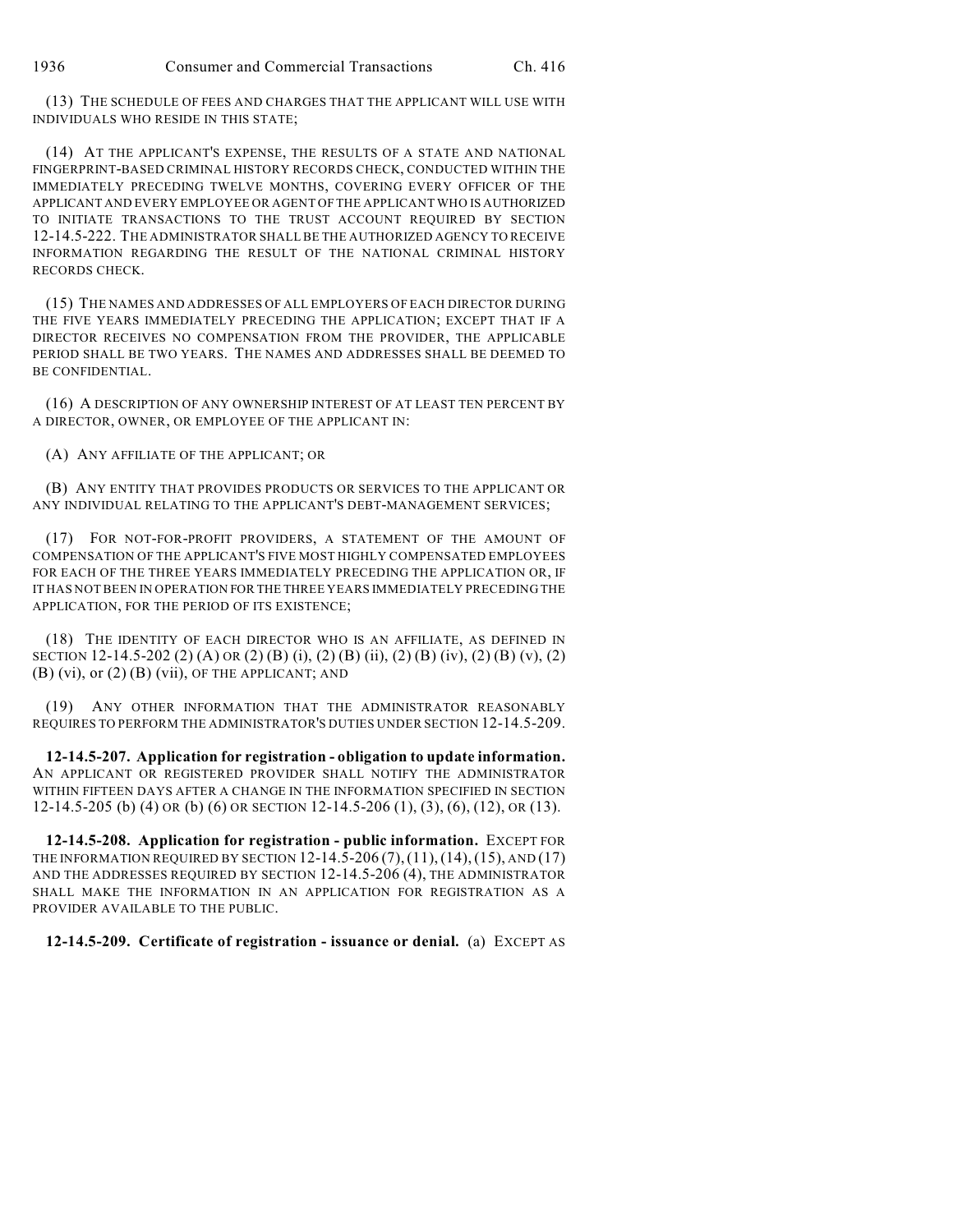OTHERWISE PROVIDED IN SUBSECTIONS (b) AND (c) OF THIS SECTION, THE ADMINISTRATOR SHALL ISSUE A CERTIFICATE OF REGISTRATION AS A PROVIDER TO A PERSON THAT COMPLIES WITH SECTIONS 12-14.5-205 AND 12-14.5-206.

(b) THE ADMINISTRATOR MAY DENY REGISTRATION IF:

(1) THE APPLICATION CONTAINS INFORMATION THAT IS MATERIALLY ERRONEOUS OR INCOMPLETE;

(2) AN OFFICER, DIRECTOR, OR OWNER OF THE APPLICANT HAS BEEN CONVICTED OF A CRIME, OR SUFFERED A CIVIL JUDGMENT, INVOLVING DISHONESTY OR THE VIOLATION OF STATE OR FEDERAL SECURITIES LAWS;

(3) THE APPLICANT OR ANY OF ITS OFFICERS, DIRECTORS, OR OWNERS HAS DEFAULTED IN THE PAYMENT OF MONEY COLLECTED FOR OTHERS; OR

(4) THE ADMINISTRATOR UPON REASONABLE BELIEF FINDS THAT THE FINANCIAL RESPONSIBILITY, EXPERIENCE, CHARACTER, OR GENERAL FITNESS OF THE APPLICANT OR ITS OWNERS, DIRECTORS, EMPLOYEES, OR AGENTS DOES NOT WARRANT BELIEF THAT THE BUSINESS WILL BE OPERATED IN COMPLIANCE WITH THIS PART 2.

(c) THE ADMINISTRATOR SHALL DENY REGISTRATION IF:

(1) THE APPLICATION IS NOT ACCOMPANIED BY THE FEE ESTABLISHED BY THE ADMINISTRATOR; OR

(2) WITH RESPECT TO AN APPLICANT THAT IS ORGANIZED AS A NOT-FOR-PROFIT ENTITY OR HAS OBTAINED TAX-EXEMPT STATUS UNDER THE FEDERAL "INTERNAL REVENUE CODE OF 1986", 26 U.S.C. SEC. 501, AS AMENDED, THE APPLICANT'S BOARD OF DIRECTORS IS NOT INDEPENDENT OF THE APPLICANT'S EMPLOYEES AND AGENTS.

(d) SUBJECT TO ADJUSTMENT OF THE DOLLAR AMOUNT PURSUANT TO SECTION 12-14.5-232 (f), A BOARD OF DIRECTORS IS NOT INDEPENDENT FOR PURPOSES OF SUBSECTION (c) OF THIS SECTION IF MORE THAN ONE-FOURTH OF ITS MEMBERS:

(1) ARE AFFILIATES OF THE APPLICANT, AS DEFINED IN SECTION 12-14.5-202 (2)  $(A)$ ,  $(2)$   $(B)$   $(i)$ ,  $(2)$   $(B)$   $(ii)$ ,  $(2)$   $(B)$   $(iv)$ ,  $(2)$   $(B)$   $(v)$ ,  $(2)$   $(B)$   $(vi)$ ,  $OR$   $(2)$   $(B)$   $(vii)$ ;  $OR$ 

(2) AFTER THE DATE TEN YEARS BEFORE FIRST BECOMING A DIRECTOR OF THE APPLICANT, WERE EMPLOYED BY OR DIRECTORS OF A PERSON THAT RECEIVED FROM THE APPLICANT MORE THAN TWENTY-FIVE THOUSAND DOLLARS IN EITHER THE CURRENT YEAR OR THE PRECEDING YEAR.

(e) THE ADMINISTRATOR MAY TEMPORARILY APPROVE A CERTIFICATE OF REGISTRATION IN THE EVENT AN APPLICANT HAS MADE A TIMELY EFFORT TO OBTAIN A CRIMINAL RECORDS CHECK AS REQUIRED IN SECTION 12-14.5-206 (14), BUT FOR WHICH A TIMELY RETURN OF INFORMATION HAS NOT OCCURRED, FOR A REASONABLE PERIOD OF TIME BUT NO LONGER THAN ONE HUNDRED TWENTY DAYS, PROVIDED THAT THE APPLICANT HAS PROVIDED ALL OTHER REQUIRED INFORMATION IN THE APPLICATION FOR REGISTRATION AND THE ADMINISTRATOR FINDS NO REASON TO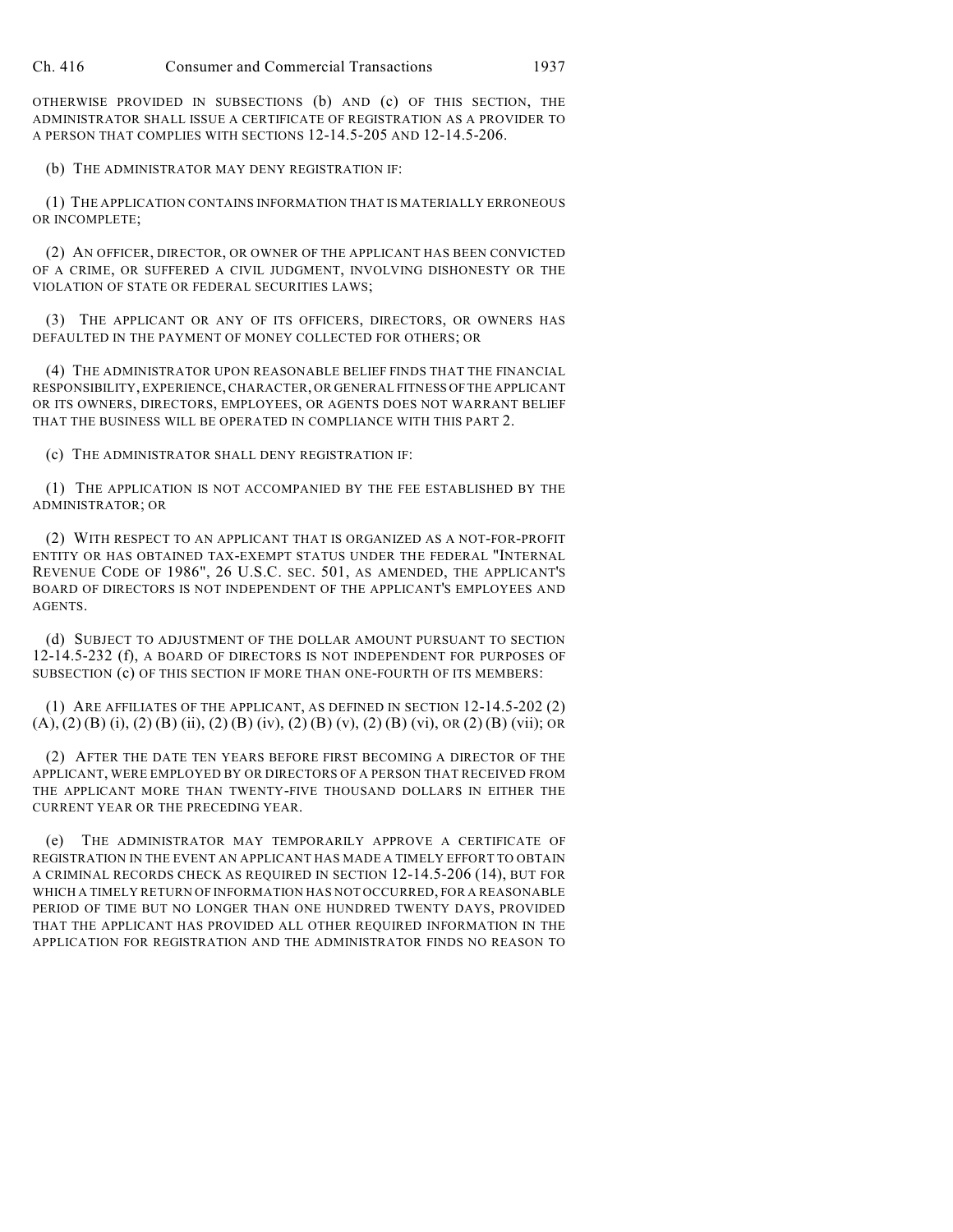BELIEVE FROM THE INFORMATION THAT HAS BEEN PROVIDED THAT THE APPLICANT MAY NOT PROVIDE FAIR AND HONEST SERVICES TO DEBTORS UNDER THIS PART 2.

**12-14.5-210. Certificate of registration - timing.** (a) THE ADMINISTRATOR SHALL APPROVE OR DENY AN INITIAL REGISTRATION AS A PROVIDER WITHIN NINETY DAYS AFTER AN APPLICATION IS FILED. IN CONNECTION WITH A REQUEST PURSUANT TO SECTION 12-14.5-206 (19) FOR ADDITIONAL INFORMATION, THE ADMINISTRATOR MAY EXTEND THE NINETY-DAY PERIOD FOR NOT MORE THAN THIRTY DAYS. WITHIN SEVEN DAYS AFTER DENYING AN APPLICATION, THE ADMINISTRATOR, IN A RECORD, SHALL INFORM THE APPLICANT OF THE REASONS FOR THE DENIAL.

(b) IF THE ADMINISTRATOR DENIES AN APPLICATION FOR REGISTRATION AS A PROVIDER OR DOES NOT ACT ON AN APPLICATION WITHIN THE TIME PRESCRIBED IN SUBSECTION (a) OF THIS SECTION, THE APPLICANT MAY APPEAL AND REQUEST A HEARING PURSUANT TO PART 4 OF TITLE 24, C.R.S.

(c) UNTIL SUCH TIME AS AN INITIAL APPLICATION IS APPROVED OR DENIED, THE APPLICANT MAY CONTINUE TO PROVIDE DEBT MANAGEMENT SERVICES, BUT A DENIAL TERMINATES ANY FURTHER POWER TO PROVIDE DEBT MANAGEMENT SERVICES UNLESS APPROVED BY THE ADMINISTRATOR.

**12-14.5-211. Renewal of registration.** (a) A PROVIDER SHALL OBTAIN A RENEWAL OF ITS REGISTRATION ANNUALLY BEFORE THE EXPIRATION DATE OF THE REGISTRATION TO BE RENEWED, AS SPECIFIED IN THIS SECTION.

(b) THE ADMINISTRATOR SHALL MAIL AN APPLICATION FOR RENEWAL TO EACH PROVIDER AT LEAST SIXTY DAYS PRIOR TO THE EXPIRATION DATE OF A REGISTRATION.

(c) AN APPLICATION FOR RENEWAL OF REGISTRATION AS A PROVIDER SHALL BE IN A FORM PRESCRIBED BY THE ADMINISTRATOR, SIGNED UNDER PENALTY OF FALSE STATEMENT, AND:

(1) BE FILED NO FEWER THAN THIRTY AND NO MORE THAN SIXTY DAYS BEFORE THE REGISTRATION EXPIRES;

(2) BE ACCOMPANIED BY THE FEE ESTABLISHED BY THE ADMINISTRATOR AND THE BOND REQUIRED BY SECTION 12-14.5-213;

(3) CONTAIN THE MATTER REQUIRED FOR INITIAL REGISTRATION AS A PROVIDER BY SECTION 12-14.5-206 (8) AND (9) AND A FINANCIAL STATEMENT, REVIEWED BY AN ACCOUNTANT LICENSED TO CONDUCT AUDITS, FOR THE APPLICANT'S FISCAL YEAR IMMEDIATELY PRECEDING THE APPLICATION, EXCEPT THAT THE THIRD RENEWAL AFTER INITIAL REGISTRATION AND EVERY FOURTH RENEWAL THEREAFTER SHALL BE AUDITED RATHER THAN REVIEWED;

(4) DISCLOSE ANY CHANGES IN THE INFORMATION CONTAINED IN THE APPLICANT'S APPLICATION FOR REGISTRATION OR ITS IMMEDIATELY PREVIOUS APPLICATION FOR RENEWAL, AS APPLICABLE;

(5) SUPPLY EVIDENCE OF INSURANCE IN AN AMOUNT EQUAL TO THE LARGER OF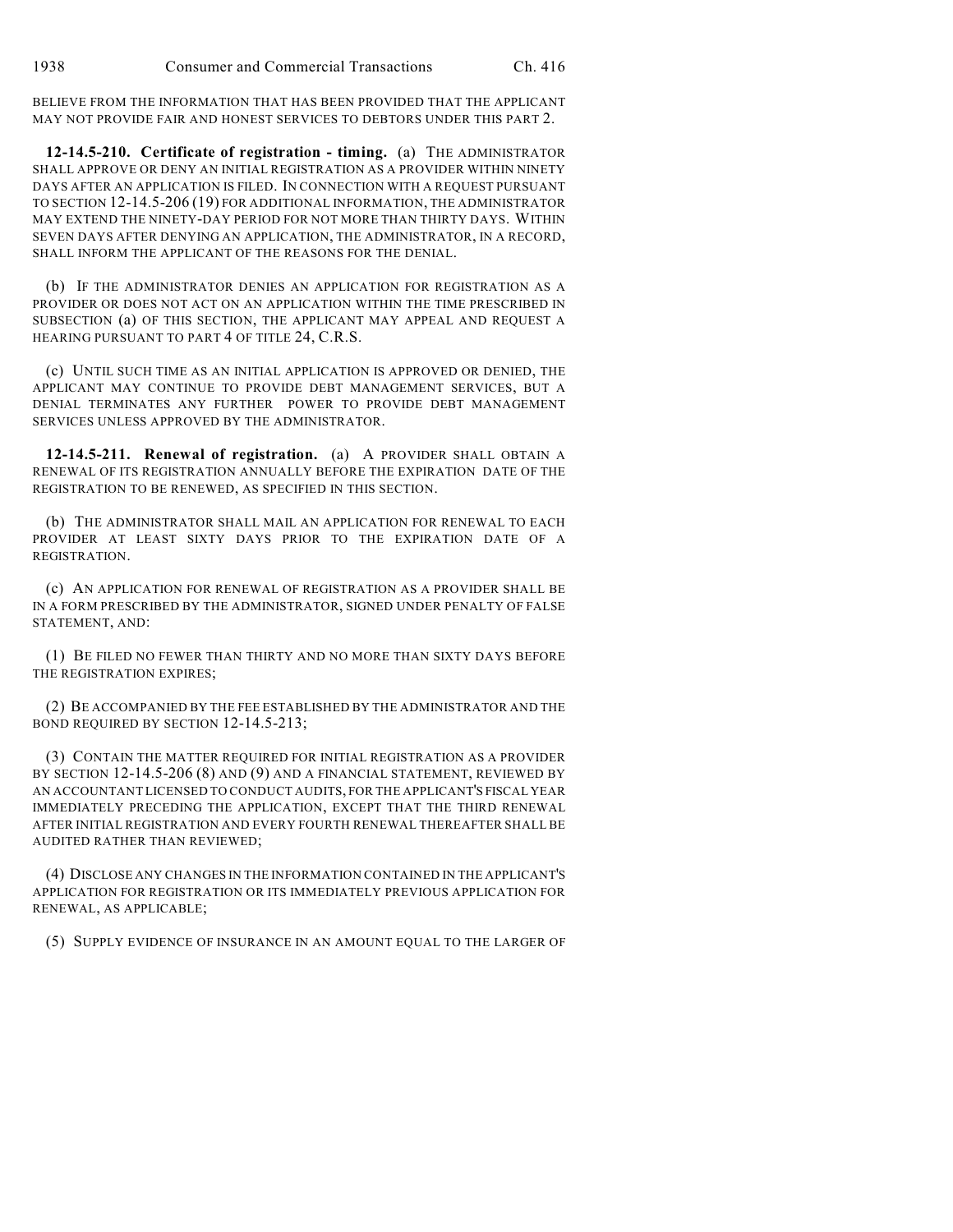ONE MILLION DOLLARS OR THE HIGHEST DAILY BALANCE ATTRIBUTABLE TO RESIDENTS OF COLORADO IN THE TRUST ACCOUNT REQUIRED BY SECTION 12-14.5-222 DURING THE SIX-MONTH PERIOD IMMEDIATELY PRECEDING THE APPLICATION:

(A) AGAINST RISKS OF DISHONESTY, FRAUD, THEFT, AND OTHER MISCONDUCT ON THE PART OF THE APPLICANT OR A DIRECTOR, EMPLOYEE, OR AGENT OF THE APPLICANT;

(B) ISSUED BY AN INSURANCE COMPANY AUTHORIZED TO DO BUSINESS IN THIS STATE AND RATED AT LEAST A BY A NATIONALLY RECOGNIZED RATING ORGANIZATION;

(C) WITH A MAXIMUM DEDUCTIBLE OF FIVE THOUSAND DOLLARS; AND

(D) INSURING THE APPLICANT FOR CLAIMS MADE BY INDIVIDUALS IN THIS OR ANY OTHER STATE, WHO HAVE AGREEMENTS WITH THE APPLICANT, AND THIS STATE, AS THEIR INTERESTS MAY APPEAR.

(6) DISCLOSE THE TOTAL AMOUNT OF MONEY RECEIVED BY THE APPLICANT PURSUANT TO PLANS DURING THE PRECEDING TWELVE MONTHS FROM OR ON BEHALF OF INDIVIDUALS WHO RESIDE IN THIS STATE AND THE TOTAL AMOUNT OF MONEY DISTRIBUTED TO CREDITORS OF THOSE INDIVIDUALS DURING THAT PERIOD;

(7) IF THE APPLICANT DOES NOT HOLD MONEY ON BEHALF OF ANY DEBTOR, DISCLOSE FOR BUSINESS DONE WITH DEBTORS IN THE STATE OF COLORADO DURING THE PRECEDING TWELVE MONTHS, THE NUMBER OF DEBTORS WITH WHOM THE APPLICANT HAS HAD AGREEMENTS, THE NUMBER OF FULLY SETTLED DEBT AGREEMENTS WITH CREDITORS THAT APPLICANT CONCLUDED FOR DEBTORS, AND AN ESTIMATE OF THE TOTAL AMOUNT OF DEBT UNDER CONTRACT BETWEEN APPLICANT AND DEBTORS; AND

(8) PROVIDE ANY OTHER INFORMATION THAT THE ADMINISTRATOR REASONABLY REQUIRES TO PERFORM THE ADMINISTRATOR'S DUTIES UNDER THIS SECTION.

(d) EXCEPT FOR THE INFORMATION REQUIRED BY SECTION 12-14.5-206 (7), (11), (14), (15), AND (17) AND THE ADDRESSES REQUIRED BY SECTION 12-14.5-206 (4), THE ADMINISTRATOR SHALL MAKE THE INFORMATION IN AN APPLICATION FOR RENEWAL OF REGISTRATION AS A PROVIDER AVAILABLE TO THE PUBLIC.

(e) IF A REGISTERED PROVIDER FILES A TIMELY AND COMPLETE APPLICATION FOR RENEWAL OF REGISTRATION, THE REGISTRATION REMAINS EFFECTIVE UNTIL THE ADMINISTRATOR, IN A RECORD, NOTIFIES THE APPLICANT OF A DENIAL AND STATES THE REASONS FOR THE DENIAL.

(f) IF THE ADMINISTRATOR DENIES AN APPLICATION FOR RENEWAL OF REGISTRATION AS A PROVIDER, THE APPLICANT, WITHIN THIRTY DAYS AFTER RECEIVING NOTICE OF THE DENIAL, MAY APPEAL AND REQUEST A HEARING PURSUANT TO ARTICLE 4 OF TITLE 24, C.R.S. SUBJECT TO SECTION 12-14.5-234, WHILE THE APPEAL IS PENDING, THE APPLICANT SHALL CONTINUE TO PROVIDE DEBT-MANAGEMENT SERVICES TO INDIVIDUALS WITH WHOM IT HAS AGREEMENTS.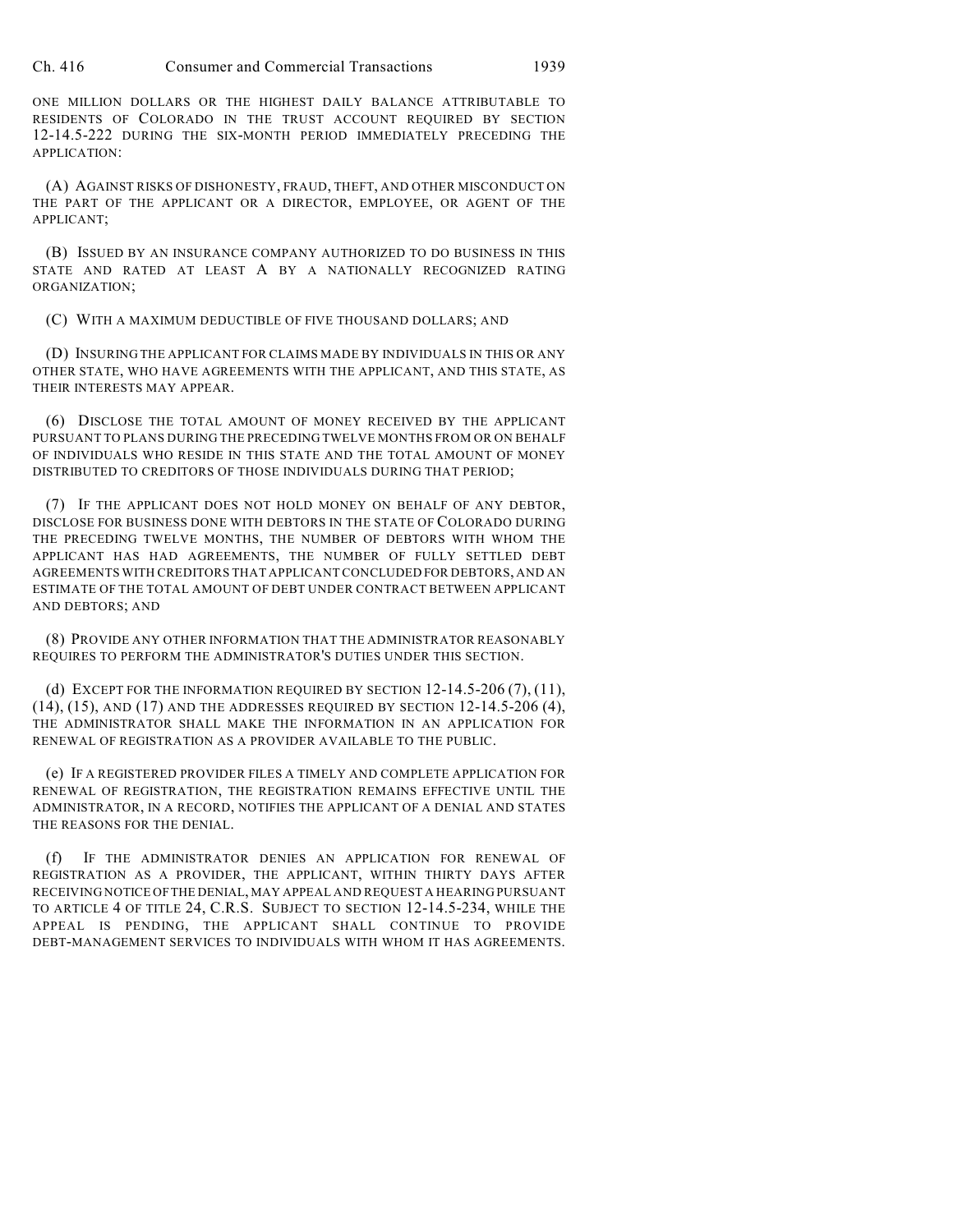IF THE DENIAL IS AFFIRMED, SUBJECT TO THE ADMINISTRATOR'S ORDER AND SECTION 12-14.5-234, THE APPLICANT SHALL CONTINUE TO PROVIDE DEBT-MANAGEMENT SERVICES TO INDIVIDUALS WITH WHOM IT HAS AGREEMENTS UNTIL, WITH THE APPROVAL OF THE ADMINISTRATOR, IT TRANSFERS THE AGREEMENTS TO ANOTHER REGISTERED PROVIDER OR RETURNS TO THE INDIVIDUALS ALL UNEXPENDED MONEY THAT IS UNDER THE APPLICANT'S CONTROL.

(g) IF A REGISTERED PROVIDER FAILS TO FILE BY JULY 1 A COMPLETE APPLICATION FOR RENEWAL OF REGISTRATION AND THE REQUIRED RENEWAL FEE, THE REGISTRATION SHALL AUTOMATICALLY EXPIRE ON THAT DATE.

**12-14.5-212. Registration in another state.** IF A PROVIDER HOLDS A LICENSE OR CERTIFICATE OF REGISTRATION IN ANOTHER STATE AUTHORIZING IT TO PROVIDE DEBT-MANAGEMENT SERVICES, THE PROVIDER MAY SUBMIT A COPY OF THAT LICENSE OR CERTIFICATE AND THE APPLICATION FOR IT INSTEAD OF AN APPLICATION IN THE FORM PRESCRIBED BY SECTION 12-14.5-205 (a), 12-14.5-206, OR 12-14.5-211 (c). THE ADMINISTRATOR SHALL ACCEPT THE APPLICATION AND THE LICENSE OR CERTIFICATE FROM THE OTHER STATE AS AN APPLICATION FOR REGISTRATION AS A PROVIDER OR FOR RENEWAL OF REGISTRATION AS A PROVIDER, AS APPROPRIATE, IN THIS STATE IF:

(1) THE APPLICATION IN THE OTHER STATE CONTAINS INFORMATION SUBSTANTIALLY SIMILAR TO, OR MORE COMPREHENSIVE THAN, THAT REQUIRED IN AN APPLICATION SUBMITTED IN THIS STATE;

(2) THE APPLICANT PROVIDES THE INFORMATION REQUIRED BY SECTION 12-14.5-206 (1), (3), (10), (12), AND (13);

(3) THE APPLICANT, UNDER PENALTY OF FALSE STATEMENT, CERTIFIES THAT THE INFORMATION CONTAINED IN THE APPLICATION IS CURRENT OR, TO THE EXTENT IT IS NOT CURRENT, SUPPLEMENTS THE APPLICATION TO MAKE THE INFORMATION CURRENT; AND

(4) THE APPLICATION IS ACCOMPANIED BY THE ITEMS REQUIRED IN SECTION 12-14.5-205 (b).

**12-14.5-213. Bond required.** (a) EXCEPT AS OTHERWISE PROVIDED IN SECTION 12-14.5-214, A PROVIDER THAT IS REQUIRED TO BE REGISTERED UNDER THIS PART 2 SHALL FILE A SURETY BOND WITH THE ADMINISTRATOR, WHICH SHALL:

(1) BE IN EFFECT DURING THE PERIOD OF REGISTRATION AND FOR TWO YEARS AFTER THE PROVIDER CEASES PROVIDING DEBT-MANAGEMENT SERVICES TO INDIVIDUALS IN THIS STATE; AND

(2) RUN TO THIS STATE FOR THE BENEFIT OF THIS STATE AND OF INDIVIDUALS WHO RESIDE IN THIS STATE WHEN THEY AGREE TO RECEIVE DEBT-MANAGEMENT SERVICES FROM THE PROVIDER, AS THEIR INTERESTS MAY APPEAR.

(b) SUBJECT TO ADJUSTMENT OF THE DOLLAR AMOUNT PURSUANT TO SECTION 12-14.5-232 (f), A SURETY BOND FILED PURSUANT TO SUBSECTION (a) OF THIS SECTION SHALL: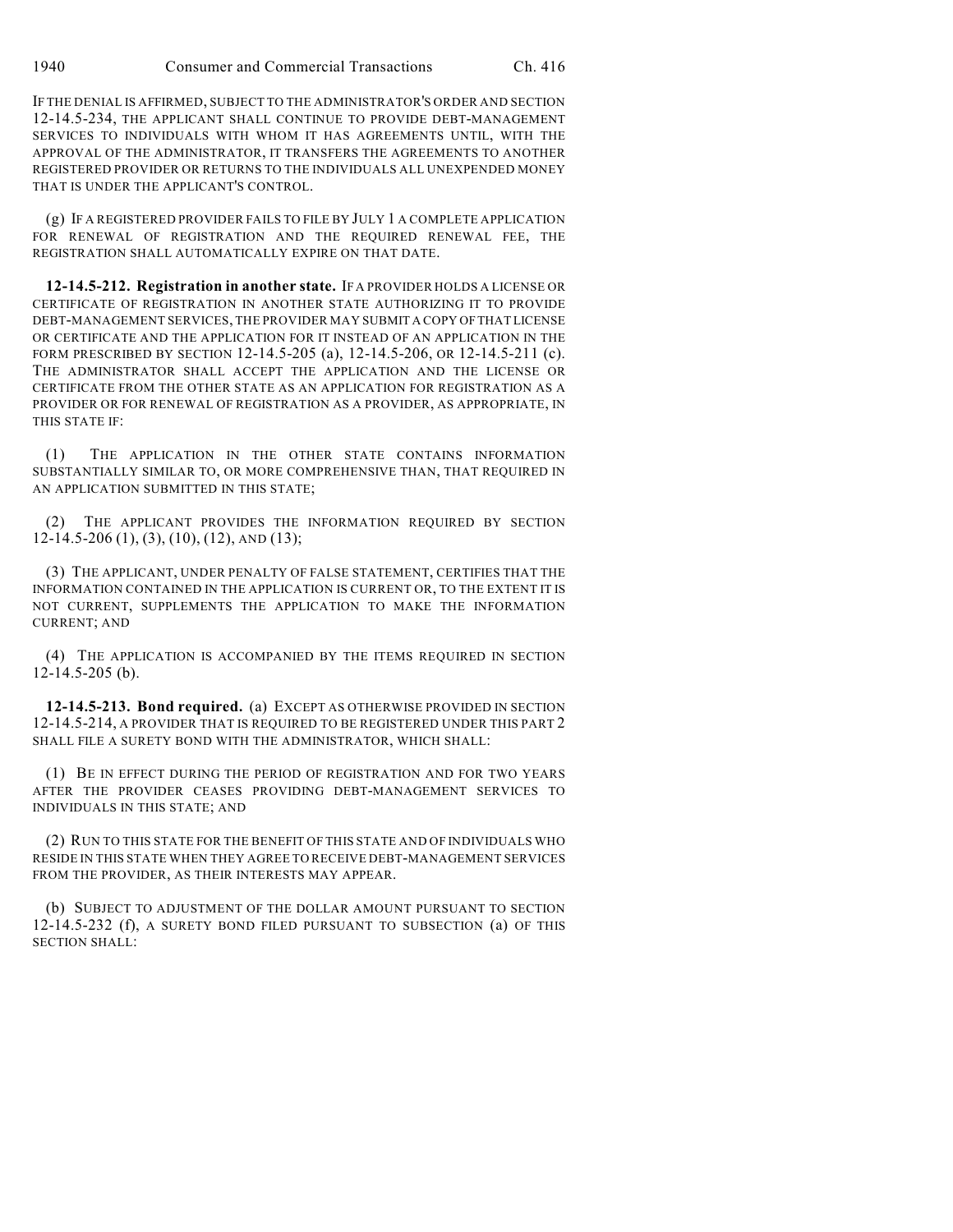Ch. 416 Consumer and Commercial Transactions 1941

(1) BE IN THE AMOUNT OF FIFTY THOUSAND DOLLARS OR OTHER LARGER OR SMALLER AMOUNT THAT THE ADMINISTRATOR DETERMINES IS WARRANTED BY THE FINANCIAL CONDITION AND BUSINESS EXPERIENCE OF THE PROVIDER, THE HISTORY OF THE PROVIDER IN PERFORMING DEBT-MANAGEMENT SERVICES, THE RISK TO INDIVIDUALS, AND ANY OTHER FACTOR THE ADMINISTRATOR CONSIDERS APPROPRIATE;

(2) BE ISSUED BY A BONDING, SURETY, OR INSURANCE COMPANY AUTHORIZED TO DO BUSINESS IN THIS STATE AND RATED AT LEAST A BY A NATIONALLY RECOGNIZED RATING ORGANIZATION; AND

(3) HAVE PAYMENT CONDITIONED UPON NONCOMPLIANCE OF THE PROVIDER OR ITS AGENT WITH THIS PART 2.

(c) IF THE PRINCIPAL AMOUNT OF A SURETY BOND IS REDUCED BY PAYMENT OF A CLAIM OR A JUDGMENT, THE PROVIDER SHALL IMMEDIATELY NOTIFY THE ADMINISTRATOR AND, WITHIN THIRTY DAYS AFTER NOTICE BY THE ADMINISTRATOR, FILE A NEW OR ADDITIONAL SURETY BOND IN AN AMOUNT SET BY THE ADMINISTRATOR. THE AMOUNT OF THE NEW OR ADDITIONAL BOND SHALL BE AT LEAST THE AMOUNT OF THE BOND IMMEDIATELY BEFORE PAYMENT OFTHE CLAIM OR JUDGMENT. IF FOR ANY REASON A SURETY TERMINATES A BOND, THE PROVIDER SHALL IMMEDIATELY FILE A NEW SURETY BOND IN THE AMOUNT OF FIFTY THOUSAND DOLLARS OR OTHER AMOUNT DETERMINED PURSUANT TO SUBSECTION (b) OF THIS SECTION.

(d) THE ADMINISTRATOR OR AN INDIVIDUAL MAY OBTAIN SATISFACTION OUT OF THE SURETY BOND PROCURED PURSUANT TO THIS SECTION IF:

(1) THE ADMINISTRATOR ASSESSES EXPENSES UNDER SECTION 12-14.5-232 (b) (1), ISSUES A FINAL ORDER UNDER SECTION 12-14.5-233 (a) (2), OR RECOVERS A FINAL JUDGMENT UNDER SECTION 12-14.5-233 (a) (4), (a) (5), OR (d); OR

(2) AN INDIVIDUAL RECOVERS A FINAL JUDGMENT PURSUANT TO SECTION 12-14.5-235 (a), (b), (c) (1), (c) (2), OR (c) (4).

(e) IF CLAIMS AGAINST A SURETY BOND EXCEED OR ARE REASONABLY EXPECTED TO EXCEED THE AMOUNT OF THE BOND, THE ADMINISTRATOR, ON THE INITIATIVE OF THE ADMINISTRATOR OR ON PETITION OF THE SURETY, SHALL, UNLESS THE PROCEEDS ARE ADEQUATE TO PAY ALL COSTS, JUDGMENTS, AND CLAIMS, DISTRIBUTE THE PROCEEDS IN THE FOLLOWING ORDER:

(1) TO SATISFACTION OF A FINAL ORDER OR JUDGMENT UNDER SECTION 12-14.5-233 (a) (2), (a) (4), (a) (5), OR (d);

(2) TO FINAL JUDGMENTS RECOVERED BY INDIVIDUALS PURSUANT TO SECTION 12-14.5-235 (a), (b), (c) (1), (c) (2), OR (c) (4), PRO RATA;

(3) TO CLAIMS OF INDIVIDUALS ESTABLISHED TO THE SATISFACTION OF THE ADMINISTRATOR, PRO RATA; AND

(4) IF A FINAL ORDER OR JUDGMENT IS ISSUED UNDER SECTION 12-14.5-233 (a),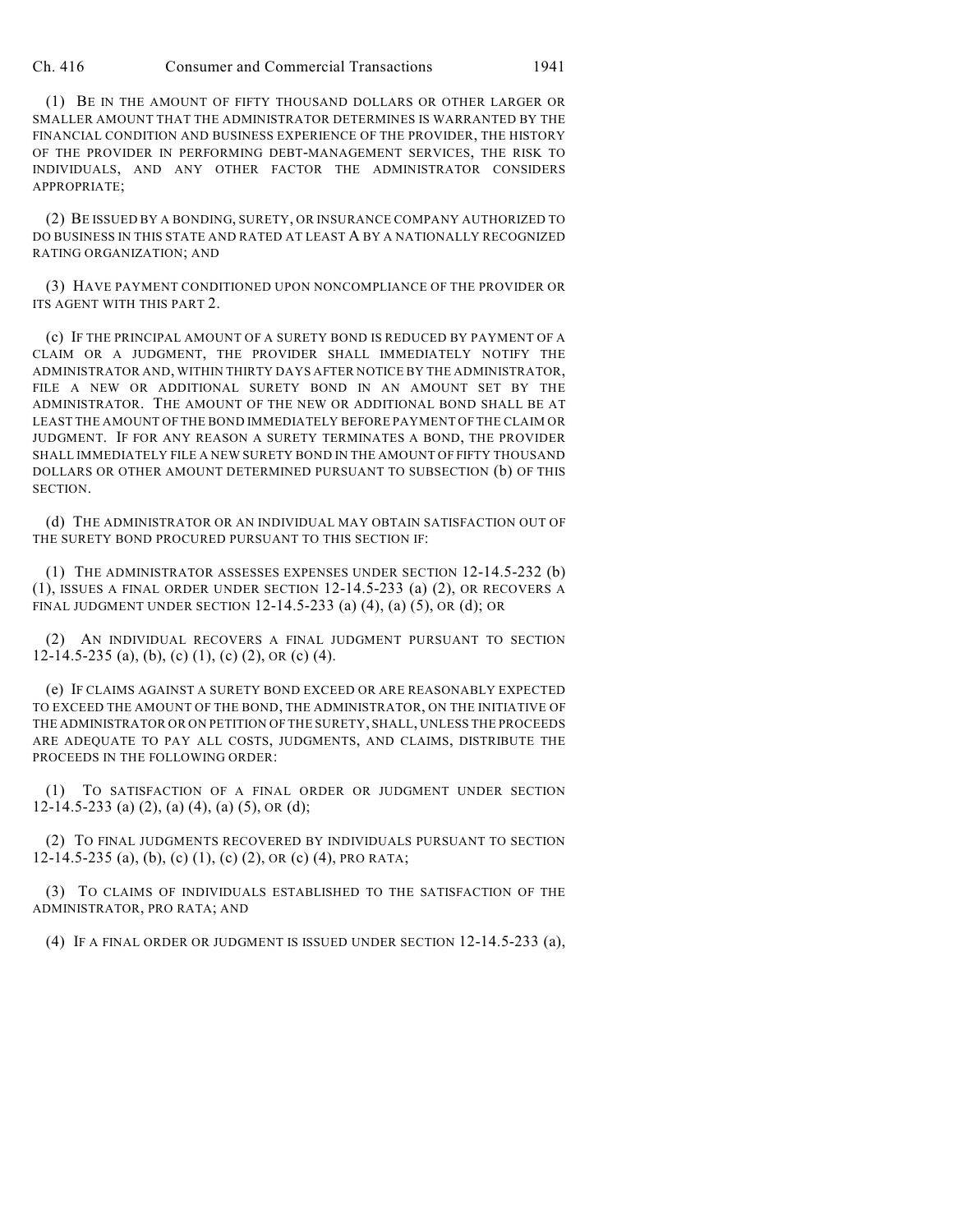TO THE EXPENSES CHARGED PURSUANT TO SECTION 12-14.5-232 (b) (1).

**12-14.5-214. Bond required - substitute.** (a) INSTEAD OF THE SURETY BOND REQUIRED BY SECTION 12-14.5-213, A PROVIDER MAY DELIVER TO THE ADMINISTRATOR, IN THE AMOUNT REQUIRED BY SECTION 12-14.5-213 (b), AND, EXCEPT AS OTHERWISE PROVIDED IN PARAGRAPH (2) OF THIS SUBSECTION (a), PAYABLE OR AVAILABLE TO THIS STATE AND TO INDIVIDUALS WHO RESIDE IN THIS STATE WHEN THEY AGREE TO RECEIVE DEBT-MANAGEMENT SERVICES FROM THE PROVIDER, AS THEIR INTERESTS MAY APPEAR, IF THE PROVIDER OR ITS AGENT DOES NOT COMPLY WITH THIS PART 2:

(1) A CERTIFICATE OF INSURANCE ISSUED BY AN INSURANCE COMPANY AUTHORIZED TO DO BUSINESS IN THIS STATE AND RATED AT LEAST A BY A NATIONALLY RECOGNIZED RATING ORGANIZATION; OR

(2) WITH THE APPROVAL OF THE ADMINISTRATOR, AN IRREVOCABLE LETTER OF CREDIT, ISSUED OR CONFIRMED BY A BANK APPROVED BY THE ADMINISTRATOR, PAYABLE UPON PRESENTATION OF A CERTIFICATE BY THE ADMINISTRATOR STATING THAT THE PROVIDER OR ITS AGENT HAS NOT COMPLIED WITH THIS PART 2.

(b) IF A PROVIDER FURNISHES A SUBSTITUTE PURSUANT TO SUBSECTION (a) OF THIS SECTION, THE PROVISIONS OF SECTION 12-14.5-213 (a), (c), (d), AND (e) APPLY TO THE SUBSTITUTE.

**12-14.5-215. Requirement of good faith.** A PROVIDER SHALL ACT IN GOOD FAITH IN ALL MATTERS UNDER THIS PART 2.

**12-14.5-216. Customer service.** A PROVIDER THAT IS REQUIRED TO BE REGISTERED UNDER THIS PART 2 SHALL MAINTAIN A TOLL-FREE COMMUNICATION SYSTEM, STAFFED AT A LEVEL THAT REASONABLY PERMITS AN INDIVIDUAL TO SPEAK TO A CERTIFIED COUNSELOR, CERTIFIED DEBT SPECIALIST, OR CUSTOMER-SERVICE REPRESENTATIVE, AS APPROPRIATE, DURING ORDINARY BUSINESS HOURS.

**12-14.5-217. Prerequisites for providing debt-management services.** (a) BEFORE PROVIDING DEBT-MANAGEMENT SERVICES, A REGISTERED PROVIDER SHALL GIVE THE INDIVIDUAL AN ITEMIZED LIST OF GOODS AND SERVICES AND THE CHARGES FOR EACH. THE LIST SHALL BE CLEAR AND CONSPICUOUS, BE IN A RECORD THE INDIVIDUAL MAY KEEP WHETHER OR NOT THE INDIVIDUAL ASSENTS TO AN AGREEMENT, AND DESCRIBE THE GOODS AND SERVICES THE PROVIDER OFFERS:

(1) FREE OF ADDITIONAL CHARGE IF THE INDIVIDUAL ENTERS INTO AN AGREEMENT;

(2) FOR A CHARGE IF THE INDIVIDUAL DOES NOT ENTER INTO AN AGREEMENT; AND

(3) FOR A CHARGE IF THE INDIVIDUAL ENTERS INTO AN AGREEMENT, USING THE FOLLOWING TERMINOLOGY, AS APPLICABLE, AND FORMAT:

> SET-UP FEE DOLLAR AMOUNT OF FEE MONTHLY SERVICE FEE\_\_\_\_\_\_\_\_\_\_*DOLLAR AMOUNT OF FEE OR METHOD OF DETERMINING AMOUNT*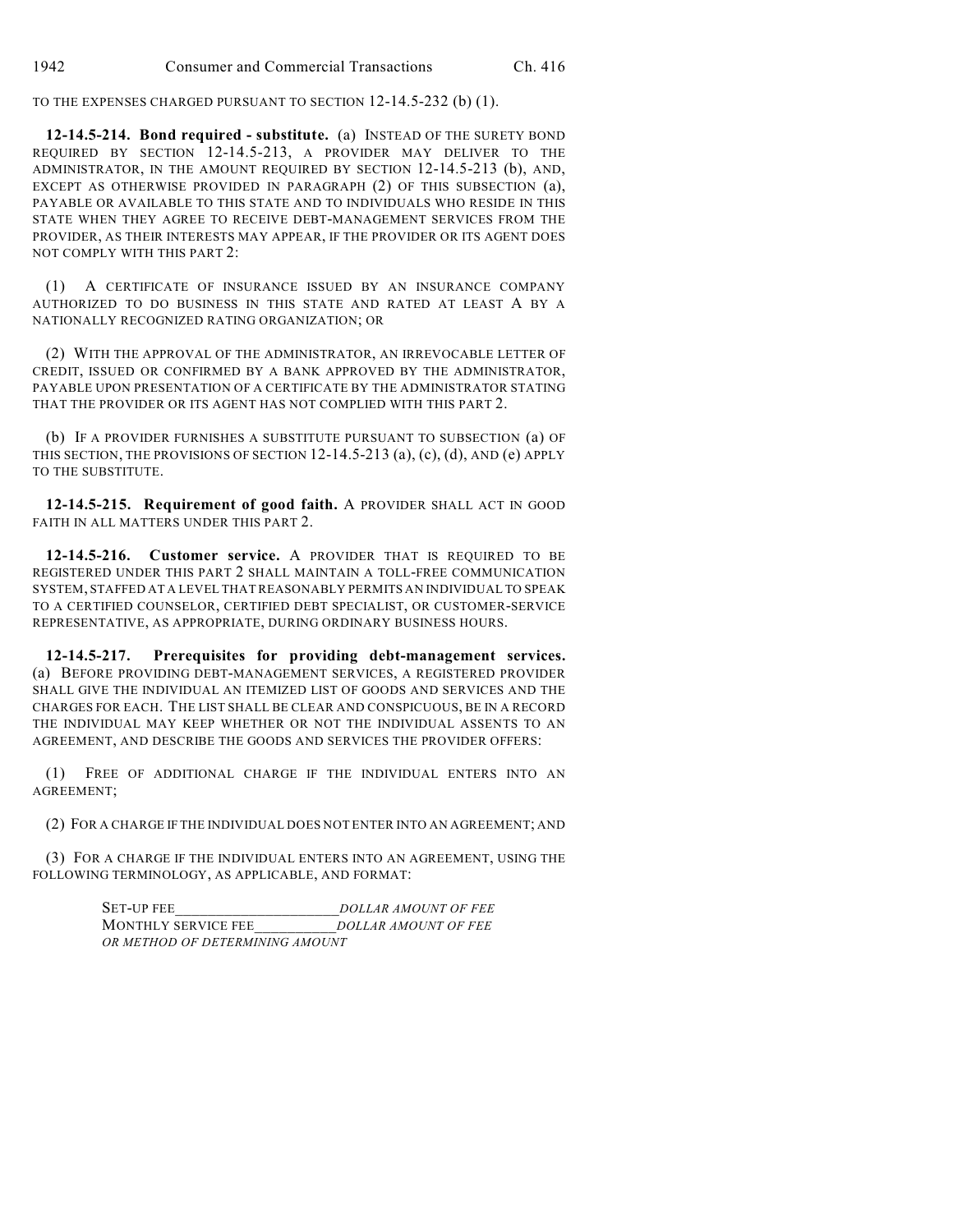SETTLEMENT FEE DOLLAR AMOUNT OF FEE *OR METHOD OF DETERMINING AMOUNT* GOODS AND SERVICES IN ADDITION TO THOSE PROVIDED IN CONNECTION WITH A PLAN:

\_\_\_\_\_\_\_\_\_\_\_\_\_\_\_\_\_\_\_\_\_\_\_\_\_\_\_\_\_\_\_\_\_\_\_\_\_\_\_\_\_\_\_\_\_\_\_ (*ITEM*) *DOLLAR AMOUNT OR METHOD OF DETERMINING AMOUNT*

\_\_\_\_\_\_\_\_\_\_\_\_\_\_\_\_\_\_\_\_\_\_\_\_\_\_\_\_\_\_\_\_\_\_\_\_\_\_\_\_\_\_\_\_\_\_\_ (*ITEM*) *DOLLAR AMOUNT OR METHOD OF DETERMINING AMOUNT*.

(b) A PROVIDER MAY NOT FURNISH DEBT-MANAGEMENT SERVICES UNLESS THE PROVIDER, THROUGH THE SERVICES OF A CERTIFIED COUNSELOR OR CERTIFIED DEBT SPECIALIST:

(1) PROVIDES THE INDIVIDUAL WITH REASONABLE EDUCATION ABOUT THE MANAGEMENT OF PERSONAL FINANCE;

(2) HAS PREPARED A FINANCIAL ANALYSIS; AND

(3) IF THE INDIVIDUAL IS TO MAKE REGULAR, PERIODIC PAYMENTS:

(A) HAS PREPARED A PLAN FOR THE INDIVIDUAL;

(B) HAS MADE A DETERMINATION, BASED ON THE PROVIDER'S ANALYSIS OF THE INFORMATION PROVIDED BY THE INDIVIDUAL AND OTHERWISE AVAILABLE TO IT, THAT THE PLAN IS SUITABLE FOR THE INDIVIDUAL AND THE INDIVIDUAL WILL BE ABLE TO MEET THE PAYMENT OBLIGATIONS UNDER THE PLAN; AND

(C) BELIEVES THAT EACH CREDITOR OF THE INDIVIDUAL LISTED AS A PARTICIPATING CREDITOR IN THE PLAN WILL ACCEPT PAYMENT OF THE INDIVIDUAL'S DEBTS AS PROVIDED IN THE PLAN.

(c) BEFORE AN INDIVIDUAL ASSENTS TO AN AGREEMENT TO ENGAGE IN A PLAN, A PROVIDER SHALL:

(1) PROVIDE THE INDIVIDUAL WITH A COPY OF THE ANALYSIS AND PLAN REQUIRED BY SUBSECTION (b) OF THIS SECTION IN A RECORD THAT IDENTIFIES THE PROVIDER AND THAT THE INDIVIDUAL MAY KEEP WHETHER OR NOT THE INDIVIDUAL ASSENTS TO THE AGREEMENT;

(2) INFORM THE INDIVIDUAL OF THE AVAILABILITY, AT THE INDIVIDUAL'S OPTION, OF ASSISTANCE BY A TOLL-FREE COMMUNICATION SYSTEM OR IN PERSON TO DISCUSS THE FINANCIAL ANALYSIS AND PLAN REQUIRED BY SUBSECTION (b) OF THIS SECTION; AND

(3) WITH RESPECT TO ALL CREDITORS IDENTIFIED BY THE INDIVIDUAL OR OTHERWISE KNOWN BY THE PROVIDER TO BE CREDITORS OF THE INDIVIDUAL, PROVIDE THE INDIVIDUAL WITH A LIST OF:

(A) CREDITORS THAT THE PROVIDER EXPECTS TO PARTICIPATE IN THE PLAN AND GRANT CONCESSIONS;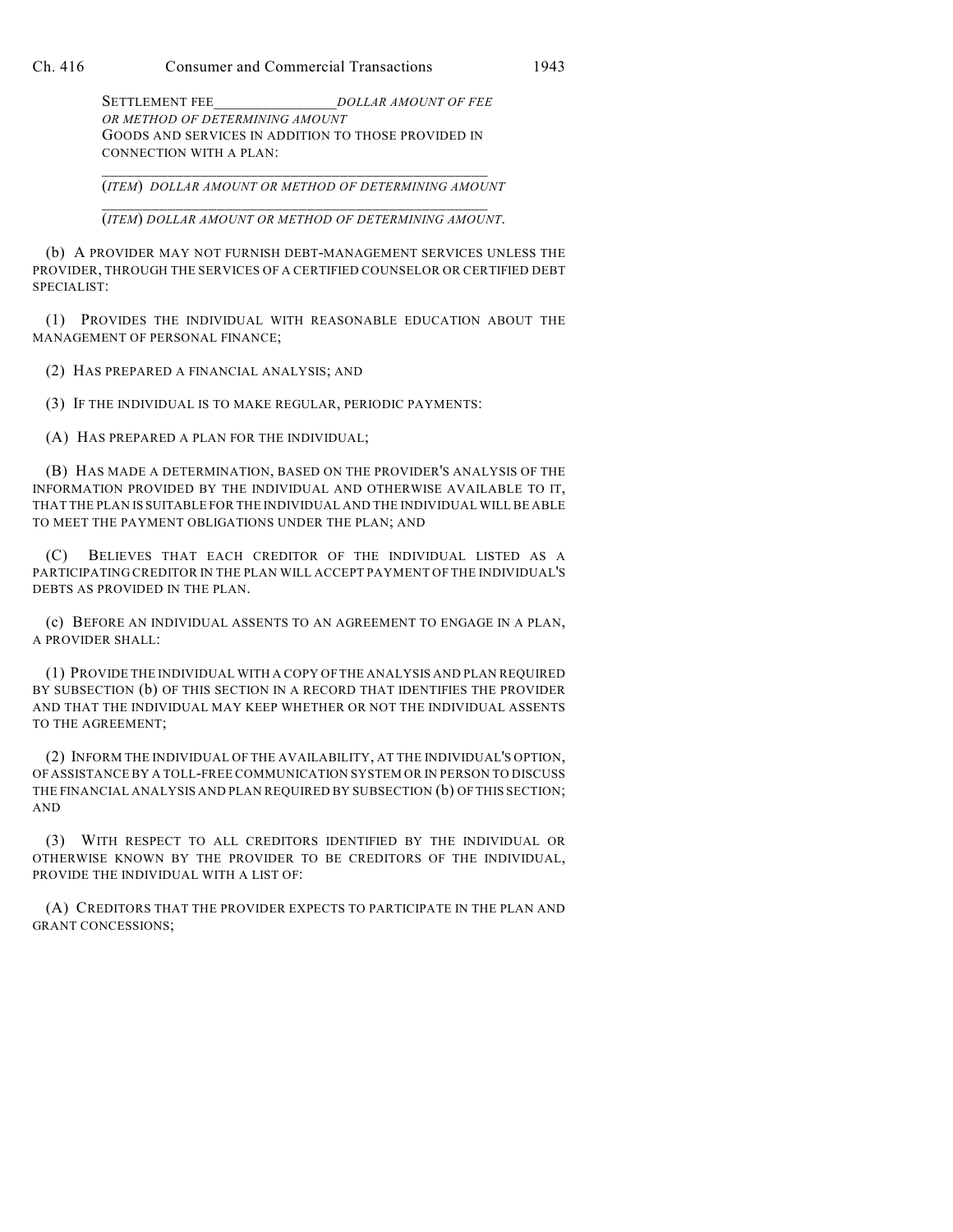(B) CREDITORS THAT THE PROVIDER EXPECTS TO PARTICIPATE IN THE PLAN BUT NOT GRANT CONCESSIONS;

(C) CREDITORS THAT THE PROVIDER EXPECTS NOT TO PARTICIPATE IN THE PLAN; AND

(D) ALL OTHER CREDITORS.

(d) BEFORE AN INDIVIDUAL ASSENTS TO AN AGREEMENT TO ENGAGE IN A PLAN, THE PROVIDER SHALL INFORM THE INDIVIDUAL, IN A RECORD THAT CONTAINS NOTHING ELSE, THAT IS GIVEN SEPARATELY, AND THAT THE INDIVIDUAL MAY KEEP WHETHER OR NOT THE INDIVIDUAL ASSENTS TO THE AGREEMENT:

(1) OF THE NAME AND BUSINESS ADDRESS OF THE PROVIDER;

(2) THAT PLANS ARE NOT SUITABLE FOR ALL INDIVIDUALS AND THE INDIVIDUAL MAY ASK THE PROVIDER ABOUT OTHER WAYS, INCLUDING BANKRUPTCY, TO DEAL WITH INDEBTEDNESS;

(3) THAT ESTABLISHMENT OF A PLAN MAY ADVERSELY AFFECT THE INDIVIDUAL'S CREDIT RATING OR CREDIT SCORES;

(4) THAT NONPAYMENT OF DEBT MAY LEAD CREDITORS TO INCREASE FINANCE AND OTHER CHARGES OR UNDERTAKE COLLECTION ACTIVITY, INCLUDING LITIGATION;

(5) UNLESS IT IS NOT TRUE, THAT THE PROVIDER MAY RECEIVE COMPENSATION FROM THE CREDITORS OF THE INDIVIDUAL; AND

(6) THAT, UNLESS THE INDIVIDUAL IS INSOLVENT, IF A CREDITOR SETTLES FOR LESS THAN THE FULL AMOUNT OF THE DEBT, THE PLAN MAY RESULT IN THE CREATION OF TAXABLE INCOME TO THE INDIVIDUAL, EVEN THOUGH THE INDIVIDUAL DOES NOT RECEIVE ANY MONEY.

(e) IF A PROVIDER MAY RECEIVE PAYMENTS FROM AN INDIVIDUAL'S CREDITORS AND THE PLAN CONTEMPLATES THAT THE INDIVIDUAL'S CREDITORS WILL REDUCE FINANCE CHARGES OR FEES FOR LATE PAYMENT, DEFAULT, OR DELINQUENCY, THE PROVIDER MAY COMPLY WITH SUBSECTION (d) OF THIS SECTION BY PROVIDING THE FOLLOWING DISCLOSURE, SURROUNDED BY BLACK LINES:

IMPORTANT INFORMATION FOR YOU TO CONSIDER

(1) DEBT-MANAGEMENT PLANS ARE NOT RIGHT FOR ALL INDIVIDUALS, AND YOU MAY ASK US TO PROVIDE INFORMATION ABOUT OTHER WAYS, INCLUDING BANKRUPTCY, TO DEAL WITH YOUR DEBTS.

(2) USING A DEBT-MANAGEMENT PLAN MAY HURT YOUR CREDIT RATING OR CREDIT SCORES.

(3) WE MAY RECEIVE COMPENSATION FOR OUR SERVICES FROM YOUR CREDITORS.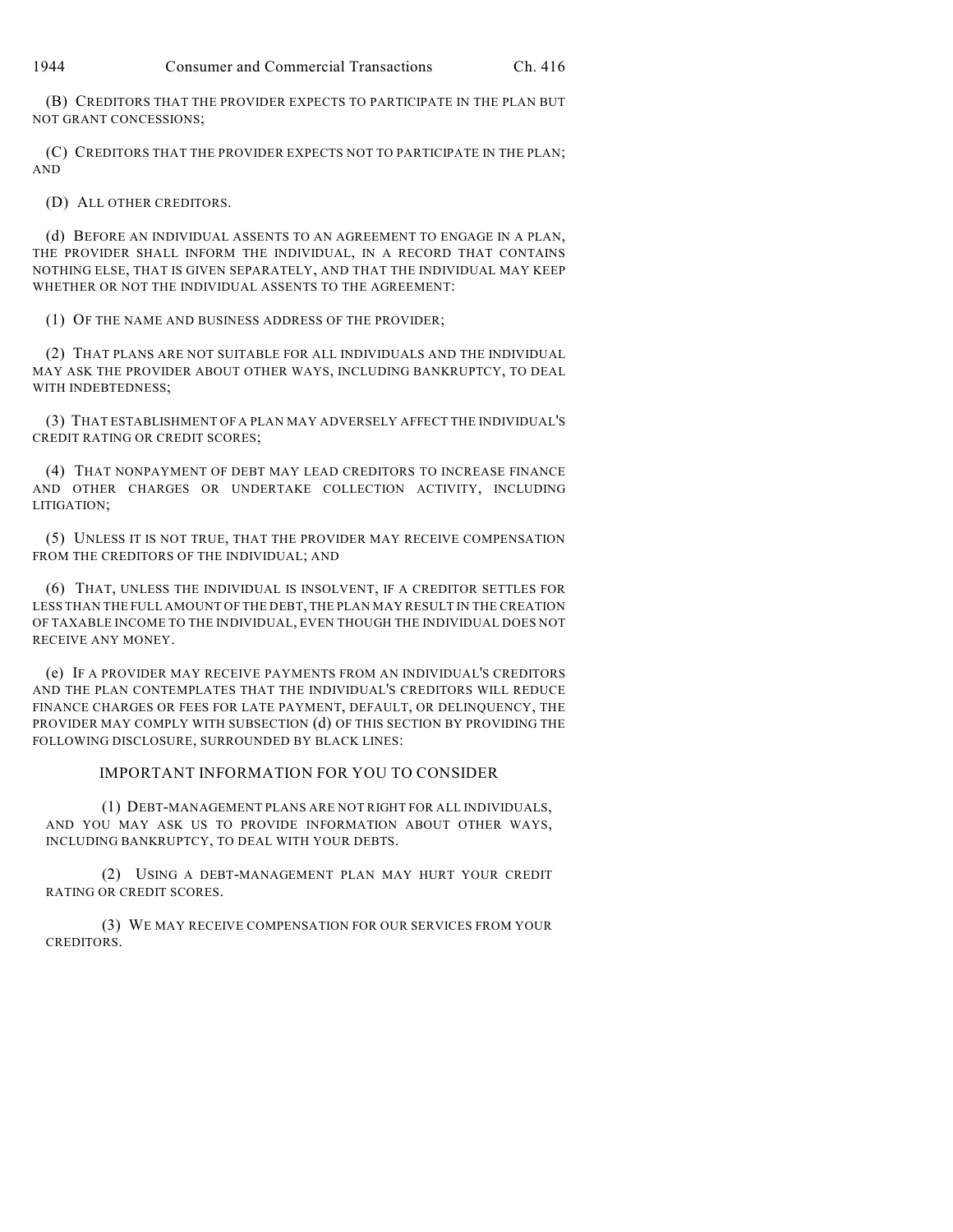\_\_\_\_\_\_\_\_\_\_\_\_\_\_\_\_\_\_\_\_\_\_\_\_\_\_\_\_\_\_\_\_\_\_\_\_\_\_\_ *NAME AND BUSINESS ADDRESS OF PROVIDER*

(f) IF A PROVIDER WILL NOT RECEIVE PAYMENTS FROM AN INDIVIDUAL'S CREDITORS AND THE PLAN CONTEMPLATES THAT THE INDIVIDUAL'S CREDITORS WILL REDUCE FINANCE CHARGES OR FEES FOR LATE PAYMENT, DEFAULT, OR DELINQUENCY, A PROVIDER MAY COMPLY WITH SUBSECTION (d) OF THIS SECTION BY PROVIDING THE FOLLOWING DISCLOSURE, SURROUNDED BY BLACK LINES:

## IMPORTANT INFORMATION FOR YOU TO CONSIDER

(1) DEBT-MANAGEMENT PLANS ARE NOT RIGHT FOR ALL INDIVIDUALS, AND YOU MAY ASK US TO PROVIDE INFORMATION ABOUT OTHER WAYS, INCLUDING BANKRUPTCY, TO DEAL WITH YOUR DEBTS.

(2) USING A DEBT-MANAGEMENT PLAN MAY HURT YOUR CREDIT RATING OR CREDIT SCORES.

#### \_\_\_\_\_\_\_\_\_\_\_\_\_\_\_\_\_\_\_\_\_\_\_\_\_\_\_\_\_\_\_\_\_\_\_\_\_\_ *NAME AND BUSINESS ADDRESS OF PROVIDER*

(g) IF A PLAN CONTEMPLATES THAT CREDITORS WILL SETTLE DEBTS FOR LESS THAN THE FULL PRINCIPAL AMOUNT OF DEBT OWED, A PROVIDER MAY COMPLY WITH SUBSECTION (d) OF THIS SECTION BY PROVIDING THE FOLLOWING DISCLOSURE, SURROUNDED BY BLACK LINES:

## IMPORTANT INFORMATION FOR YOU TO CONSIDER

(1) OUR PROGRAM IS NOT RIGHT FOR ALL INDIVIDUALS, AND YOU MAY ASK US TO PROVIDE INFORMATION ABOUT BANKRUPTCY AND OTHER WAYS TO DEAL WITH YOUR DEBTS.

(2) NONPAYMENT OF YOUR DEBTS UNDER OUR PROGRAM MAY:

• HURT YOUR CREDIT RATING OR CREDIT SCORES;

 $\bullet$  LEAD YOUR CREDITORS TO INCREASE FINANCE AND OTHER CHARGES; AND

· LEAD YOUR CREDITORS TO UNDERTAKE ACTIVITY, INCLUDING LAWSUITS, TO COLLECT THE DEBTS.

(3) REDUCTION OF DEBT UNDER OUR PROGRAM MAY RESULT IN TAXABLE INCOME TO YOU, EVEN THOUGH YOU WILL NOT ACTUALLY RECEIVE ANY MONEY.

#### *NAME AND BUSINESS ADDRESS OF PROVIDER*

\_\_\_\_\_\_\_\_\_\_\_\_\_\_\_\_\_\_\_\_\_\_\_\_\_\_\_\_\_\_\_\_\_\_\_\_\_\_\_\_\_

**12-14.5-218. Communication by electronic or other means.** (a) AS USED IN THIS SECTION, UNLESS THE CONTEXT OTHERWISE REQUIRES:

(1) "CONSUMER" MEANS AN INDIVIDUAL WHO SEEKS OR OBTAINS GOODS OR SERVICES THAT ARE USED PRIMARILY FOR PERSONAL, FAMILY, OR HOUSEHOLD PURPOSES.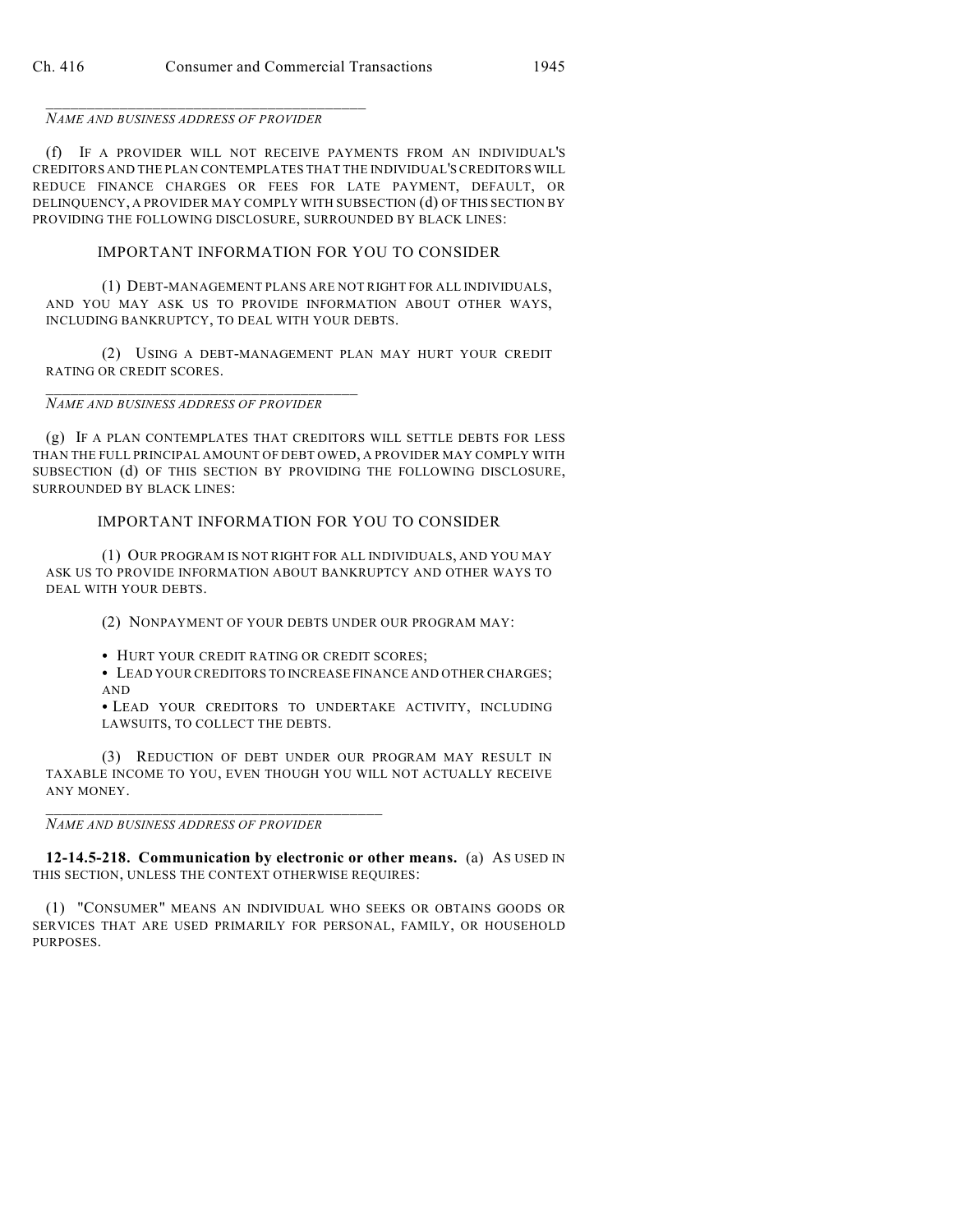(2) "FEDERAL ACT" MEANS THE FEDERAL "ELECTRONIC SIGNATURES IN GLOBAL AND NATIONAL COMMERCE ACT", 15 U.S.C. SEC. 7001 ET SEQ., AS AMENDED.

(b) A PROVIDER MAY SATISFY THE REQUIREMENTS OF SECTION 12-14.5-217, 12-14.5-219, OR 12-14.5-227 BY MEANS OF THE INTERNET OR OTHER ELECTRONIC MEANS IF THE PROVIDER OBTAINS A CONSUMER'S CONSENT IN THE MANNER PROVIDED BY SECTION 101 (c) (1) OF THE FEDERAL ACT.

(c) THE DISCLOSURES AND MATERIALS REQUIRED BY SECTIONS 12-14.5-217, 12-14.5-219, AND 12-14.5-227 SHALL BE PRESENTED IN A FORM THAT IS CAPABLE OF BEING ACCURATELY REPRODUCED FOR LATER REFERENCE.

(d) WITH RESPECT TO DISCLOSURE BY MEANS OF AN INTERNET WEB SITE, THE DISCLOSURE OF THE INFORMATION REQUIRED BY SECTION 12-14.5-217 (d) SHALL APPEAR ON ONE OR MORE SCREENS THAT:

(1) CONTAIN NO OTHER INFORMATION; AND

(2) THE INDIVIDUAL MUST SEE BEFORE PROCEEDING TO ASSENT TO FORMATION OF A PLAN.

(e) AT THE TIME OF PROVIDING THE MATERIALS AND AGREEMENT REQUIRED BY SECTIONS 12-14.5-217 (c) AND (d), 12-14.5-219, AND 12-14.5-227, A PROVIDER SHALL INFORM THE INDIVIDUAL THAT UPON ELECTRONIC, TELEPHONIC, OR WRITTEN REQUEST, IT WILL SEND THE INDIVIDUAL A WRITTEN COPY OF THE MATERIALS, AND SHALL COMPLY WITH A REQUEST AS PROVIDED IN SUBSECTION (f) OF THIS SECTION.

(f) IF A PROVIDER IS REQUESTED, BEFORE THE EXPIRATION OF NINETY DAYS AFTER A PLAN IS COMPLETED OR TERMINATED, TO SEND A WRITTEN COPY OF THE MATERIALS REQUIRED BY SECTION 12-14.5-217 (c) AND (d), 12-14.5-219, OR 12-14.5-227, THE PROVIDER SHALL SEND THEM AT NO CHARGE WITHIN THREE BUSINESS DAYS AFTER THE REQUEST, BUT THE PROVIDER NEED NOT COMPLY WITH A REQUEST MORE THAN ONCE PER CALENDAR MONTH OR IF IT REASONABLY BELIEVES THE REQUEST IS MADE FOR PURPOSES OF HARASSMENT. IF A REQUEST IS MADE MORE THAN NINETY DAYS AFTER A PLAN IS COMPLETED OR TERMINATED, THE PROVIDER SHALL SEND WITHIN A REASONABLE TIME A WRITTEN COPY OF THE MATERIALS REQUESTED.

(g) A PROVIDER THAT MAINTAINS AN INTERNET WEB SITE SHALL DISCLOSE ON THE HOME PAGE OF ITS WEB SITE OR ON A PAGE THAT IS CLEARLY AND CONSPICUOUSLY CONNECTED TO THE HOME PAGE BY A LINK THAT CLEARLY REVEALS ITS CONTENTS:

(1) ITS NAME AND ALL NAMES UNDER WHICH IT DOES BUSINESS;

(2) ITS PRINCIPAL BUSINESS ADDRESS, TELEPHONE NUMBER, AND ELECTRONIC MAIL ADDRESS, IF ANY; AND

(3) THE NAMES OF ITS PRINCIPAL OFFICERS.

(h) SUBJECT TO SUBSECTION (i) OF THIS SECTION, IF A CONSUMER WHO HAS CONSENTED TO ELECTRONIC COMMUNICATION IN THE MANNER PROVIDED BY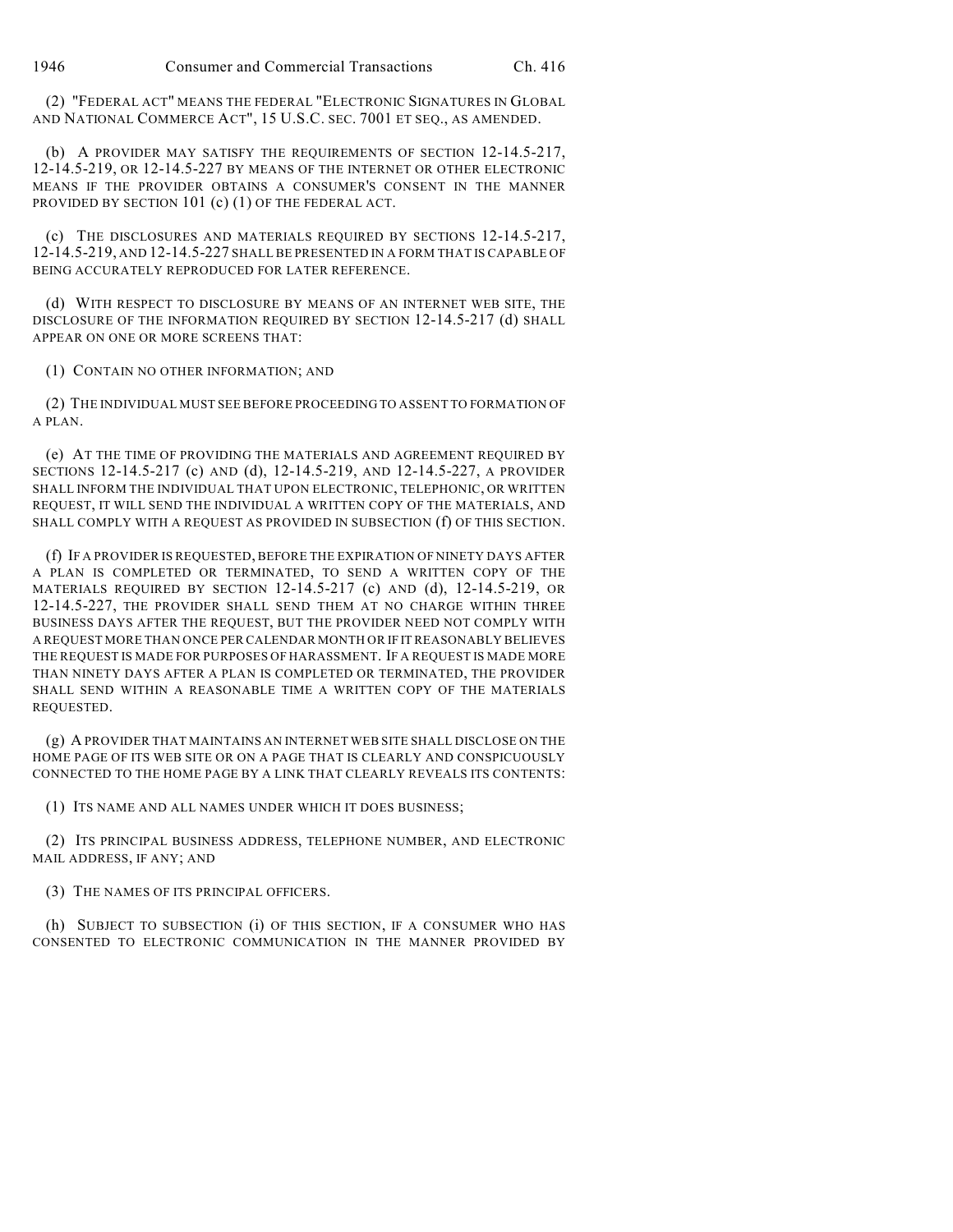SECTION 101 OF THE FEDERAL ACT WITHDRAWS CONSENT AS PROVIDED IN THE FEDERAL ACT, A PROVIDER MAY TERMINATE ITS AGREEMENT WITH THE CONSUMER.

(i) IF A PROVIDER WISHES TO TERMINATE AN AGREEMENT WITH A CONSUMER PURSUANT TO SUBSECTION (h) OF THIS SECTION, IT SHALL NOTIFY THE CONSUMER THAT IT WILL TERMINATE THE AGREEMENT UNLESS THE CONSUMER, WITHIN THIRTY DAYS AFTER RECEIVING THE NOTIFICATION, CONSENTS TO ELECTRONIC COMMUNICATION IN THE MANNER PROVIDED IN SECTION 101 (c) OF THE FEDERAL ACT. IF THE CONSUMER CONSENTS, THE PROVIDER MAY TERMINATE THE AGREEMENT ONLY AS PERMITTED BY SECTION  $12-14.5-219$  (a) (6) (G).

## **12-14.5-219. Form and contents of agreement.** (a) AN AGREEMENT SHALL:

(1) BE IN A RECORD;

(2) BE DATED AND SIGNED BY THE PROVIDER AND THE INDIVIDUAL;

(3) INCLUDE THE NAME OF THE INDIVIDUAL AND THE ADDRESS WHERE THE INDIVIDUAL RESIDES;

(4) INCLUDE THE NAME, BUSINESS ADDRESS, AND TELEPHONE NUMBER OF THE PROVIDER;

(5) BE DELIVERED TO THE INDIVIDUAL IMMEDIATELY UPON FORMATION OF THE AGREEMENT; AND

(6) DISCLOSE:

(A) THE SERVICES TO BE PROVIDED;

(B) THE AMOUNT, OR METHOD OF DETERMINING THE AMOUNT, OF ALL FEES, INDIVIDUALLY ITEMIZED, TO BE PAID BY THE INDIVIDUAL;

(C) THE SCHEDULE OF PAYMENTS TO BE MADE BY OR ON BEHALF OF THE INDIVIDUAL, INCLUDING THE AMOUNT OF EACH PAYMENT, THE DATE ON WHICH EACH PAYMENT IS DUE, AND AN ESTIMATE OF THE DATE OF THE FINAL PAYMENT;

(D) IF A PLAN PROVIDES FOR REGULAR PERIODIC PAYMENTS TO CREDITORS:

(i) EACH CREDITOR OF THE INDIVIDUAL TO WHICH PAYMENT WILL BE MADE, THE AMOUNT OWED TO EACH CREDITOR, AND ANY CONCESSIONS THE PROVIDER REASONABLY BELIEVES EACH CREDITOR WILL OFFER; AND

(ii) THE SCHEDULE OF EXPECTED PAYMENTS TO EACH CREDITOR, INCLUDING THE AMOUNT OF EACH PAYMENT AND THE DATE ON WHICH IT WILL BE MADE;

(E) IF THE PROVIDER HOLDS MONEY ON BEHALF OF THE DEBTOR, EACH CREDITOR THAT THE PROVIDER BELIEVES WILL NOT PARTICIPATE IN THE PLAN AND TO WHICH THE PROVIDER WILL NOT DIRECT PAYMENT;

(F) HOW THE PROVIDER WILL COMPLY WITH ITS OBLIGATIONS UNDER SECTION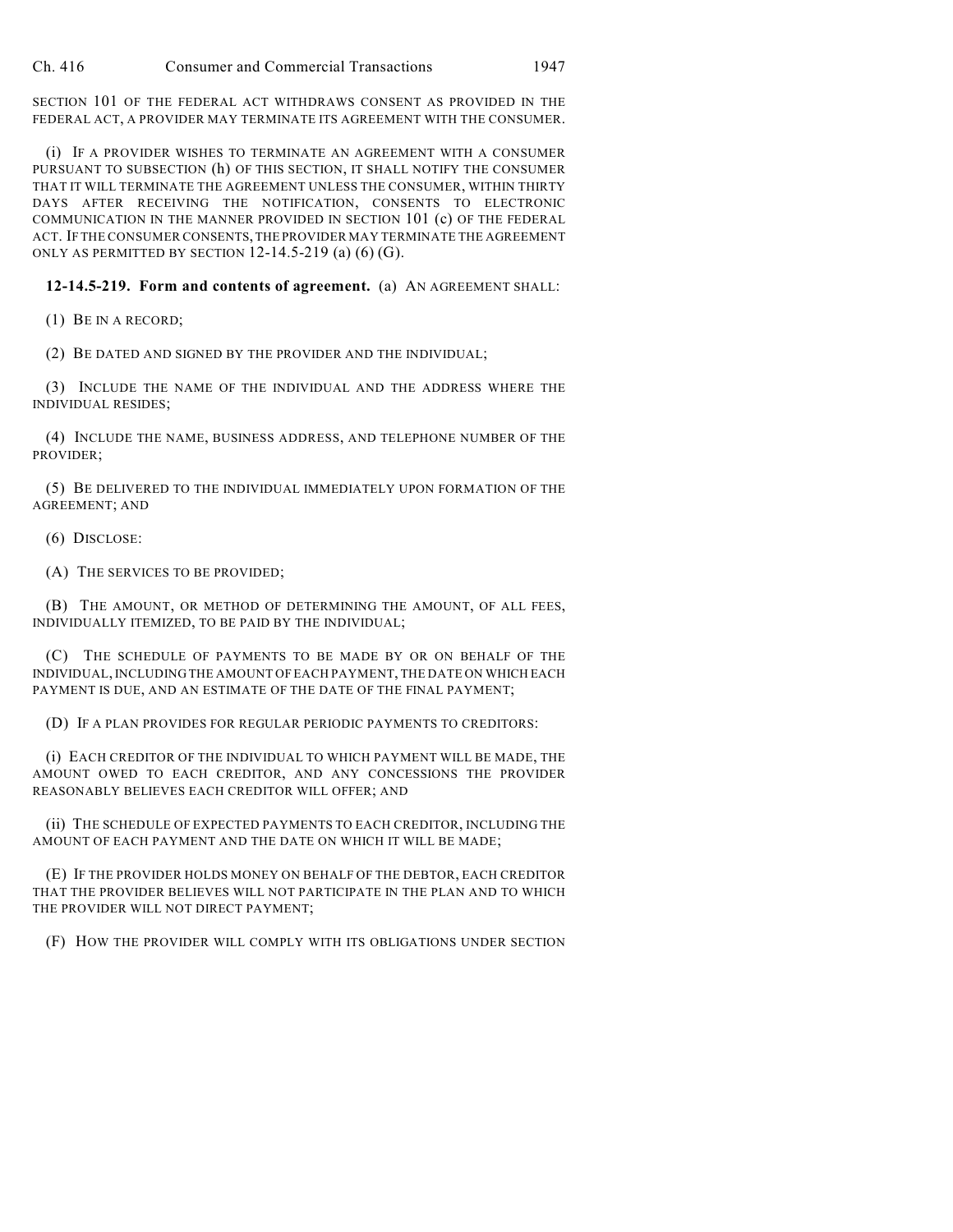12-14.5-227 (a);

(G) IF THE PROVIDER HOLDS MONEY ON BEHALF OF THE DEBTOR, THAT THE PROVIDER MAY TERMINATE THE AGREEMENT FOR GOOD CAUSE, UPON RETURN OF UNEXPENDED MONEY OF THE INDIVIDUAL;

(H) THAT THE INDIVIDUAL MAY CANCEL THE AGREEMENT AS PROVIDED IN SECTION 12-14.5-220;

(I) THAT THE INDIVIDUAL MAY CONTACT THE ADMINISTRATOR WITH ANY QUESTIONS OR COMPLAINTS REGARDING THE PROVIDER; AND

(J) THE ADDRESS, TELEPHONE NUMBER, AND INTERNET ADDRESS OR WEB SITE OF THE ADMINISTRATOR.

(b) FOR PURPOSES OF PARAGRAPH (5) OF SUBSECTION (a) OF THIS SECTION, DELIVERY OF AN ELECTRONIC RECORD OCCURS WHEN IT IS MADE AVAILABLE IN A FORMAT IN WHICH THE INDIVIDUAL MAY RETRIEVE, SAVE, AND PRINT IT, AND THE INDIVIDUAL IS NOTIFIED THAT IT IS AVAILABLE.

(c) IF THE ADMINISTRATOR SUPPLIES THE PROVIDER WITH ANY INFORMATION REQUIRED UNDER SUBPARAGRAPH (J) OF PARAGRAPH (6) OF SUBSECTION (a) OF THIS SECTION, THE PROVIDER MAY COMPLY WITH THAT REQUIREMENT ONLY BY DISCLOSING THE INFORMATION SUPPLIED BY THE ADMINISTRATOR.

(d) AN AGREEMENT SHALL PROVIDE THAT:

(1) THE INDIVIDUAL HAS A RIGHT TO TERMINATE THE AGREEMENT AT ANY TIME, WITHOUT PENALTY OR OBLIGATION, BY GIVING THE PROVIDER WRITTEN OR ELECTRONIC NOTICE, IN WHICH EVENT:

(A) THE PROVIDER WILL REFUND ALL UNEXPENDED MONEY THAT THE PROVIDER OR ITS AGENT HAS RECEIVED FROM OR ON BEHALF OF THE INDIVIDUAL FOR THE REDUCTION OR SATISFACTION OF THE INDIVIDUAL'S DEBT;

(B) WITH RESPECT TO AN AGREEMENT THAT CONTEMPLATES THAT CREDITORS WILL SETTLE DEBTS FOR LESS THAN THE PRINCIPAL AMOUNT OF DEBT, THE PROVIDER WILL REFUND SIXTY-FIVE PERCENT OF ANY PORTION OF THE SET-UP FEE THAT HAS NOT BEEN CREDITED AGAINST THE SETTLEMENT FEE; AND

(C) ALL POWERS OF ATTORNEY GRANTED BY THE INDIVIDUAL TO THE PROVIDER ARE REVOKED AND INEFFECTIVE;

(2) THE INDIVIDUAL AUTHORIZES ANY BANK IN WHICH THE PROVIDER OR ITS AGENT HAS ESTABLISHED A TRUST ACCOUNT TO DISCLOSE TO THE ADMINISTRATOR ANY FINANCIAL RECORDS RELATING TO THE TRUST ACCOUNT; AND

(3) THE PROVIDER WILL NOTIFY THE INDIVIDUAL WITHIN FIVE DAYS AFTER LEARNING OF A CREDITOR'S DECISION TO REJECT OR WITHDRAW FROM A PLAN AND THAT THIS NOTICE WILL INCLUDE: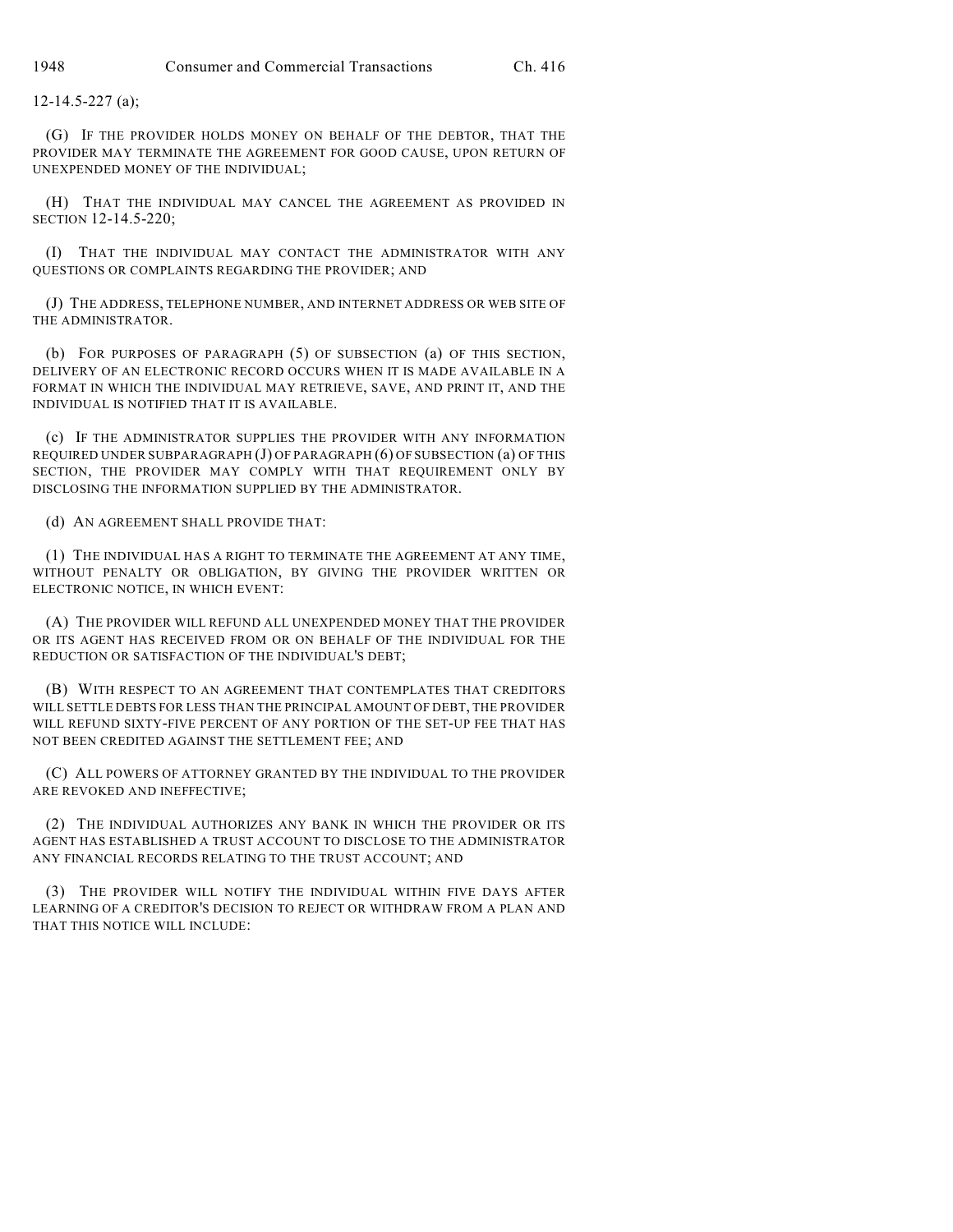(A) THE IDENTITY OF THE CREDITOR; AND

(B) THE RIGHT OF THE INDIVIDUAL TO MODIFY OR TERMINATE THE AGREEMENT.

(e) AN AGREEMENT MAY CONFER ON A PROVIDER A POWER OF ATTORNEY TO SETTLE THE INDIVIDUAL'S DEBT FOR NO MORE THAN FIFTY PERCENT OF THE ACTUAL BALANCE OF THE DEBT OWED AT THE TIME OF SETTLEMENT. AN AGREEMENT MAY NOT CONFER A POWER OF ATTORNEY TO SETTLE A DEBT FOR MORE THAN FIFTY PERCENT OF THAT AMOUNT, BUT MAY CONFER A POWER OF ATTORNEY TO NEGOTIATE WITH CREDITORS OF THE INDIVIDUAL ON BEHALF OF THE INDIVIDUAL. AN AGREEMENT SHALL PROVIDE THAT THE PROVIDER WILL OBTAIN THE ASSENT OF THE INDIVIDUAL AFTER A CREDITOR HAS ASSENTED TO A SETTLEMENT FOR MORE THAN FIFTY PERCENT OF THE ACTUAL BALANCE OF THE DEBT OWED AT THE TIME OF SETTLEMENT.

(f) AN AGREEMENT MAY NOT:

(1) PROVIDE FOR APPLICATION OF THE LAW OF ANY JURISDICTION OTHER THAN THE UNITED STATES AND THIS STATE;

(2) EXCEPT AS PERMITTED BY THE UNIFORM ARBITRATION ACT, PART 2 OF ARTICLE 22 OF TITLE 13,C.R.S., CONTAIN A PROVISION THAT MODIFIES OR LIMITS OTHERWISE AVAILABLE FORUMS OR PROCEDURAL RIGHTS, INCLUDING THE RIGHT TO TRIAL BY JURY, THAT ARE GENERALLY AVAILABLE TO THE INDIVIDUAL UNDER LAW OTHER THAN THIS PART 2;

(3) CONTAIN A PROVISION THAT RESTRICTS THE INDIVIDUAL'S REMEDIES UNDER THIS PART 2 OR LAW OTHER THAN THIS PART 2; OR

(4) CONTAIN A PROVISION THAT:

(A) LIMITS OR RELEASES THE LIABILITY OF ANY PERSON FOR NOT PERFORMING THE AGREEMENT OR FOR VIOLATING THIS PART 2; OR

(B) INDEMNIFIES ANY PERSON FOR LIABILITY ARISING UNDER THE AGREEMENT OR THIS PART 2.

(g) ALL RIGHTS AND OBLIGATIONS SPECIFIED IN SUBSECTION (d) OF THIS SECTION AND SECTION 12-14.5-220 EXIST EVEN IF NOT PROVIDED IN THE AGREEMENT. A PROVISION IN AN AGREEMENT THAT VIOLATES SUBSECTION (d), (e), OR (f) OF THIS SECTION IS VOID.

**12-14.5-220. Cancellation of agreement - waiver.** (a) AN INDIVIDUAL MAY CANCEL AN AGREEMENT BEFORE MIDNIGHT OF THE THIRD BUSINESS DAY AFTER THE INDIVIDUAL ASSENTS TO IT, UNLESS THE AGREEMENT DOES NOT COMPLY WITH SUBSECTION (b) OF THIS SECTION OR SECTION 12-14.5-219 OR 12-14.5-228, IN WHICH EVENT THE INDIVIDUAL MAY CANCEL THE AGREEMENT WITHIN THIRTY DAYS AFTER THE INDIVIDUAL ASSENTS TO IT. TO EXERCISE THE RIGHT TO CANCEL, THE INDIVIDUAL SHALL GIVE NOTICE IN A RECORD TO THE PROVIDER. NOTICE BY MAIL IS GIVEN WHEN MAILED.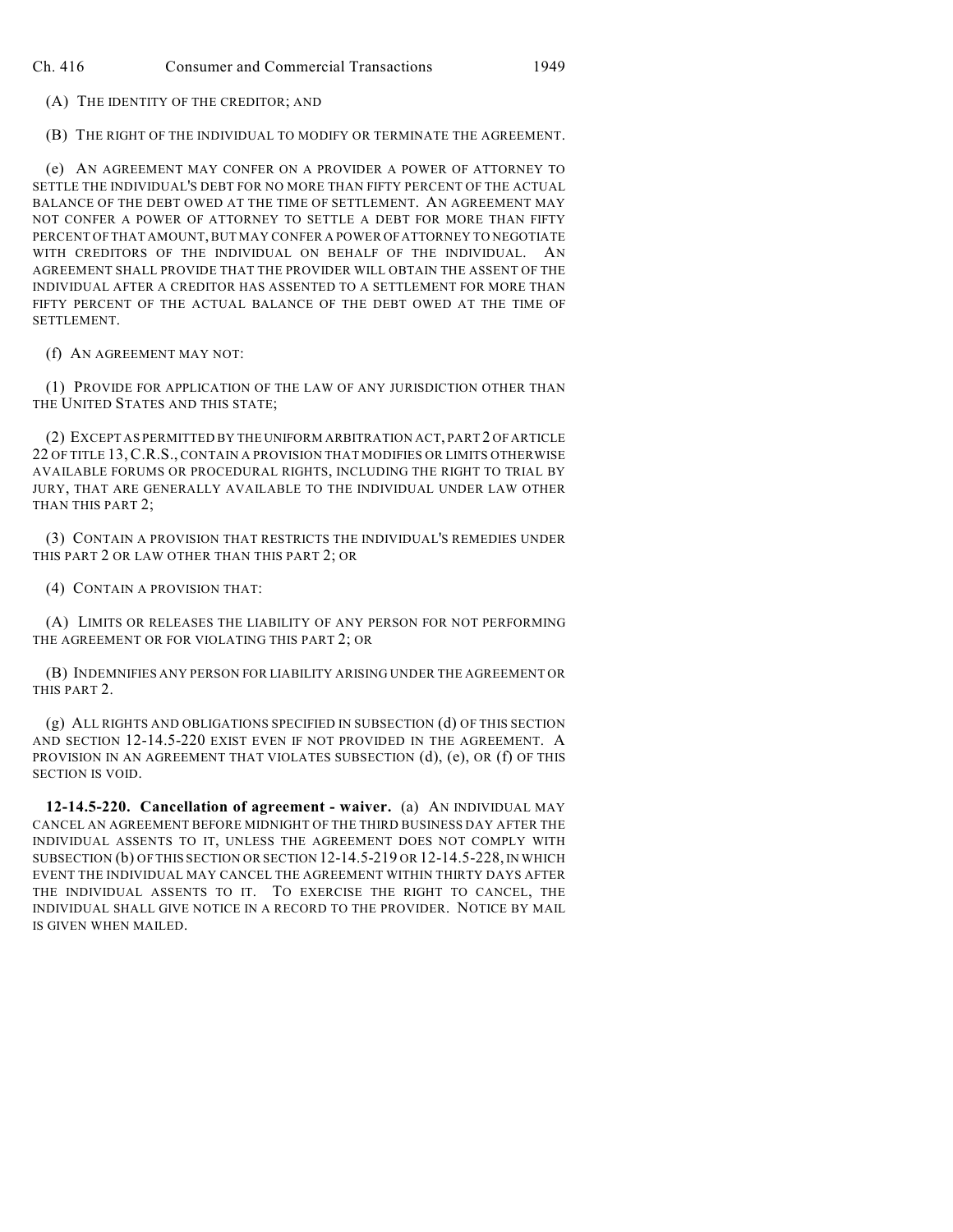(b) AN AGREEMENT SHALL BE ACCOMPANIED BY A FORM THAT CONTAINS IN BOLD-FACED TYPE, SURROUNDED BY BOLD BLACK LINES:

#### **NOTICE OF RIGHT TO CANCEL**

YOU MAY CANCEL THIS AGREEMENT, WITHOUT ANY PENALTY OR OBLIGATION, AT ANY TIME BEFORE MIDNIGHT OF THE THIRD BUSINESS DAY THAT BEGINS THE DAY AFTER YOU AGREE TO IT BY ELECTRONIC COMMUNICATION OR BY SIGNING IT.

TO CANCEL THIS AGREEMENT DURING THIS PERIOD, SEND AN E-MAIL TO *(E-MAIL ADDRESS OF PROVIDER)* OR MAIL OR DELIVER A SIGNED, DATED COPY OF THIS NOTICE, OR ANY OTHER WRITTEN NOTICE TO *(NAME OF PROVIDER)* AT  *(ADDRESS OF PROVIDER)* BEFORE MIDNIGHT ON *(DATE)* .

IF YOU CANCEL THIS AGREEMENT WITHIN THE 3-DAY PERIOD, WE WILL REFUND ALL MONEY YOU ALREADY HAVE PAID US.

YOU ALSO MAY TERMINATE THIS AGREEMENT AT ANY LATER TIME, BUT WE ARE NOT REQUIRED TO REFUND FEES YOU HAVE PAID US.

I CANCEL THIS AGREEMENT,

\_\_\_\_\_\_\_\_\_\_\_\_\_\_\_\_\_\_\_\_\_\_\_\_\_\_\_\_\_\_\_\_\_\_

\_\_\_\_\_\_\_\_\_\_\_\_\_\_\_\_\_\_\_\_\_\_\_\_\_\_\_\_\_\_\_\_\_\_ *PRINT YOUR NAME*

\_\_\_\_\_\_\_\_\_\_\_\_\_\_\_\_\_\_\_\_\_\_\_\_\_\_\_\_\_\_\_\_\_\_ *SIGNATURE*

*DATE*

(c) IF A PERSONAL FINANCIAL EMERGENCY NECESSITATES THE DISBURSEMENT OF AN INDIVIDUAL'S MONEY TO ONE OR MORE OF THE INDIVIDUAL'S CREDITORS BEFORE THE EXPIRATION OF THREE DAYS AFTER AN AGREEMENT IS SIGNED, AN INDIVIDUAL MAY WAIVE THE RIGHT TO CANCEL. TO WAIVE THE RIGHT, THE INDIVIDUAL SHALL SEND OR DELIVER A SIGNED, DATED STATEMENT IN THE INDIVIDUAL'S OWN WORDS DESCRIBING THE CIRCUMSTANCES THAT NECESSITATE A WAIVER. THE WAIVER SHALL EXPLICITLY WAIVE THE RIGHT TO CANCEL. A WAIVER BY MEANS OF A STANDARD FORM RECORD IS VOID.

**12-14.5-221. Required language.** UNLESS THE ADMINISTRATOR, BY RULE, PROVIDES OTHERWISE, THE DISCLOSURES AND DOCUMENTS REQUIRED BY THIS PART 2 SHALL BE IN ENGLISH. IF A PROVIDER COMMUNICATES WITH AN INDIVIDUAL PRIMARILY IN A LANGUAGE OTHER THAN ENGLISH, THE PROVIDER SHALL FURNISH A TRANSLATION INTO THE OTHER LANGUAGE OF THE DISCLOSURES AND DOCUMENTS REQUIRED BY THIS PART 2.

**12-14.5-222. Trust account.** (a) ALL MONEY PAID TO A PROVIDER BY OR ON BEHALF OF AN INDIVIDUAL PURSUANT TO A PLAN FOR DISTRIBUTION TO CREDITORS IS HELD IN TRUST. WITHIN TWO BUSINESS DAYS AFTER RECEIPT, THE PROVIDER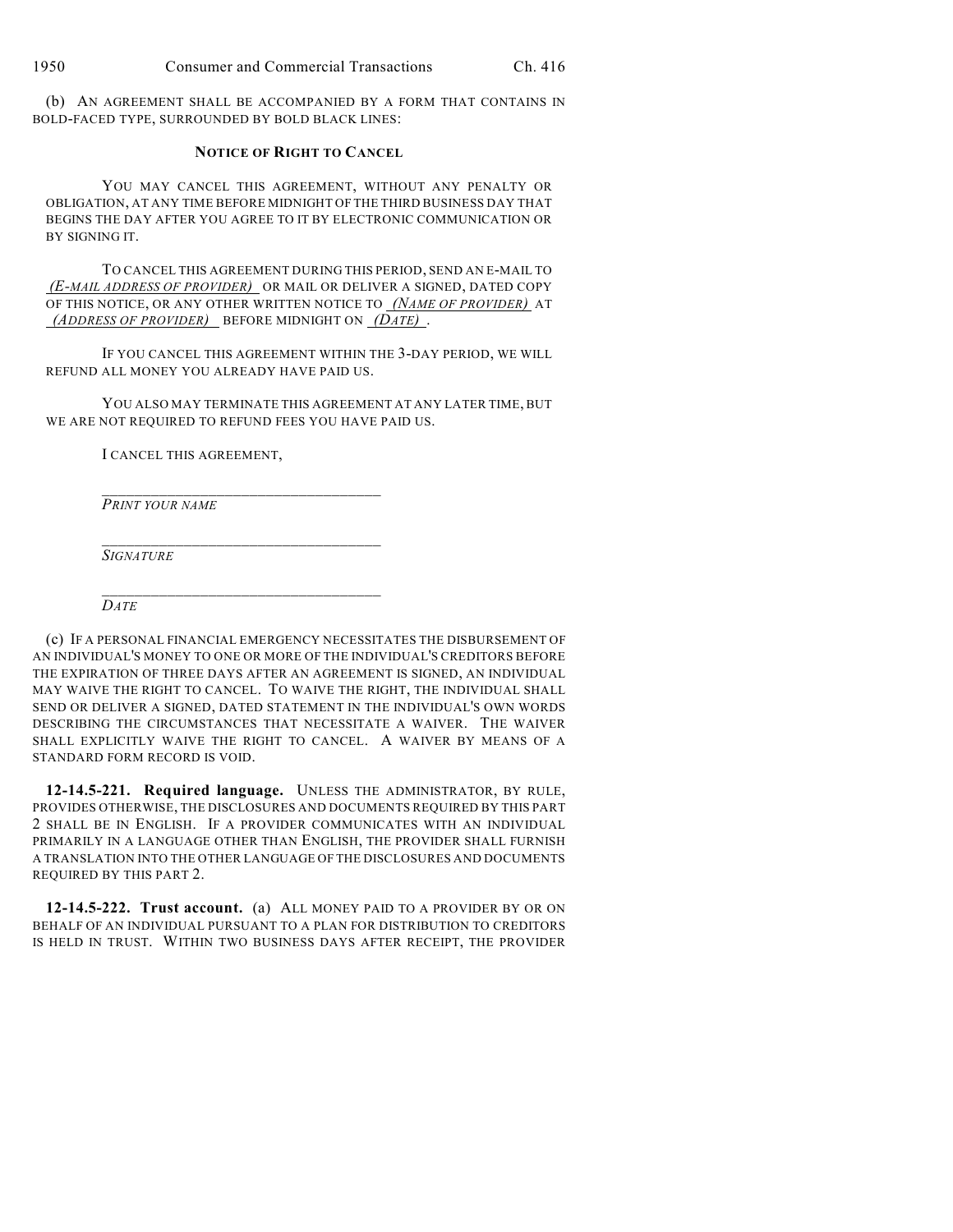SHALL DEPOSIT THE MONEY IN A TRUST ACCOUNT ESTABLISHED FOR THE BENEFIT OF INDIVIDUALS TO WHOM THE PROVIDER IS FURNISHING DEBT-MANAGEMENT SERVICES.

(b) MONEY HELD IN TRUST BY A PROVIDER IS NOT PROPERTY OF THE PROVIDER OR ITS DESIGNEE. THE MONEY IS NOT AVAILABLE TO CREDITORS OF THE PROVIDER OR DESIGNEE, EXCEPT AN INDIVIDUAL FROM WHOM OR ON WHOSE BEHALF THE PROVIDER RECEIVED MONEY, TO THE EXTENT THAT THE MONEY HAS NOT BEEN DISBURSED TO CREDITORS OF THE INDIVIDUAL.

(c) A PROVIDER SHALL:

(1) MAINTAIN SEPARATE RECORDS OF ACCOUNT FOR EACH INDIVIDUAL TO WHOM THE PROVIDER IS FURNISHING DEBT-MANAGEMENT SERVICES;

(2) DISBURSE MONEY PAID BY OR ON BEHALF OF THE INDIVIDUAL TO CREDITORS OF THE INDIVIDUAL AS DISCLOSED IN THE AGREEMENT; EXCEPT THAT:

(A) THE PROVIDER MAY DELAY PAYMENT TO THE EXTENT THAT A PAYMENT BY THE INDIVIDUAL IS NOT FINAL; AND

(B) IF A PLAN PROVIDES FOR REGULAR PERIODIC PAYMENTS TO CREDITORS, THE DISBURSEMENT SHALL COMPLY WITH THE DUE DATES ESTABLISHED BY EACH CREDITOR; AND

(3) PROMPTLY CORRECT ANY PAYMENTS THAT ARE NOT MADE OR THAT ARE MISDIRECTED AS A RESULT OF AN ERROR BY THE PROVIDER OR OTHER PERSON IN CONTROL OF THE TRUST ACCOUNT AND REIMBURSE THE INDIVIDUAL FOR ANY COSTS OR FEES IMPOSED BY A CREDITOR AS A RESULT OF THE FAILURE TO PAY OR MISDIRECTION.

(d) A PROVIDER MAY NOT COMMINGLE MONEY IN A TRUST ACCOUNT ESTABLISHED FOR THE BENEFIT OF INDIVIDUALS TO WHOM THE PROVIDER IS FURNISHING DEBT-MANAGEMENT SERVICES WITH MONEY OF OTHER PERSONS.

(e) A TRUST ACCOUNT SHALL AT ALL TIMES HAVE A CASH BALANCE EQUAL TO THE SUM OF THE BALANCES OF EACH INDIVIDUAL'S ACCOUNT.

(f) IF A PROVIDER HAS ESTABLISHED A TRUST ACCOUNT PURSUANT TO SUBSECTION (a) OF THIS SECTION, THE PROVIDER SHALL RECONCILE THE TRUST ACCOUNT AT LEAST ONCE A MONTH. THE RECONCILIATION SHALL COMPARE THE CASH BALANCE IN THE TRUST ACCOUNT WITH THE SUM OF THE BALANCES IN EACH INDIVIDUAL'S ACCOUNT. IFTHE PROVIDER OR ITS DESIGNEE HAS MORE THAN ONE TRUST ACCOUNT, EACH TRUST ACCOUNT SHALL BE INDIVIDUALLY RECONCILED.

IF A PROVIDER DISCOVERS, OR HAS A REASONABLE SUSPICION OF, EMBEZZLEMENT OR OTHER UNLAWFUL APPROPRIATION OF MONEY HELD IN TRUST, THE PROVIDER IMMEDIATELY SHALL NOTIFY THE ADMINISTRATOR BY A METHOD APPROVED BY THE ADMINISTRATOR. UNLESS THE ADMINISTRATOR BY RULE PROVIDES OTHERWISE, WITHIN FIVE DAYS THEREAFTER, THE PROVIDER SHALL GIVE NOTICE TO THE ADMINISTRATOR DESCRIBING THE REMEDIAL ACTION TAKEN OR TO BE TAKEN.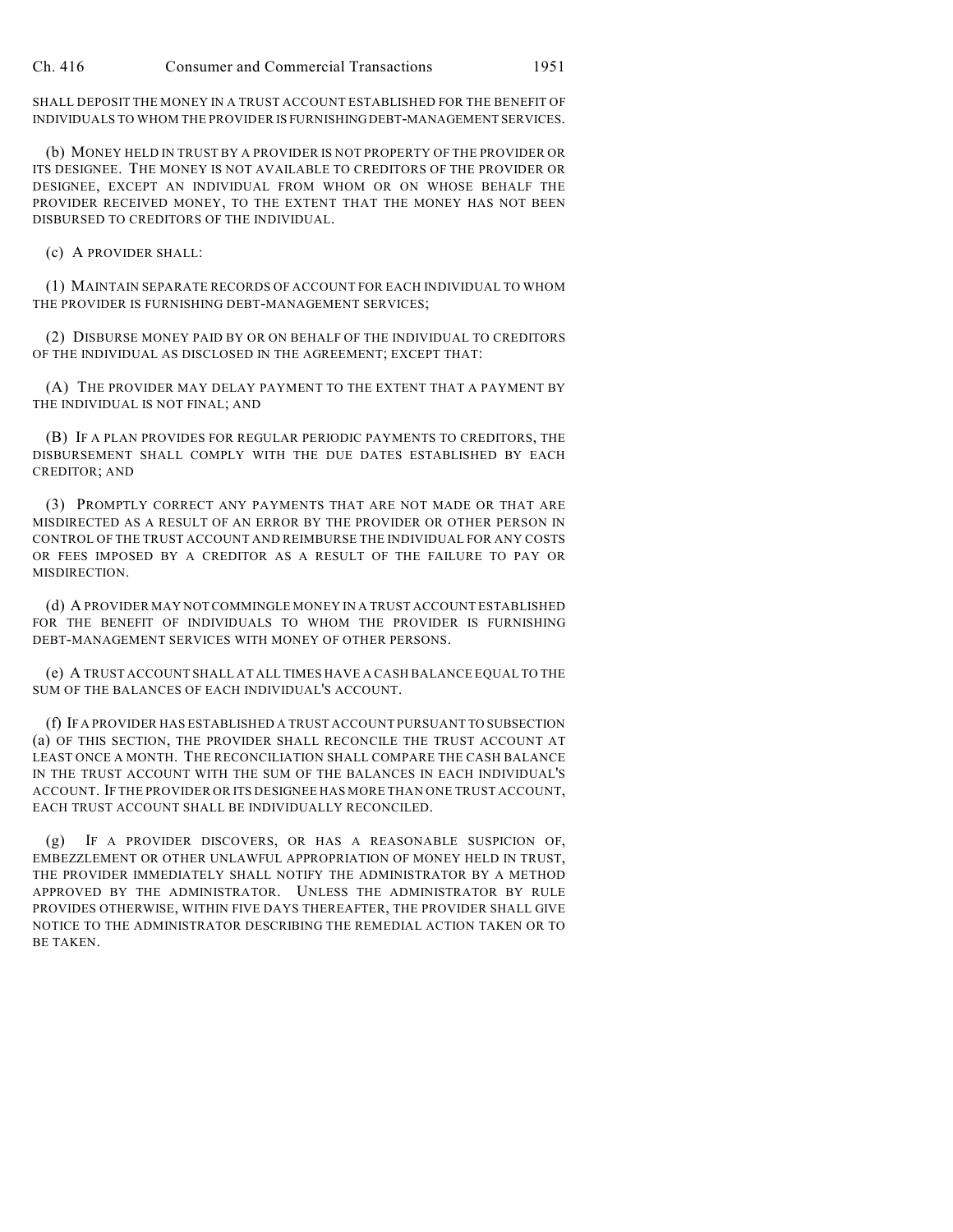(h) IF AN INDIVIDUAL TERMINATES AN AGREEMENT OR IT BECOMES REASONABLY APPARENT TO A PROVIDER THAT A PLAN HAS FAILED, THE PROVIDER SHALL PROMPTLY REFUND TO THE INDIVIDUAL ALL MONEY PAID BY OR ON BEHALF OF THE INDIVIDUAL THAT HAS NOT BEEN PAID TO CREDITORS, LESS FEES THAT ARE PAYABLE TO THE PROVIDER UNDER SECTION 12-14.5-223.

(i) BEFORE RELOCATING A TRUST ACCOUNT FROM ONE BANK TO ANOTHER, A PROVIDER SHALL INFORM THE ADMINISTRATOR OF THE NAME, BUSINESS ADDRESS, AND TELEPHONE NUMBER OF THE NEW BANK. AS SOON AS PRACTICABLE, THE PROVIDER SHALL INFORM THE ADMINISTRATOR OF THE ACCOUNT NUMBER OF THE TRUST ACCOUNT AT THE NEW BANK.

**12-14.5-223. Fees and other charges.** (a) A PROVIDER MAY NOT IMPOSE DIRECTLY OR INDIRECTLY A FEE OR OTHER CHARGE ON AN INDIVIDUAL OR RECEIVE MONEY FROM OR ON BEHALF OF AN INDIVIDUAL FOR DEBT-MANAGEMENT SERVICES EXCEPT AS PERMITTED BY THIS SECTION.

(b) A PROVIDER MAY NOT IMPOSE CHARGES OR RECEIVE PAYMENT FOR DEBT-MANAGEMENT SERVICES UNTIL THE PROVIDER AND THE INDIVIDUAL HAVE SIGNED AN AGREEMENT THAT COMPLIES WITH SECTIONS 12-14.5-219 AND 12-14.5-228.

(c) IF AN INDIVIDUAL ASSENTS TO AN AGREEMENT, A PROVIDER MAY NOT IMPOSE A FEE OR OTHER CHARGE FOR EDUCATIONAL OR COUNSELING SERVICES, OR THE LIKE, EXCEPT AS OTHERWISE PROVIDED IN THIS SUBSECTION (c) AND SECTION 12-14.5-228 (d). THE ADMINISTRATOR MAY AUTHORIZE A PROVIDER TO CHARGE A FEE BASED ON THE NATURE AND EXTENT OF THE EDUCATIONAL OR COUNSELING SERVICES FURNISHED BY THE PROVIDER.

(d) SUBJECT TO ADJUSTMENT OF DOLLAR AMOUNTS PURSUANT TO SECTION 12-14.5-232 (f), THE FOLLOWING RULES APPLY:

(1) IF AN INDIVIDUAL ASSENTS TO A PLAN THAT CONTEMPLATES THAT CREDITORS WILL REDUCE FINANCE CHARGES OR FEES FOR LATE PAYMENT, DEFAULT, OR DELINQUENCY, THE PROVIDER MAY CHARGE:

(A) A FEE NOT EXCEEDING FIFTY DOLLARS FOR CONSULTATION, OBTAINING A CREDIT REPORT, SETTING UP AN ACCOUNT, AND THE LIKE; AND

(B) A MONTHLY SERVICE FEE, NOT TO EXCEED TEN DOLLARS TIMES THE NUMBER OF CREDITORS REMAINING IN A PLAN AT THE TIME THE FEE IS ASSESSED, BUT NOT MORE THAN FIFTY DOLLARS IN ANY MONTH.

(2) IF AN INDIVIDUAL ASSENTS TO A PLAN THAT CONTEMPLATES THAT CREDITORS WILL SETTLE DEBTS FOR LESS THAN THE PRINCIPAL AMOUNT OF THE DEBT:

(A) A PROVIDER MAY CHARGE TOTAL FEES IN AN AMOUNT NOT TO EXCEED EIGHTEEN PERCENT OF THE PRINCIPAL AMOUNT OF THE DEBT, WHICH SHALL INCLUDE, SUBJECT TO SECTION 12-14.5-219 (d), A FEE FOR CONSULTATION, OBTAINING A CREDIT REPORT, SETTING UP AN ACCOUNT, AND THE LIKE, IN AN AMOUNT NOT EXCEEDING FOUR PERCENT OF THE PRINCIPAL AMOUNT OF THE DEBT.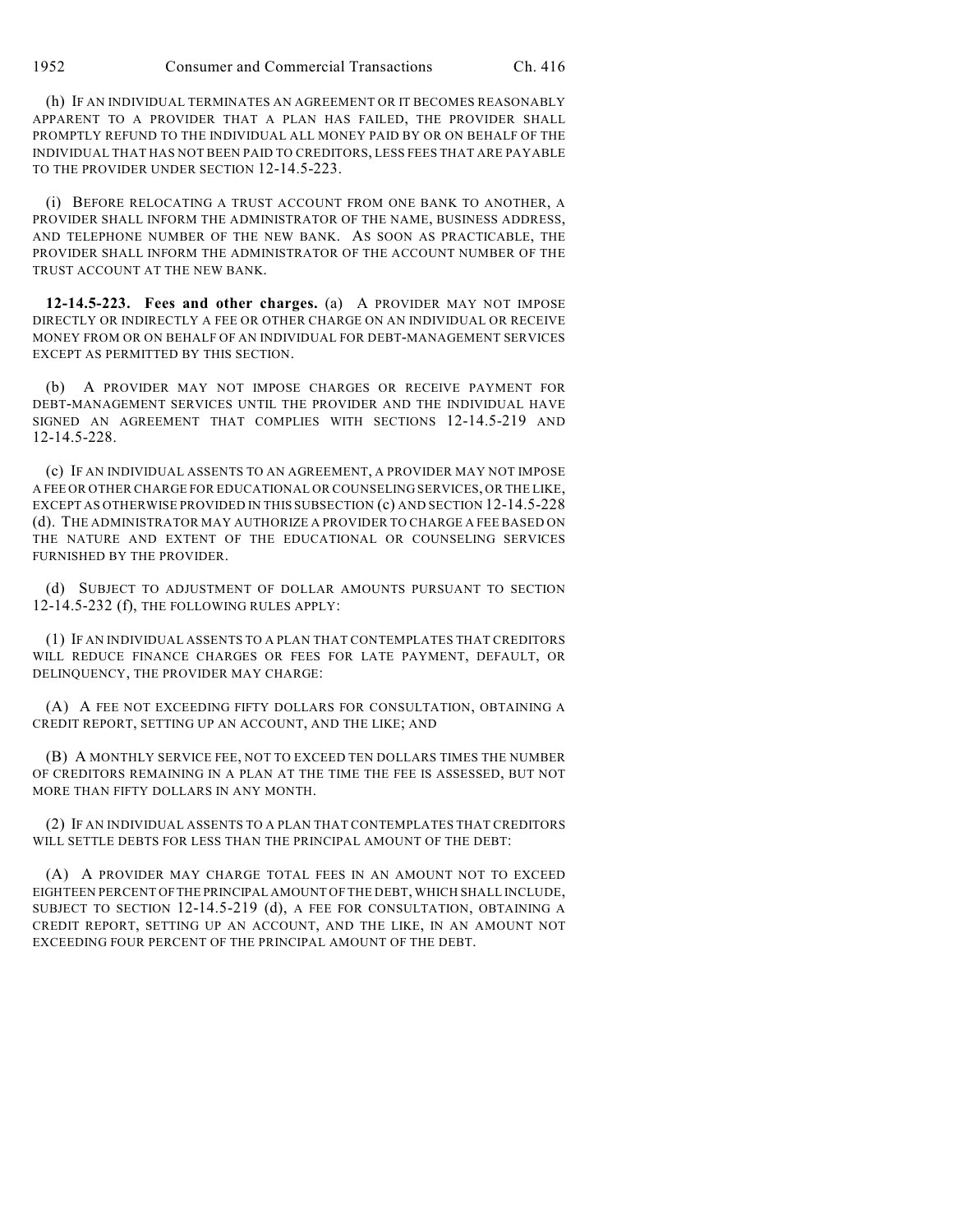Ch. 416 Consumer and Commercial Transactions 1953

(B) TOTAL FEES MAY BE COLLECTED OVER NO LESS THAN HALF OF THE LENGTH OF THE PLAN AS ESTIMATED AT THE INCEPTION OF THE PLAN UNLESS ACCELERATED BY THE INDIVIDUAL OR UNTIL OFFERS OF SETTLEMENT BY CREDITORS ARE OBTAINED ON AT LEAST HALF OF THE DEBTS ENROLLED TO PROVIDER.

(C) IN NO CASE SHALL AGGREGATE FEES EXCEED EIGHTEEN PERCENT OF THE TOTAL PRINCIPAL AMOUNT OF THE DEBT.

(D) NOTWITHSTANDING THE OTHER SUBPARAGRAPHS OF THIS SUBPARAGRAPH (2), NO DEBTOR WHO COMPLETES ALL OF HIS OR HER OBLIGATIONS UNDER THE AGREEMENT MAY BE CHARGED FEES SUCH THAT THOSE FEES, WHEN ADDED TO THE AGGREGATE OF OFFERS OF SETTLEMENT OBTAINED BY PROVIDER FOR THE DEBTOR, EXCEEDS THE PRINCIPAL AMOUNT OF THE DEBT.

(3) A PROVIDER MAY NOT IMPOSE OR RECEIVE FEES UNDER BOTH PARAGRAPHS (1) AND (2) OF THIS SUBSECTION (d).

(4) EXCEPT AS OTHERWISE PROVIDED IN SECTION 12-14.5-228 (d), IF AN INDIVIDUAL DOES NOT ASSENT TO AN AGREEMENT, A PROVIDER MAY RECEIVE FOR EDUCATIONAL AND COUNSELING SERVICES IT PROVIDES TO THE INDIVIDUAL A FEE NOT EXCEEDING ONE HUNDRED DOLLARS OR, WITH THE APPROVAL OF THE ADMINISTRATOR, A LARGER FEE. THE ADMINISTRATOR MAY APPROVE A FEE LARGER THAN ONE HUNDRED DOLLARS IF THE NATURE AND EXTENT OF THE EDUCATIONAL AND COUNSELING SERVICES WARRANT THE LARGER FEE.

(5) IN NO CASE SHALL AGGREGATE FEES EXCEED EIGHTEEN PERCENT OF THE TOTAL PRINCIPAL AMOUNT OF THE DEBT.

(e) IF, BEFORE THE EXPIRATION OF NINETY DAYS AFTER THE COMPLETION OR TERMINATION OF EDUCATIONAL OR COUNSELING SERVICES, AN INDIVIDUAL ASSENTS TO AN AGREEMENT, THE PROVIDER SHALL REFUND TO THE INDIVIDUAL ANY FEE PAID PURSUANT TO PARAGRAPH (4) OF SUBSECTION (d) OF THIS SECTION.

(f) SUBJECT TO ADJUSTMENT OF THE DOLLAR AMOUNT PURSUANT TO SECTION 12-14.5-232 (f), IF A PAYMENT TO A PROVIDER BY AN INDIVIDUAL UNDER THIS PART 2 IS DISHONORED, A PROVIDER MAY IMPOSE A REASONABLE CHARGE ON THE INDIVIDUAL, NOT TO EXCEED THE LESSER OF TWENTY-FIVE DOLLARS AND THE AMOUNT PERMITTED BY LAW OTHER THAN THIS PART 2.

**12-14.5-224. Voluntary contributions.** A PROVIDER MAY NOT SOLICIT A VOLUNTARY CONTRIBUTION FROM AN INDIVIDUAL OR AN AFFILIATE OF THE INDIVIDUAL FOR ANY SERVICE PROVIDED TO THE INDIVIDUAL. A PROVIDER MAY ACCEPT VOLUNTARY CONTRIBUTIONS FROM AN INDIVIDUAL BUT, UNTIL THIRTY DAYS AFTER COMPLETION OR TERMINATION OF A PLAN, THE AGGREGATE AMOUNT OF MONEY RECEIVED FROM OR ON BEHALF OF THE INDIVIDUAL MAY NOT EXCEED THE TOTAL AMOUNT THE PROVIDER MAY CHARGE THE INDIVIDUAL UNDER SECTION 12-14.5-223.

**12-14.5-225. Voidable agreements.** (a) IF A PROVIDER IMPOSES A FEE OR OTHER CHARGE OR RECEIVES MONEY OR OTHER PAYMENTS NOT AUTHORIZED BY SECTION 12-14.5-223 OR 12-14.5-224, THE INDIVIDUAL MAY VOID THE AGREEMENT AND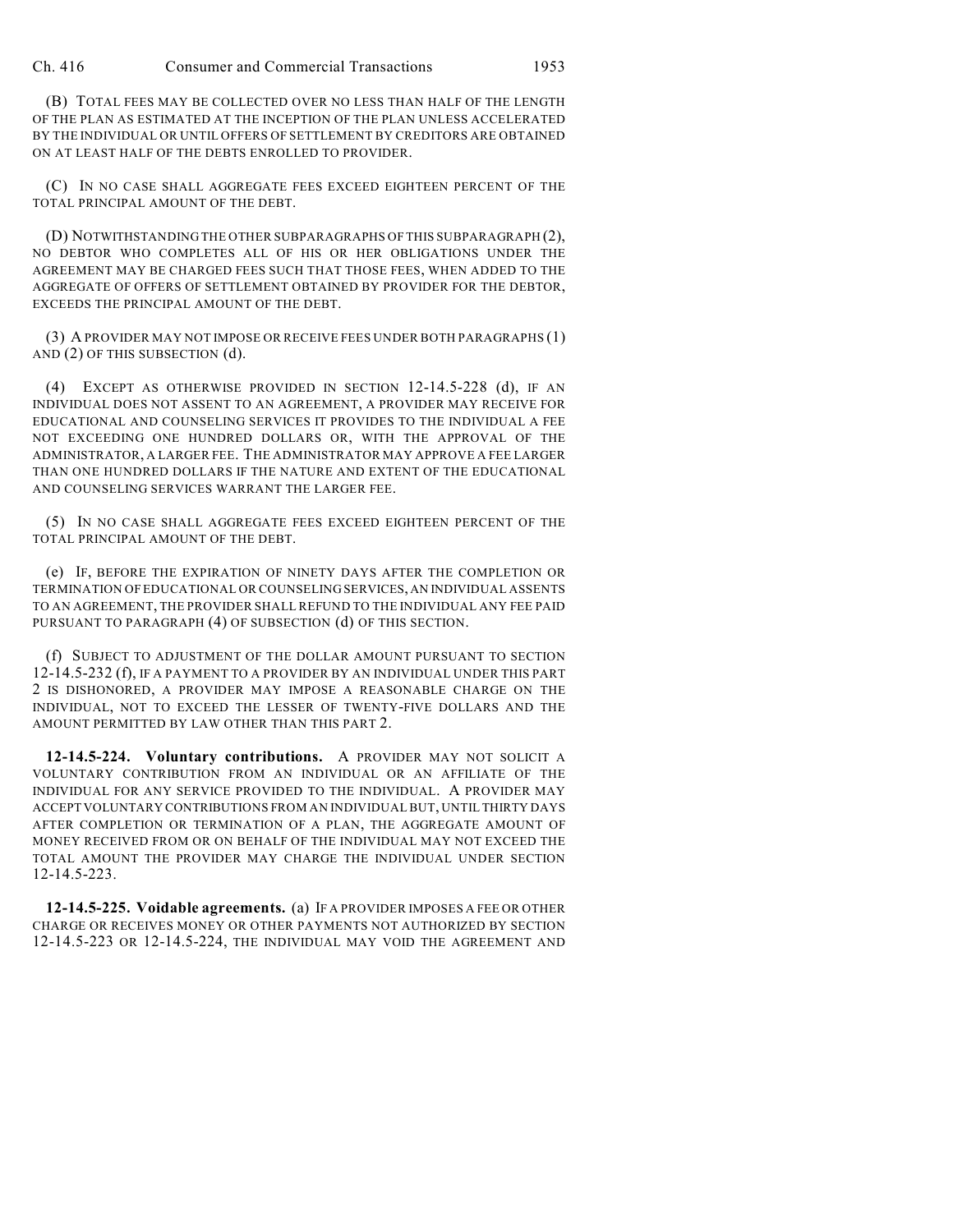RECOVER AS PROVIDED IN SECTION 12-14.5-235.

(b) IF A PROVIDER IS NOT REGISTERED AS REQUIRED BY THIS PART 2 WHEN AN INDIVIDUAL ASSENTS TO AN AGREEMENT, THE AGREEMENT IS VOIDABLE BY THE INDIVIDUAL.

(c) IF AN INDIVIDUAL VOIDS AN AGREEMENT UNDER SUBSECTION (b) OF THIS SECTION, THE PROVIDER DOES NOT HAVE A CLAIM AGAINST THE INDIVIDUAL FOR BREACH OF CONTRACT OR FOR RESTITUTION.

**12-14.5-226. Termination of agreements.** (a) IF AN INDIVIDUAL WHO HAS ENTERED INTO AN AGREEMENT FAILS FOR SIXTY DAYS TO MAKE PAYMENTS REQUIRED BY THE AGREEMENT, A PROVIDER MAY TERMINATE THE AGREEMENT.

(b) IF A PROVIDER OR AN INDIVIDUAL TERMINATES AN AGREEMENT, THE PROVIDER SHALL IMMEDIATELY RETURN TO THE INDIVIDUAL:

(1) ANY MONEY OF THE INDIVIDUAL HELD IN TRUST FOR THE BENEFIT OF THE INDIVIDUAL; AND

(2) SIXTY-FIVE PERCENT OF ANY PORTION OF THE SET-UP FEE RECEIVED PURSUANT TO SECTION 12-14.5-223 (d) (2) THAT HAS NOT BEEN CREDITED AGAINST SETTLEMENT FEES.

**12-14.5-227. Periodic reports - retention of records.** (a) A PROVIDER SHALL PROVIDE THE ACCOUNTING REQUIRED BY SUBSECTION (b) OF THIS SECTION:

(1) UPON CANCELLATION OR TERMINATION OF AN AGREEMENT; AND

(2) BEFORE CANCELLATION OR TERMINATION OF ANY AGREEMENT:

(A) AT LEAST ONCE EACH MONTH; AND

(B) WITHIN FIVE BUSINESS DAYS AFTER A REQUEST BY AN INDIVIDUAL, BUT THE PROVIDER NEED NOT COMPLY WITH MORE THAN ONE REQUEST FROM AN INDIVIDUAL IN ANY CALENDAR MONTH.

(b) A PROVIDER, IN A RECORD, SHALL PROVIDE EACH INDIVIDUAL FOR WHOM IT HAS ESTABLISHED A PLAN AN ACCOUNTING OF THE FOLLOWING INFORMATION:

(1) THE AMOUNT OF MONEY RECEIVED FROM THE INDIVIDUAL SINCE THE LAST REPORT;

(2) THE AMOUNTS AND DATES OF DISBURSEMENT MADE ON THE INDIVIDUAL'S BEHALF, OR BY THE INDIVIDUAL UPON THE DIRECTION OF THE PROVIDER, SINCE THE LAST REPORT TO EACH CREDITOR LISTED IN THE PLAN;

(3) THE AMOUNTS DEDUCTED FROM THE AMOUNT RECEIVED FROM THE INDIVIDUAL;

(4) THE AMOUNT HELD IN RESERVE; AND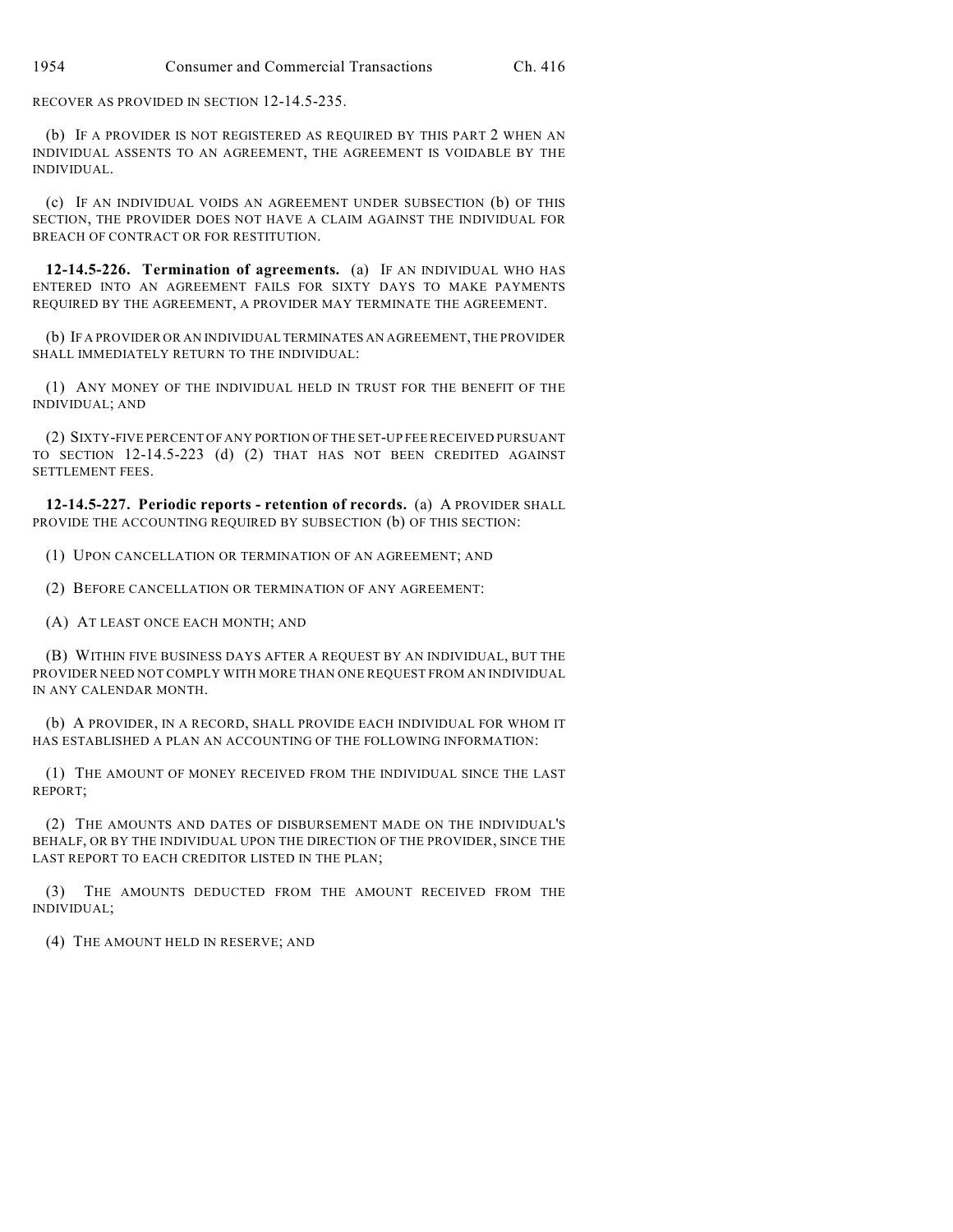Ch. 416 Consumer and Commercial Transactions 1955

(5) IF, SINCE THE LAST REPORT, A CREDITOR HAS AGREED TO ACCEPT AS PAYMENT IN FULL AN AMOUNT LESS THAN THE PRINCIPAL AMOUNT OF THE DEBT OWED BY THE INDIVIDUAL:

(A) THE TOTAL AMOUNT AND TERMS OF THE SETTLEMENT;

(B) THE AMOUNT OF THE DEBT WHEN THE INDIVIDUAL ASSENTED TO THE PLAN;

(C) THE AMOUNT OF THE DEBT WHEN THE CREDITOR AGREED TO THE SETTLEMENT; AND

(D) THE CALCULATION OF A SETTLEMENT FEE.

(c) A PROVIDER SHALL MAINTAIN RECORDS FOR EACH INDIVIDUAL FOR WHOM IT PROVIDES DEBT-MANAGEMENT SERVICES FOR FIVE YEARS AFTER THE FINAL PAYMENT MADE BY THE INDIVIDUAL AND PRODUCE A COPY OF THEM TO THE INDIVIDUAL WITHIN A REASONABLE TIME AFTER A REQUEST FOR THEM. THE PROVIDER MAY USE ELECTRONIC OR OTHER MEANS OF STORAGE OF THE RECORDS.

**12-14.5-228. Prohibited acts and practices.** (a) A PROVIDER MAY NOT, DIRECTLY OR INDIRECTLY:

(1) MISAPPROPRIATE OR MISAPPLY MONEY HELD IN TRUST;

(2) SETTLE A DEBT ON BEHALF OF AN INDIVIDUAL FOR MORE THAN FIFTY PERCENT OF THE ACTUAL BALANCE OF THE DEBT OWED A CREDITOR AT THE TIME OF SETTLEMENT, UNLESS THE INDIVIDUAL ASSENTS TO THE SETTLEMENT AFTER THE CREDITOR HAS ASSENTED;

(3) TAKE A POWER OF ATTORNEY THAT AUTHORIZES IT TO SETTLE A DEBT, UNLESS THE POWER OF ATTORNEY EXPRESSLY LIMITS THE PROVIDER'S AUTHORITY TO SETTLE DEBTS FOR NOT MORE THAN FIFTY PERCENT OF THE ACTUAL BALANCE OF THE DEBT OWED A CREDITOR AT THE TIME OF SETTLEMENT;

(4) EXERCISE OR ATTEMPT TO EXERCISE A POWER OF ATTORNEY AFTER AN INDIVIDUAL HAS TERMINATED AN AGREEMENT;

(5) INITIATE A TRANSFER FROM AN INDIVIDUAL'S ACCOUNT AT A BANK OR WITH ANOTHER PERSON UNLESS THE TRANSFER IS:

(A) A RETURN OF MONEY TO THE INDIVIDUAL; OR

(B) BEFORE TERMINATION OF AN AGREEMENT, PROPERLY AUTHORIZED BY THE AGREEMENT AND THIS PART 2, AND FOR:

(i) PAYMENT TO ONE OR MORE CREDITORS PURSUANT TO A PLAN; OR

(ii) PAYMENT OF A FEE;

(6) OFFER A GIFT OR BONUS, PREMIUM, REWARD, OR OTHER COMPENSATION TO AN INDIVIDUAL FOR EXECUTING AN AGREEMENT;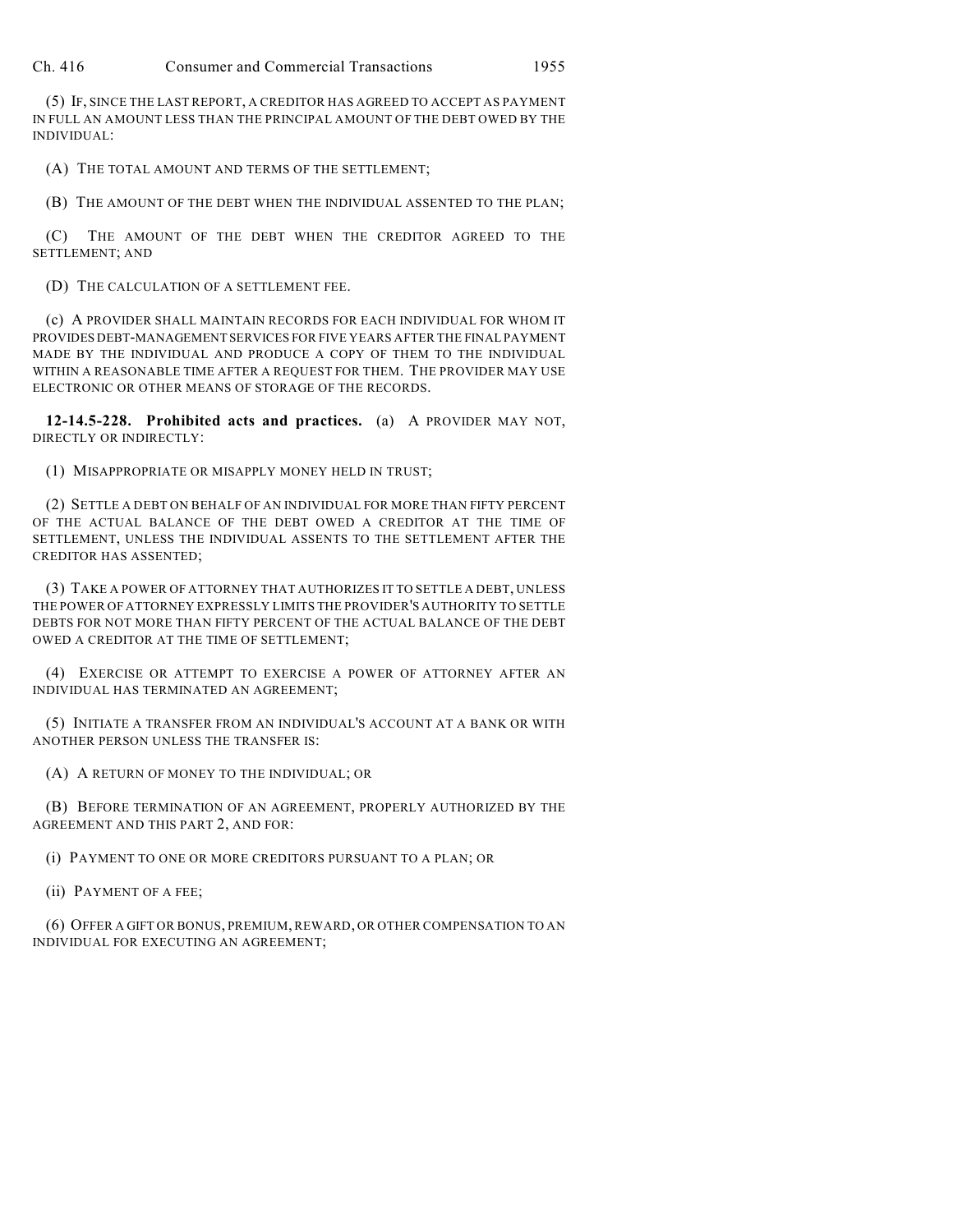(7) OFFER, PAY, OR GIVE A GIFT OR BONUS, PREMIUM, REWARD, OR OTHER COMPENSATION TO A PERSON FOR REFERRING A PROSPECTIVE CUSTOMER, EXCEPT FOR A SALES LEAD, IF THE PERSON MAKING THE REFERRAL HAS A FINANCIAL INTEREST IN THE OUTCOME OF DEBT-MANAGEMENT SERVICES PROVIDED TO THE CUSTOMER, UNLESS NEITHER THE PROVIDER NOR THE PERSON MAKING THE REFERRAL COMMUNICATES TO THE PROSPECTIVE CUSTOMER THE IDENTITY OF THE SOURCE OF THE REFERRAL;

(8) RECEIVE A BONUS, COMMISSION, OR OTHER BENEFIT FOR REFERRING AN INDIVIDUAL TO A PERSON;

(9) STRUCTURE A PLAN IN A MANNER THAT WOULD RESULT IN A NEGATIVE AMORTIZATION OF ANY OF AN INDIVIDUAL'S DEBTS, UNLESS A CREDITOR THAT IS OWED A NEGATIVELY AMORTIZING DEBT AGREES TO REFUND OR WAIVE THE FINANCE CHARGE UPON PAYMENT OF THE PRINCIPAL AMOUNT OF THE DEBT;

(10) COMPENSATE ITS EMPLOYEES ON THE BASIS OF A FORMULA THAT INCORPORATES THE NUMBER OF INDIVIDUALS THE EMPLOYEE INDUCES TO ENTER INTO AGREEMENTS;

(11) SETTLE A DEBT OR LEAD AN INDIVIDUAL TO BELIEVE THAT A PAYMENT TO A CREDITOR IS IN SETTLEMENT OF A DEBT TO THE CREDITOR UNLESS, AT THE TIME OF SETTLEMENT, THE INDIVIDUAL RECEIVES A CERTIFICATION BY THE CREDITOR THAT THE PAYMENT IS IN FULL SETTLEMENT OF THE DEBT;

(12) MAKE A REPRESENTATION THAT:

(A) THE PROVIDER WILL FURNISH MONEY TO PAY BILLS OR PREVENT ATTACHMENTS;

(B) PAYMENT OF A CERTAIN AMOUNT WILL PERMIT SATISFACTION OF A CERTAIN AMOUNT OR RANGE OF INDEBTEDNESS; OR

(C) PARTICIPATION IN A PLAN WILL OR MAY PREVENT LITIGATION, COLLECTION ACTIVITY, GARNISHMENT, ATTACHMENT, REPOSSESSION, FORECLOSURE, EVICTION, OR LOSS OF EMPLOYMENT;

(13) MISREPRESENT THAT IT IS AUTHORIZED OR COMPETENT TO FURNISH LEGAL ADVICE OR PERFORM LEGAL SERVICES;

(14) REPRESENT THAT IT IS A NOT-FOR-PROFIT ENTITY UNLESS IT IS ORGANIZED AND PROPERLY OPERATING AS A NOT-FOR-PROFIT UNDER THE LAW OF THE STATE IN WHICH IT WAS FORMED OR THAT IT IS A TAX-EXEMPT ENTITY UNLESS IT HAS RECEIVED CERTIFICATION OF TAX-EXEMPT STATUS FROM THE FEDERAL INTERNAL REVENUE SERVICE;

(15) TAKE A CONFESSION OF JUDGMENT OR POWER OF ATTORNEY TO CONFESS JUDGMENT AGAINST AN INDIVIDUAL;

(16) EMPLOY AN UNFAIR, UNCONSCIONABLE, OR DECEPTIVE ACT OR PRACTICE, INCLUDING THE KNOWING OMISSION OF ANY MATERIAL INFORMATION; OR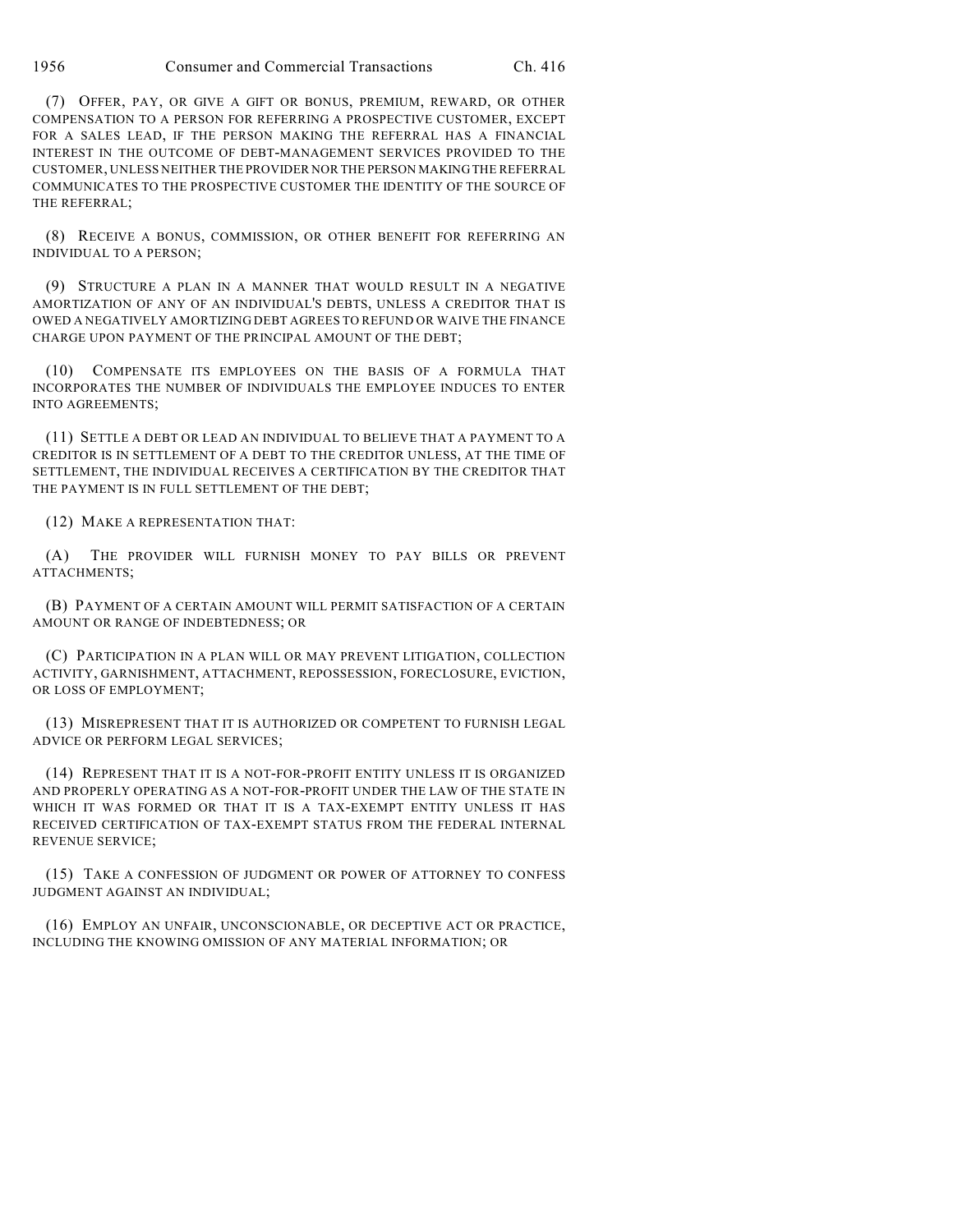(17) ADVISE, ENCOURAGE, OR SUGGEST TO THE INDIVIDUAL NOT TO MAKE A PAYMENT TO CREDITORS UNDER THE PLAN.

(b) IF A PROVIDER FURNISHES DEBT-MANAGEMENT SERVICES TO AN INDIVIDUAL, THE PROVIDER MAY NOT, DIRECTLY OR INDIRECTLY:

(1) PURCHASE A DEBT OR OBLIGATION OF THE INDIVIDUAL;

(2) RECEIVE FROM OR ON BEHALF OF THE INDIVIDUAL:

(A) A PROMISSORY NOTE OR OTHER NEGOTIABLE INSTRUMENT OTHER THAN A CHECK OR A DEMAND DRAFT; OR

(B) A POST-DATED CHECK OR DEMAND DRAFT;

(3) LEND MONEY OR PROVIDE CREDIT TO THE INDIVIDUAL, EXCEPT AS A DEFERRAL OF A SETTLEMENT FEE AT NO ADDITIONAL EXPENSE TO THE INDIVIDUAL;

(4) OBTAIN A MORTGAGE OR OTHER SECURITY INTEREST FROM ANY PERSON IN CONNECTION WITH THE SERVICES PROVIDED TO THE INDIVIDUAL;

(5) EXCEPT AS PERMITTED BY FEDERAL LAW, DISCLOSE THE IDENTITY OR IDENTIFYING INFORMATION OF THE INDIVIDUAL OR THE IDENTITY OF THE INDIVIDUAL'S CREDITORS, EXCEPT TO:

(A) THE ADMINISTRATOR, UPON PROPER DEMAND;

(B) A CREDITOR OF THE INDIVIDUAL, TO THE EXTENT NECESSARY TO SECURE THE COOPERATION OF THE CREDITOR IN A PLAN; OR

(C) THE EXTENT NECESSARY TO ADMINISTER THE PLAN;

(6) EXCEPT AS OTHERWISE PROVIDED IN SECTION 12-14.5-223 (d) (2), PROVIDE THE INDIVIDUAL LESS THAN THE FULL BENEFIT OF A COMPROMISE OF A DEBT ARRANGED BY THE PROVIDER;

(7) CHARGE THE INDIVIDUAL FOR OR PROVIDE CREDIT OR OTHER INSURANCE, COUPONS FOR GOODS OR SERVICES, MEMBERSHIP IN A CLUB, ACCESS TO COMPUTERS OR THE INTERNET, OR ANY OTHER MATTER NOT DIRECTLY RELATED TO DEBT-MANAGEMENT SERVICES OR EDUCATIONAL SERVICES CONCERNING PERSONAL FINANCE; OR

(8) FURNISH LEGAL ADVICE OR PERFORM LEGAL SERVICES, UNLESS THE PERSON FURNISHING THAT ADVICE TO OR PERFORMING THOSE SERVICES FOR THE INDIVIDUAL IS LICENSED TO PRACTICE LAW.

(c) THIS PART 2 DOES NOT AUTHORIZE ANY PERSON TO ENGAGE IN THE PRACTICE OF LAW.

(d) A PROVIDER MAY NOT RECEIVE A GIFT OR BONUS, PREMIUM, REWARD, OR OTHER COMPENSATION, DIRECTLY OR INDIRECTLY, FOR ADVISING, ARRANGING, OR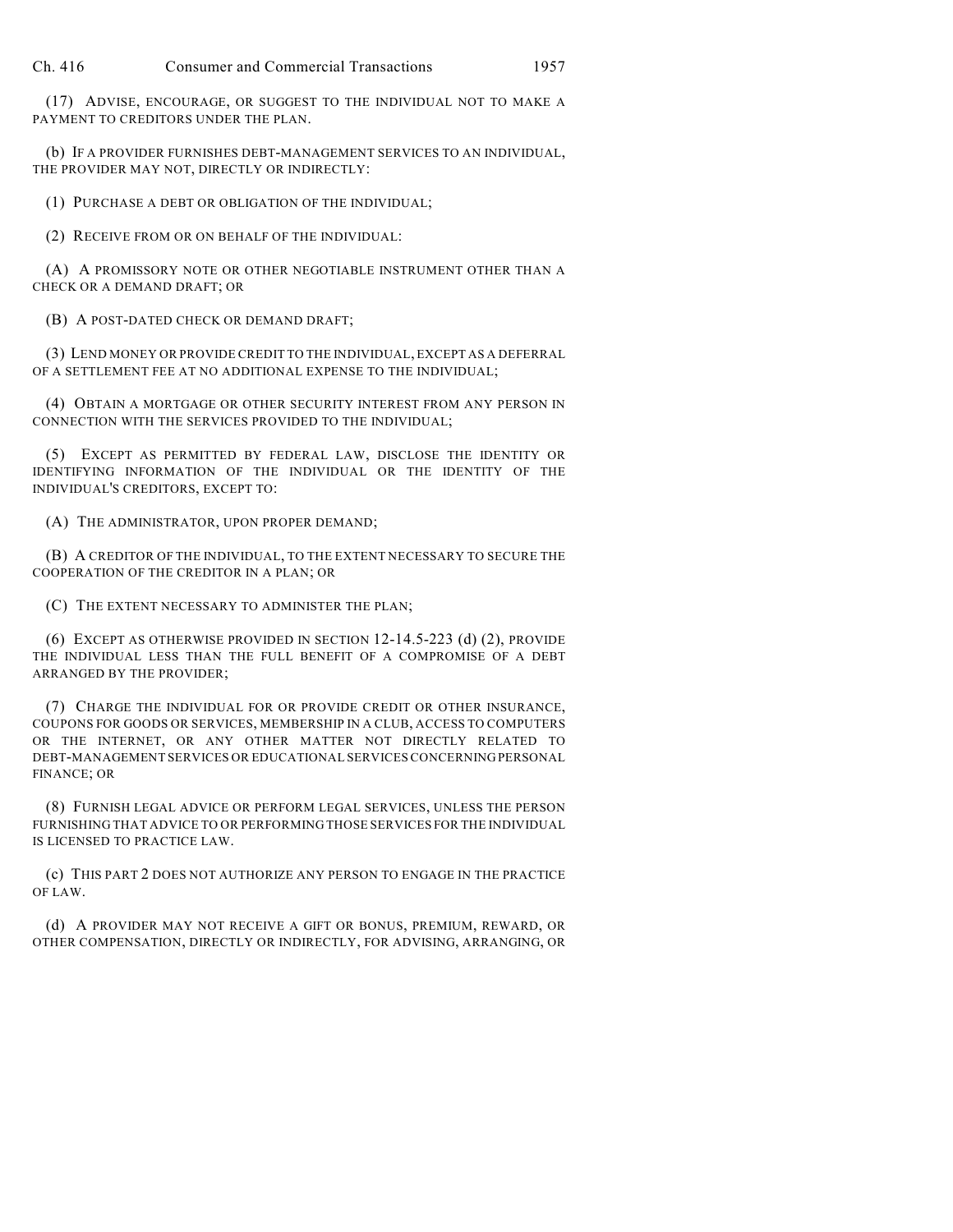ASSISTING AN INDIVIDUAL IN CONNECTION WITH OBTAINING, AN EXTENSION OF CREDIT OR OTHER SERVICE FROM A LENDER OR SERVICE PROVIDER, EXCEPT FOR EDUCATIONAL OR COUNSELING SERVICES REQUIRED IN CONNECTION WITH A GOVERNMENT-SPONSORED PROGRAM.

(e) UNLESS A PERSON SUPPLIES GOODS, SERVICES, OR FACILITIES GENERALLY AND SUPPLIES THEM TO THE PROVIDER AT A COST NO GREATER THAN THE COST THE PERSON GENERALLY CHARGES TO OTHERS, A PROVIDER MAY NOT PURCHASE GOODS, SERVICES, OR FACILITIES FROM THE PERSON IF AN EMPLOYEE OR A PERSON THAT THE PROVIDER SHOULD REASONABLY KNOW IS AN AFFILIATE OF THE PROVIDER:

(1) OWNS MORE THAN TEN PERCENT OF THE PERSON; OR

(2) IS AN EMPLOYEE OR AFFILIATE OF THE PERSON.

**12-14.5-229. Notice of litigation.** NO LATER THAN THIRTY DAYS AFTER A PROVIDER HAS BEEN SERVED WITH NOTICE OF A CIVIL ACTION FOR VIOLATION OF THIS PART 2 BY OR ON BEHALF OF AN INDIVIDUAL WHO RESIDES IN THIS STATE AT EITHER THE TIME OF AN AGREEMENT OR THE TIME THE NOTICE IS SERVED, THE PROVIDER SHALL NOTIFY THE ADMINISTRATOR IN A RECORD THAT IT HAS BEEN SUED.

**12-14.5-230. Advertising.** A PROVIDER THAT ADVERTISES DEBT-MANAGEMENT SERVICES SHALL DISCLOSE, IN AN EASILY COMPREHENSIBLE MANNER, THE INFORMATION SPECIFIED IN SECTION 12-14.5-217 (d) (3) AND (d) (4).

**12-14.5-231. Liability for the conduct of other persons.** IF A PROVIDER DELEGATES ANY OF ITS DUTIES OR OBLIGATIONS UNDER AN AGREEMENT OR THIS PART 2 TO ANOTHER PERSON, INCLUDING AN INDEPENDENT CONTRACTOR, THE PROVIDER IS LIABLE FOR CONDUCT OF THE PERSON THAT, IF DONE BY THE PROVIDER, WOULD VIOLATE THE AGREEMENT OR THIS PART 2.

**12-14.5-232. Powers of administrator - rules.** (a) THE ADMINISTRATOR MAY ACT ON ITS OWN INITIATIVE OR IN RESPONSE TO COMPLAINTS AND MAY RECEIVE COMPLAINTS, TAKE ACTION TO OBTAIN VOLUNTARY COMPLIANCE WITH THIS PART 2, AND SEEK OR PROVIDE REMEDIES AS PROVIDED IN THIS PART 2.

(b) THE ADMINISTRATOR MAY INVESTIGATE AND EXAMINE, IN THIS STATE OR ELSEWHERE, BY SUBPOENA OR OTHERWISE, THE ACTIVITIES, BOOKS, ACCOUNTS, AND RECORDS OF A PERSON THAT PROVIDES OR OFFERS TO PROVIDE DEBT-MANAGEMENT SERVICES, OR A PERSON TO WHICH A PROVIDER HAS DELEGATED ITS OBLIGATIONS UNDER AN AGREEMENT OR THIS PART 2, TO DETERMINE COMPLIANCE WITH THIS PART 2. INFORMATION THAT IDENTIFIES INDIVIDUALS WHO HAVE AGREEMENTS WITH THE PROVIDER SHALL NOT BE DISCLOSED TO THE PUBLIC. IN CONNECTION WITH THE INVESTIGATION, THE ADMINISTRATOR MAY:

(1) CHARGE THE PERSON THE REASONABLE EXPENSES NECESSARILY INCURRED TO CONDUCT THE EXAMINATION;

(2) REQUIRE OR PERMIT A PERSON TO FILE A STATEMENT UNDER OATH AS TO ALL THE FACTS AND CIRCUMSTANCES OF A MATTER TO BE INVESTIGATED; AND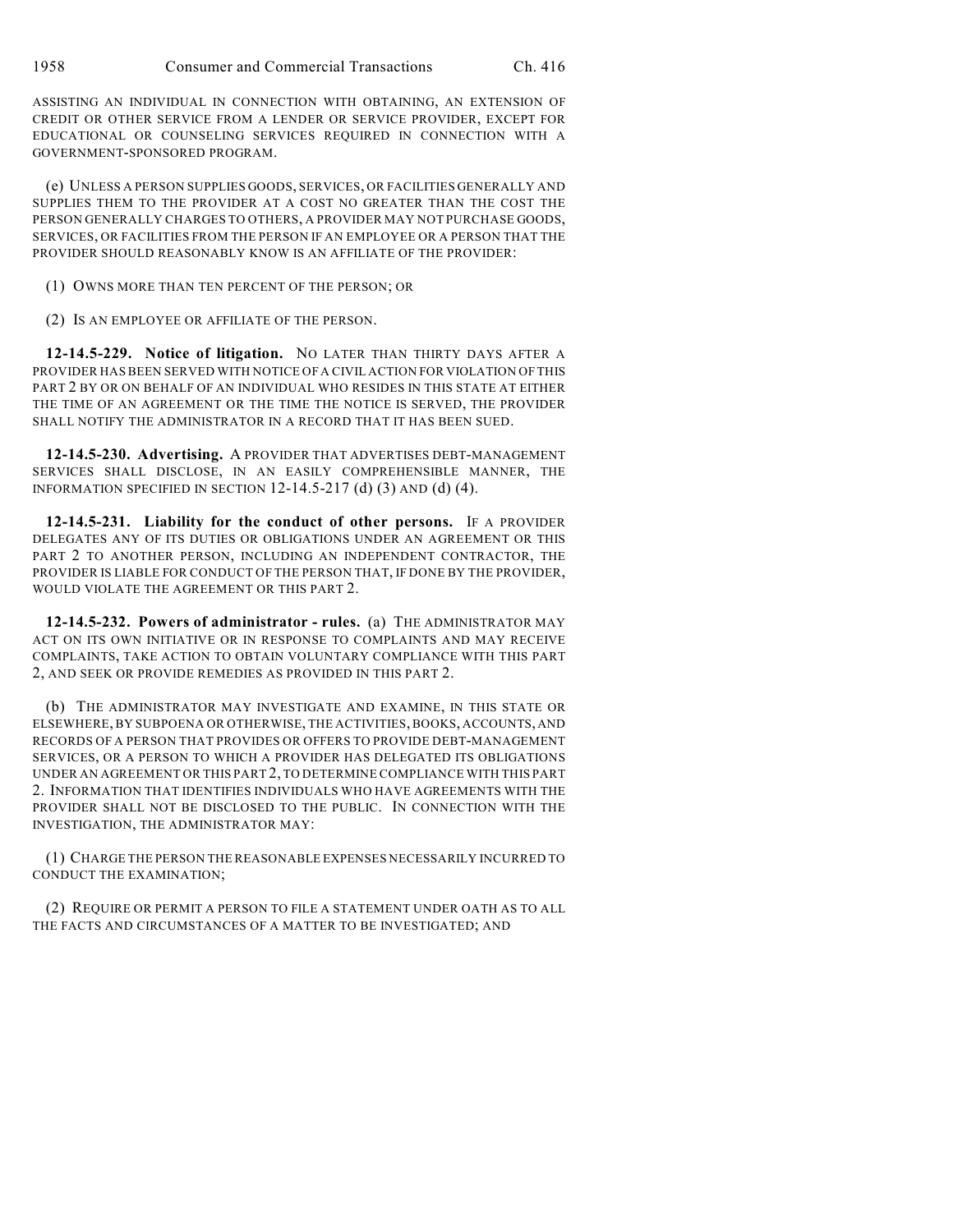(3) SEEK A COURT ORDER AUTHORIZING SEIZURE FROM A BANK AT WHICH THE PERSON MAINTAINS A TRUST ACCOUNT REQUIRED BY SECTION 12-14.5-222, ANY OR ALL MONEY, BOOKS, RECORDS, ACCOUNTS, AND OTHER PROPERTY OF THE PROVIDER THAT IS IN THE CONTROL OF THE BANK AND RELATES TO INDIVIDUALS WHO RESIDE IN THIS STATE.

(c) THE ADMINISTRATOR MAY ADOPT RULES TO IMPLEMENT THE PROVISIONS OF THIS PART 2 IN ACCORDANCE WITH SECTION 24-4-103, C.R.S.

(d) THE ADMINISTRATOR MAY ENTER INTO COOPERATIVE ARRANGEMENTS WITH ANY OTHER FEDERAL OR STATE AGENCY HAVING AUTHORITY OVER PROVIDERS AND MAY EXCHANGE WITH ANY OF THOSE AGENCIES INFORMATION ABOUT A PROVIDER, INCLUDING INFORMATION OBTAINED DURING AN EXAMINATION OF THE PROVIDER.

(e) THE ADMINISTRATOR, BY RULE, SHALL ESTABLISH REASONABLE FEES TO BE PAID BY PROVIDERS FOR THE EXPENSE OF ADMINISTERING THIS PART 2.

(f) THE ADMINISTRATOR, BY RULE, SHALL ADOPT DOLLAR AMOUNTS INSTEAD OF THOSE SPECIFIED IN SECTIONS 12-14.5-202, 12-14.5-205, 12-14.5-209, 12-14.5-213, 12-14.5-223, 12-14.5-233, AND 12-14.5-235 TO REFLECT INFLATION, AS MEASURED BY THE UNITED STATES BUREAU OF LABOR STATISTICS CONSUMER PRICE INDEX FOR ALL URBAN CONSUMERS OR, IF THAT INDEX IS NOT AVAILABLE, ANOTHER INDEX ADOPTED BY RULE BY THE ADMINISTRATOR. THE ADMINISTRATOR SHALL ADOPT A BASE YEAR AND ADJUST THE DOLLAR AMOUNTS, EFFECTIVE ON JULY 1 OF EACH YEAR, IF THE CHANGE IN THE INDEX FROM THE BASE YEAR, AS OF DECEMBER 31 OF THE PRECEDING YEAR, IS AT LEAST TEN PERCENT. THE DOLLAR AMOUNT SHALL BE ROUNDED TO THE NEAREST ONE HUNDRED DOLLARS, EXCEPT THAT THE AMOUNTS IN SECTION 12-14.5-223 SHALL BE ROUNDED TO THE NEAREST DOLLAR.

(g) THE ADMINISTRATOR SHALL NOTIFY REGISTERED PROVIDERS OF ANY CHANGE IN DOLLAR AMOUNTS MADE PURSUANT TO SUBSECTION (f) OF THIS SECTION AND MAKE THAT INFORMATION AVAILABLE TO THE PUBLIC.

**12-14.5-233. Administrative remedies.** (a) THE ADMINISTRATOR MAY ENFORCE THIS PART 2 AND RULES ADOPTED UNDER THIS PART 2 BY TAKING ONE OR MORE OF THE FOLLOWING ACTIONS:

(1) ORDERING A PROVIDER OR A DIRECTOR, EMPLOYEE, OR OTHER AGENT OF A PROVIDER TO CEASE AND DESIST FROM ANY VIOLATIONS;

(2) ORDERING A PROVIDER OR A PERSON THAT HAS CAUSED A VIOLATION TO CORRECT THE VIOLATION, INCLUDING MAKING RESTITUTION OF MONEY OR PROPERTY TO A PERSON AGGRIEVED BY A VIOLATION;

(3) SUBJECT TO ADJUSTMENT OF THE DOLLAR AMOUNT PURSUANT TO SECTION 12-14.5-232 (f), IMPOSING ON A PROVIDER OR A PERSON THAT HAS CAUSED A VIOLATION A CIVIL PENALTY NOT EXCEEDING TEN THOUSAND DOLLARS FOR EACH VIOLATION;

(4) PROSECUTING A CIVIL ACTION TO: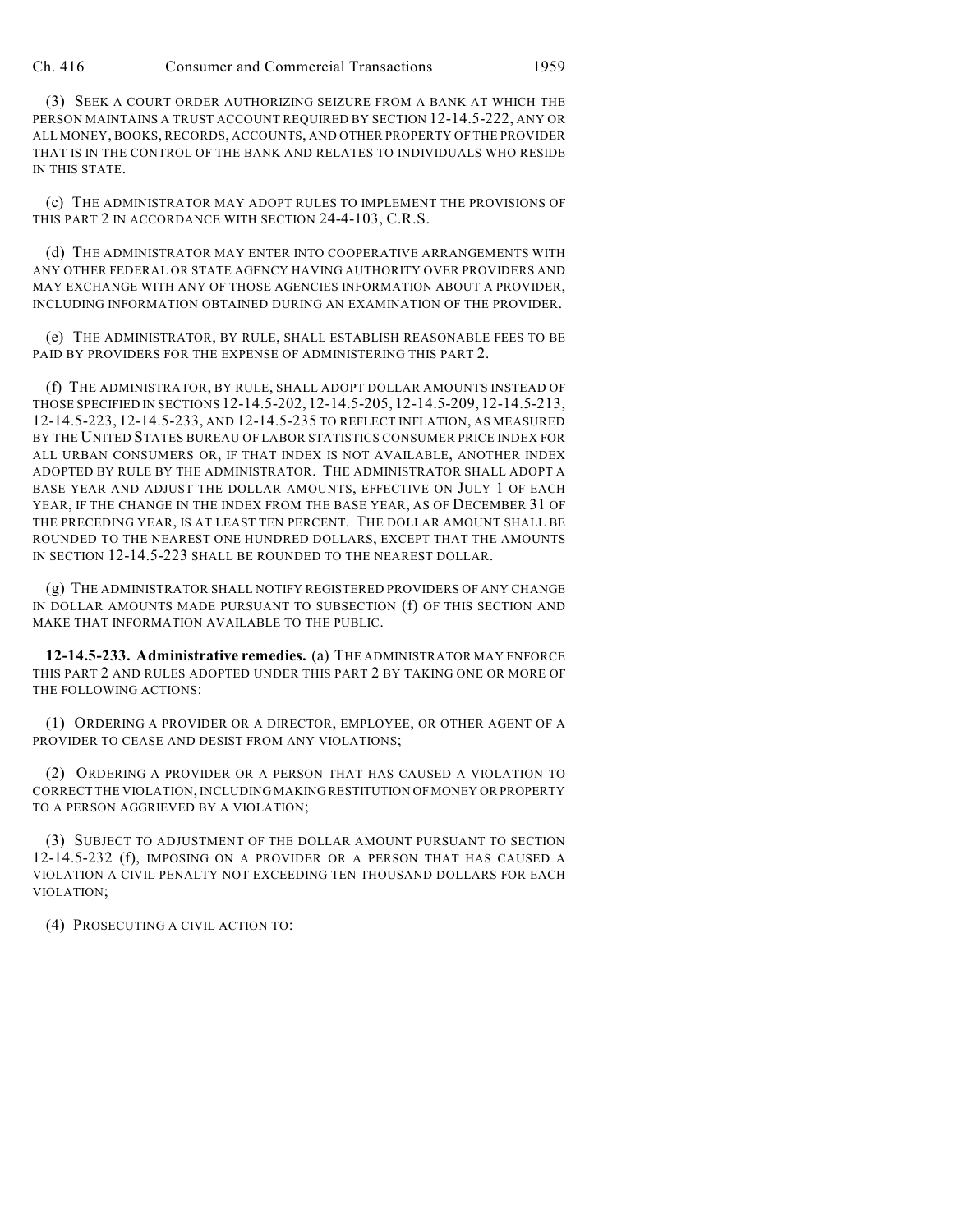(A) ENFORCE AN ORDER; OR

(B) OBTAIN RESTITUTION OR AN INJUNCTION OR OTHER EQUITABLE RELIEF, OR BOTH;

(5) INTERVENING IN AN ACTION BROUGHT UNDER SECTION 12-14.5-235.

(b) SUBJECT TO ADJUSTMENT OF THE DOLLAR AMOUNT PURSUANT TO SECTION 12-14.5-232 (f), IF A PERSON VIOLATES OR KNOWINGLY AUTHORIZES, DIRECTS, OR AIDS IN THE VIOLATION OF A FINAL ORDER ISSUED UNDER PARAGRAPH (1) OR (2) OF SUBSECTION (a) OF THIS SECTION, THE ADMINISTRATOR MAY IMPOSE A CIVIL PENALTY NOT EXCEEDING TWENTY THOUSAND DOLLARS FOR EACH VIOLATION.

(c) THE ADMINISTRATOR MAY MAINTAIN AN ACTION TO ENFORCE THIS PART 2 IN ANY COUNTY.

(d) THE ADMINISTRATOR MAY RECOVER THE REASONABLE COSTS OF ENFORCING THIS PART 2 UNDER SUBSECTIONS (a) TO (c) OF THIS SECTION, INCLUDING ATTORNEY FEES BASED ON THE HOURS REASONABLY EXPENDED AND THE HOURLY RATES FOR ATTORNEYS OF COMPARABLE EXPERIENCE IN THE COMMUNITY.

(e) IN DETERMINING THE AMOUNT OF A CIVIL PENALTY TO IMPOSE UNDER SUBSECTION (a) OR (b) OF THIS SECTION, THE ADMINISTRATOR SHALL CONSIDER THE SERIOUSNESS OF THE VIOLATION, THE GOOD FAITH OF THE VIOLATOR, ANY PREVIOUS VIOLATIONS BY THE VIOLATOR, THE DELETERIOUS EFFECT OF THE VIOLATION ON THE PUBLIC, THE NET WORTH OF THE VIOLATOR, AND ANY OTHER FACTOR THE ADMINISTRATOR CONSIDERS RELEVANT TO THE DETERMINATION OF THE CIVIL PENALTY.

**12-14.5-234. Suspension, revocation, or nonrenewal of registration.** (a) IN THIS SECTION, "INSOLVENT" MEANS:

(1) HAVING GENERALLY CEASED TO PAY DEBTS IN THE ORDINARY COURSE OF BUSINESS OTHER THAN AS A RESULT OF GOOD-FAITH DISPUTE;

(2) BEING UNABLE TO PAY DEBTS AS THEY BECOME DUE; OR

(3) BEING INSOLVENT WITHIN THE MEANING OF THE FEDERAL BANKRUPTCY LAW, 11 U.S.C. SEC. 101 ET SEQ., AS AMENDED.

(b) THE ADMINISTRATOR MAY SUSPEND, REVOKE, OR DENY RENEWAL OF A PROVIDER'S REGISTRATION IF:

(1) A FACT OR CONDITION EXISTS THAT, IF IT HAD EXISTED WHEN THE REGISTRANT APPLIED FOR REGISTRATION AS A PROVIDER, WOULD HAVE BEEN A REASON FOR DENYING REGISTRATION;

(2) THE PROVIDER HAS COMMITTED A MATERIAL VIOLATION OF THIS PART 2 OR A RULE OR ORDER OF THE ADMINISTRATOR UNDER THIS PART 2;

(3) THE PROVIDER IS INSOLVENT;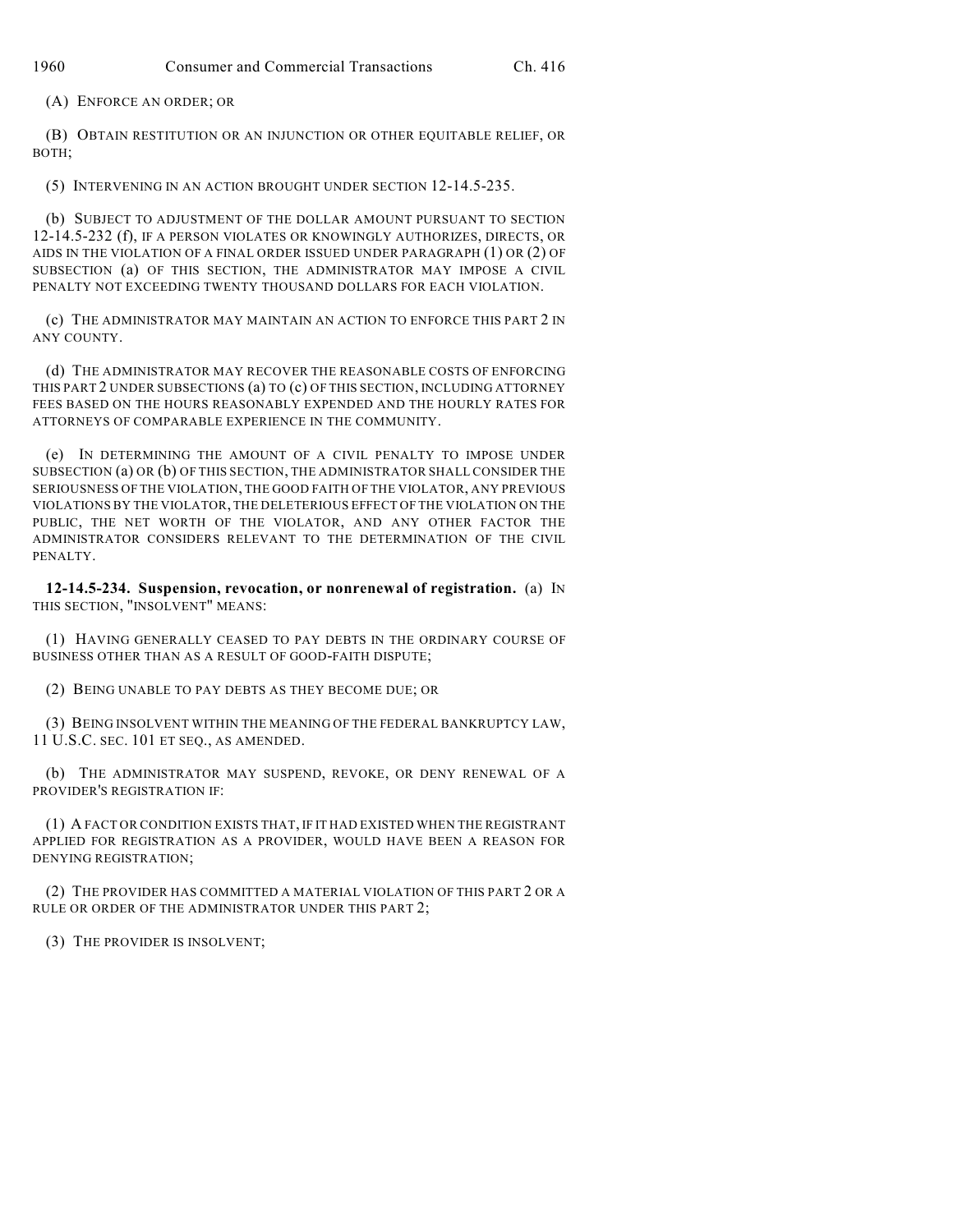(4) THE PROVIDER OR AN EMPLOYEE OR AFFILIATE OF THE PROVIDER HAS REFUSED TO PERMIT THE ADMINISTRATOR TO MAKE AN EXAMINATION AUTHORIZED BY THIS PART 2, FAILED TO COMPLY WITH SECTION 12-14.5-232 (b) (2) WITHIN FIFTEEN DAYS AFTER REQUEST, OR MADE A MATERIAL MISREPRESENTATION OR OMISSION IN COMPLYING WITH SECTION 12-14.5-232 (b) (2); OR

(5) THE PROVIDER HAS NOT RESPONDED WITHIN A REASONABLE TIME AND IN AN APPROPRIATE MANNER TO COMMUNICATIONS FROM THE ADMINISTRATOR.

(c) IF A PROVIDER DOES NOT COMPLY WITH SECTION 12-14.5-222 (f) OR IF THE ADMINISTRATOR OTHERWISE FINDS THAT THE PUBLIC HEALTH, SAFETY, OR GENERAL WELFARE REQUIRES EMERGENCY ACTION, THE ADMINISTRATOR MAY ORDER A SUMMARY SUSPENSION OF THE PROVIDER'S REGISTRATION, EFFECTIVE ON THE DATE SPECIFIED IN THE ORDER.

(d) IF THE ADMINISTRATOR SUSPENDS, REVOKES, OR DENIES RENEWAL OF THE REGISTRATION OF A PROVIDER, THE ADMINISTRATOR MAY SEEK A COURT ORDER AUTHORIZING SEIZURE OF ANY OR ALL OF THE MONEY IN A TRUST ACCOUNT REQUIRED BY SECTION 12-14.5-222, BOOKS, RECORDS, ACCOUNTS, AND OTHER PROPERTY OF THE PROVIDER THAT ARE LOCATED IN THIS STATE.

(e) IF THE ADMINISTRATOR SUSPENDS OR REVOKES A PROVIDER'S REGISTRATION, THE PROVIDER MAY APPEAL AND REQUEST A HEARING PURSUANT TO SECTION 24-4-105, C.R.S.

**12-14.5-235. Private enforcement.** (a) IF AN INDIVIDUAL VOIDS AN AGREEMENT PURSUANT TO SECTION 12-14.5-225 (b), THE INDIVIDUAL MAY RECOVER IN A CIVIL ACTION ALL MONEY PAID OR DEPOSITED BY OR ON BEHALF OF THE INDIVIDUAL PURSUANT TO THE AGREEMENT, EXCEPT AMOUNTS PAID TO CREDITORS, IN ADDITION TO THE RECOVERY UNDER PARAGRAPHS (3) AND (4) OF SUBSECTION (c) OF THIS SECTION.

(b) IF AN INDIVIDUAL VOIDS AN AGREEMENT PURSUANT TO SECTION 12-14.5-225 (a), THE INDIVIDUAL MAY RECOVER IN A CIVIL ACTION THREE TIMES THE TOTAL AMOUNT OF THE FEES, CHARGES, MONEY, AND PAYMENTS MADE BY THE INDIVIDUAL TO THE PROVIDER, IN ADDITION TO THE RECOVERY UNDER PARAGRAPH (4) OF SUBSECTION (c) OF THIS SECTION.

(c) SUBJECT TO SUBSECTION (d) OF THIS SECTION, AN INDIVIDUAL WITH RESPECT TO WHOM A PROVIDER VIOLATES THIS PART 2 MAY RECOVER IN A CIVIL ACTION FROM THE PROVIDER AND ANY PERSON THAT CAUSED THE VIOLATION:

(1) COMPENSATORY DAMAGES FOR INJURY, INCLUDING NONECONOMIC INJURY, CAUSED BY THE VIOLATION;

(2) EXCEPT AS OTHERWISE PROVIDED IN SUBSECTION (d) OF THIS SECTION AND SUBJECT TO ADJUSTMENT OF THE DOLLAR AMOUNT PURSUANT TO SECTION 12-14.5-232 (f), WITH RESPECT TO A VIOLATION OF SECTION 12-14.5-217, 12-14.5-219 TO 12-14.5-224, 12-14.5-227, OR 12-14.5-228 (a), (b), OR (d), THE GREATER OF THE AMOUNT RECOVERABLE UNDER PARAGRAPH (1) OF THIS SUBSECTION (c) OR FIVE THOUSAND DOLLARS;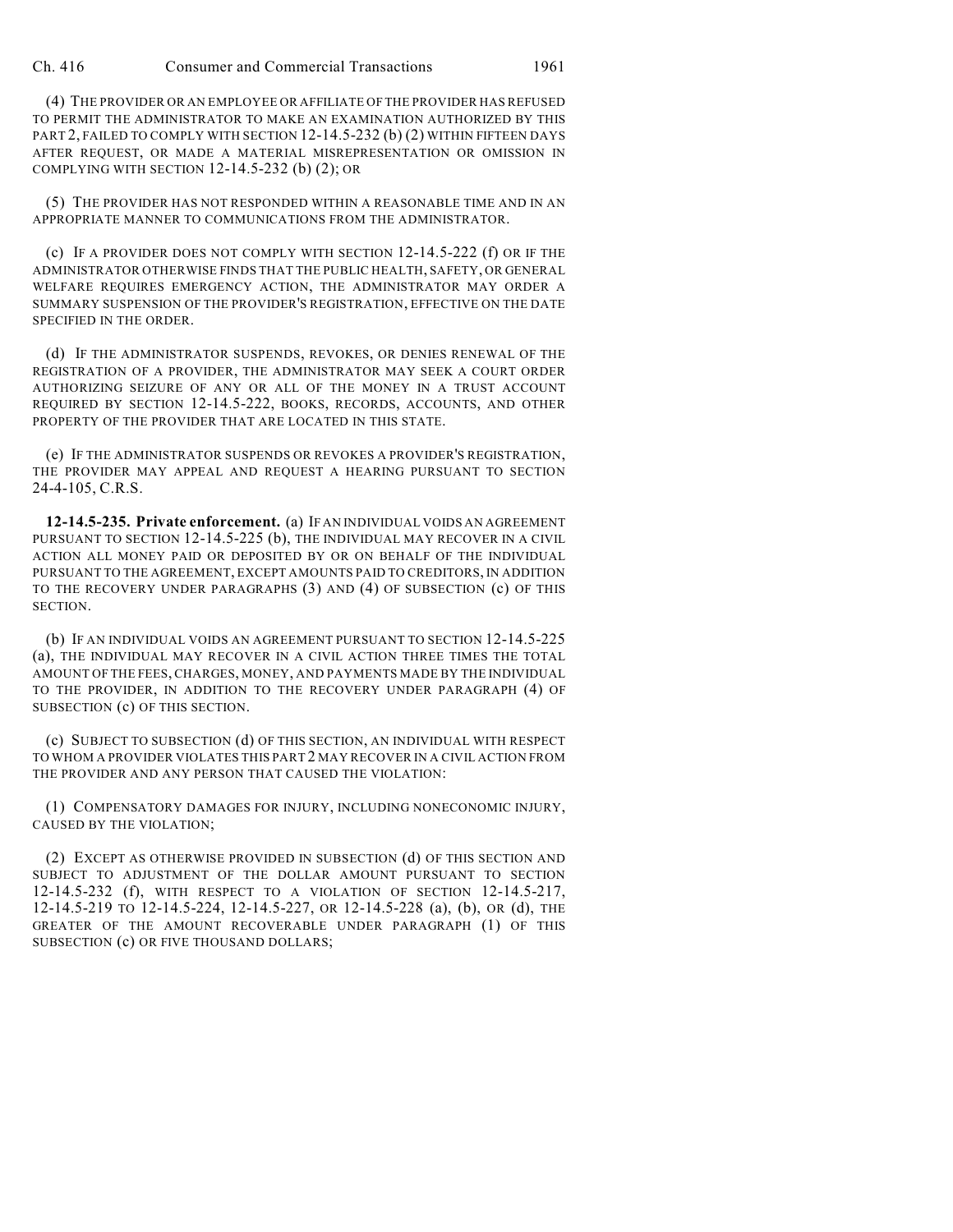(3) PUNITIVE DAMAGES; AND

(4) REASONABLE ATTORNEY FEES AND COSTS.

(d) IN A CLASS ACTION, EXCEPT FOR A VIOLATION OF SECTION  $12-14.5-228$  (a) (5), THE MINIMUM DAMAGES PROVIDED IN PARAGRAPH (2) OF SUBSECTION (c) OF THIS SECTION DO NOT APPLY.

(e) IN ADDITION TO THE REMEDY AVAILABLE UNDER SUBSECTION (c) OF THIS SECTION, IF A PROVIDER VIOLATES AN INDIVIDUAL'S RIGHTS UNDER SECTION 12-14.5-220, THE INDIVIDUAL MAY RECOVER IN A CIVIL ACTION ALL MONEY PAID OR DEPOSITED BY OR ON BEHALF OF THE INDIVIDUAL PURSUANT TO THE AGREEMENT, EXCEPT FOR AMOUNTS PAID TO CREDITORS.

(f) A PROVIDER IS NOT LIABLE UNDER THIS SECTION FOR A VIOLATION OF THIS PART 2 IF THE PROVIDER PROVES THAT THE VIOLATION WAS NOT INTENTIONAL AND RESULTED FROM A GOOD-FAITH ERROR NOTWITHSTANDING THE MAINTENANCE OF PROCEDURES REASONABLY ADAPTED TO AVOID THE ERROR. AN ERROR OF LEGAL JUDGMENT WITH RESPECT TO A PROVIDER'S OBLIGATIONS UNDER THIS PART 2 IS NOT A GOOD-FAITH ERROR. IF, IN CONNECTION WITH A VIOLATION, THE PROVIDER HAS RECEIVED MORE MONEY THAN AUTHORIZED BY AN AGREEMENT OR THIS PART 2, THE DEFENSE PROVIDED BY THIS SUBSECTION (f) IS NOT AVAILABLE UNLESS THE PROVIDER REFUNDS THE EXCESS WITHIN TWO BUSINESS DAYS AFTER LEARNING OF THE VIOLATION.

(g) THE ADMINISTRATOR SHALL ASSIST AN INDIVIDUAL IN ENFORCING A JUDGMENT AGAINST THE SURETY BOND OR OTHER SECURITY PROVIDED UNDER SECTION 12-14.5-213 OR 12-14.5-214.

**12-14.5-236. Violation of unfair or deceptive practices statute.** IF AN ACT OR PRACTICE OF A PROVIDER VIOLATES BOTH THIS PART 2 AND SECTION 6-1-105,C.R.S., AN INDIVIDUAL MAY NOT RECOVER UNDER BOTH FOR THE SAME ACT OR PRACTICE.

**12-14.5-237. Statute of limitations.** (a) AN ACTION OR PROCEEDING BROUGHT PURSUANT TO SECTION 12-14.5-233 (a), (b), OR (c) SHALL BE COMMENCED WITHIN FOUR YEARS AFTER THE CONDUCT THAT IS THE BASIS OF THE ADMINISTRATOR'S COMPLAINT.

(b) AN ACTION BROUGHT PURSUANT TO SECTION 12-14.5-235 SHALL BE COMMENCED WITHIN TWO YEARS AFTER THE LATEST OF:

(1) THE INDIVIDUAL'S LAST TRANSMISSION OF MONEY TO A PROVIDER;

(2) THE INDIVIDUAL'S LAST TRANSMISSION OF MONEY TO A CREDITOR AT THE DIRECTION OF THE PROVIDER;

(3) THE PROVIDER'S LAST DISBURSEMENT TO A CREDITOR OF THE INDIVIDUAL;

(4) THE PROVIDER'S LAST ACCOUNTING TO THE INDIVIDUAL PURSUANT TO SECTION 12-14.5-227 (a);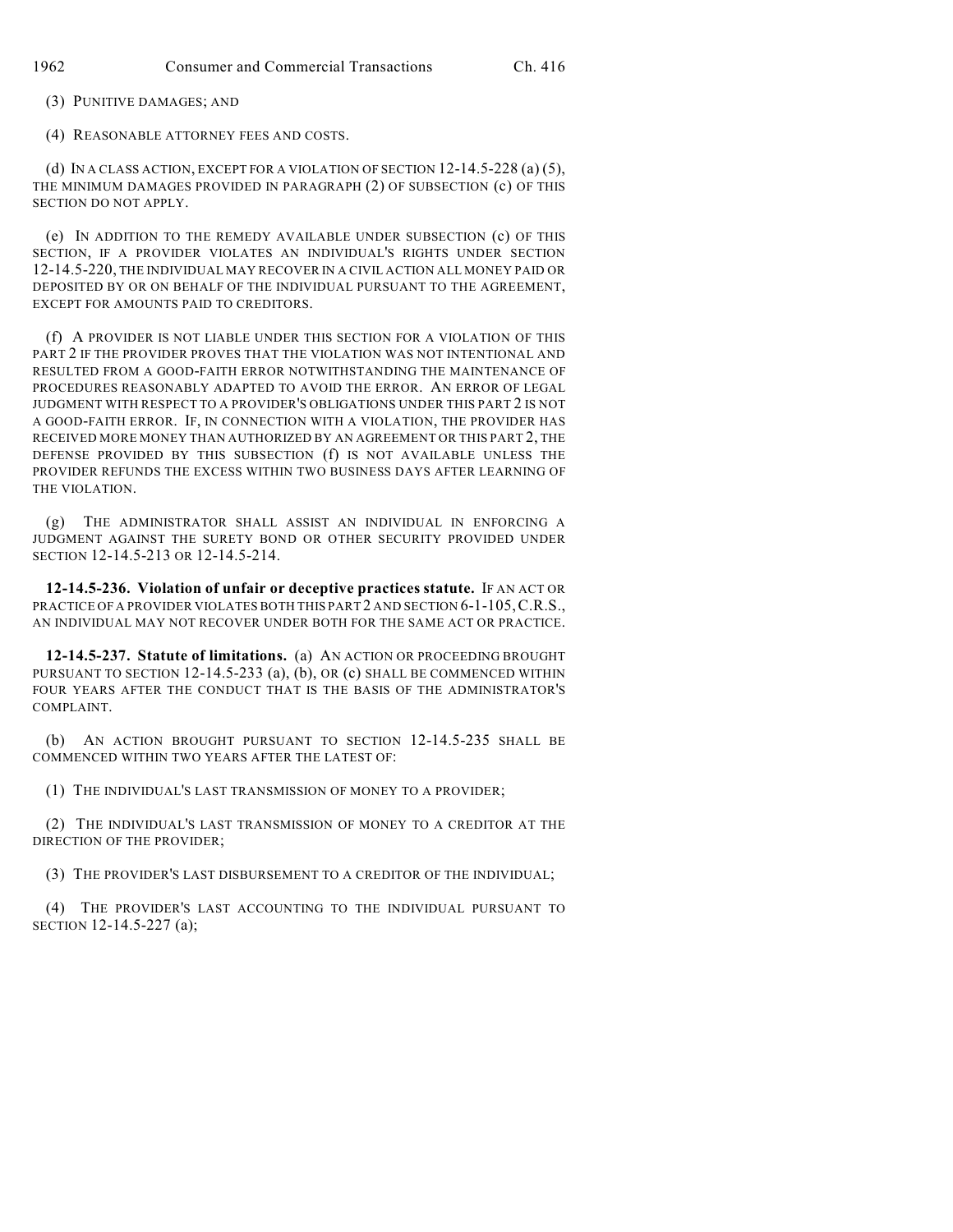(5) THE DATE ON WHICH THE INDIVIDUAL DISCOVERED OR REASONABLY SHOULD HAVE DISCOVERED THE FACTS GIVING RISE TO THE INDIVIDUAL'S CLAIM; OR

(6) TERMINATION OF ACTIONS OR PROCEEDINGS BY THE ADMINISTRATOR WITH RESPECT TO A VIOLATION OF THIS PART 2.

(c) THE PERIOD PRESCRIBED IN PARAGRAPH (5) OF SUBSECTION (b) OF THIS SECTION IS TOLLED DURING ANY PERIOD DURING WHICH THE PROVIDER OR, IF DIFFERENT, THE DEFENDANT HAS MATERIALLY AND WILLFULLY MISREPRESENTED INFORMATION REQUIRED BY THIS PART 2 TO BE DISCLOSED TO THE INDIVIDUAL, IF THE INFORMATION SO MISREPRESENTED IS MATERIAL TO THE ESTABLISHMENT OF THE LIABILITY OF THE DEFENDANT UNDER THIS PART 2.

**12-14.5-238. Uniformity of application and construction.** IN APPLYING AND CONSTRUING THIS PART 2, CONSIDERATION SHALL BE GIVEN TO THE NEED TO PROMOTE UNIFORMITY OF THE LAW WITH RESPECT TO ITS SUBJECT MATTER AMONG STATES THAT ENACT IT.

**12-14.5-239. Relation to federal "Electronic Signatures in Global and** National Commerce Act". THIS PART 2 MODIFIES, LIMITS, AND SUPERSEDES THE FEDERAL "ELECTRONIC SIGNATURES IN GLOBAL AND NATIONAL COMMERCE ACT", 15 U.S.C. SEC. 7001 ET SEQ., BUT DOES NOT MODIFY, LIMIT, OR SUPERSEDE SECTION 101 (c) OF THAT ACT, 15 U.S.C. SEC. 7001 (c), OR AUTHORIZE ELECTRONIC DELIVERY OF ANY OF THE NOTICES DESCRIBED IN SECTION 103 (b) OF THAT ACT, 15 U.S.C. SEC. 7003 (b).

**12-14.5-240. Transitional provisions - application to existing transactions.** TRANSACTIONS ENTERED INTO BEFORE JANUARY 1, 2008, AND THE RIGHTS, DUTIES, AND INTERESTS RESULTING FROM THEM MAY BE COMPLETED, TERMINATED, OR ENFORCED AS REQUIRED OR PERMITTED BY A LAW AMENDED, REPEALED, OR MODIFIED BY THIS PART 2 AS THOUGH THE AMENDMENT, REPEAL, OR MODIFICATION HAD NOT OCCURRED.

**12-14.5-241. Severability.** IF ANY PROVISION OF THIS PART 2 OR ITS APPLICATION TO ANY PERSON OR CIRCUMSTANCE IS HELD INVALID, THE INVALIDITY DOES NOT AFFECT OTHER PROVISIONS OR APPLICATIONS OF THIS PART 2 THAT CAN BE GIVEN EFFECT WITHOUT THE INVALID PROVISION OR APPLICATION, AND TO THIS END THE PROVISIONS OF THIS PART 2 ARE SEVERABLE.

**12-14.5-242. Repeal.** THIS PART 2 IS REPEALED, EFFECTIVE JULY 1, 2015. PRIOR TO SUCH REPEAL, THE FUNCTIONS OF THE ADMINISTRATOR PURSUANT TO THIS PART 2 AND THE REGISTRATION OF PROVIDERS SHALL BE REVIEWED AS PROVIDED FOR IN SECTION 24-34-104, C.R.S.

**SECTION 2.** 24-34-104 (46), Colorado Revised Statutes, is amended BY THE ADDITION OF A NEW PARAGRAPH to read:

**24-34-104. General assembly review of regulatory agencies and functions for termination, continuation, or reestablishment.** (46) The following agencies, functions, or both, shall terminate on July 1, 2015: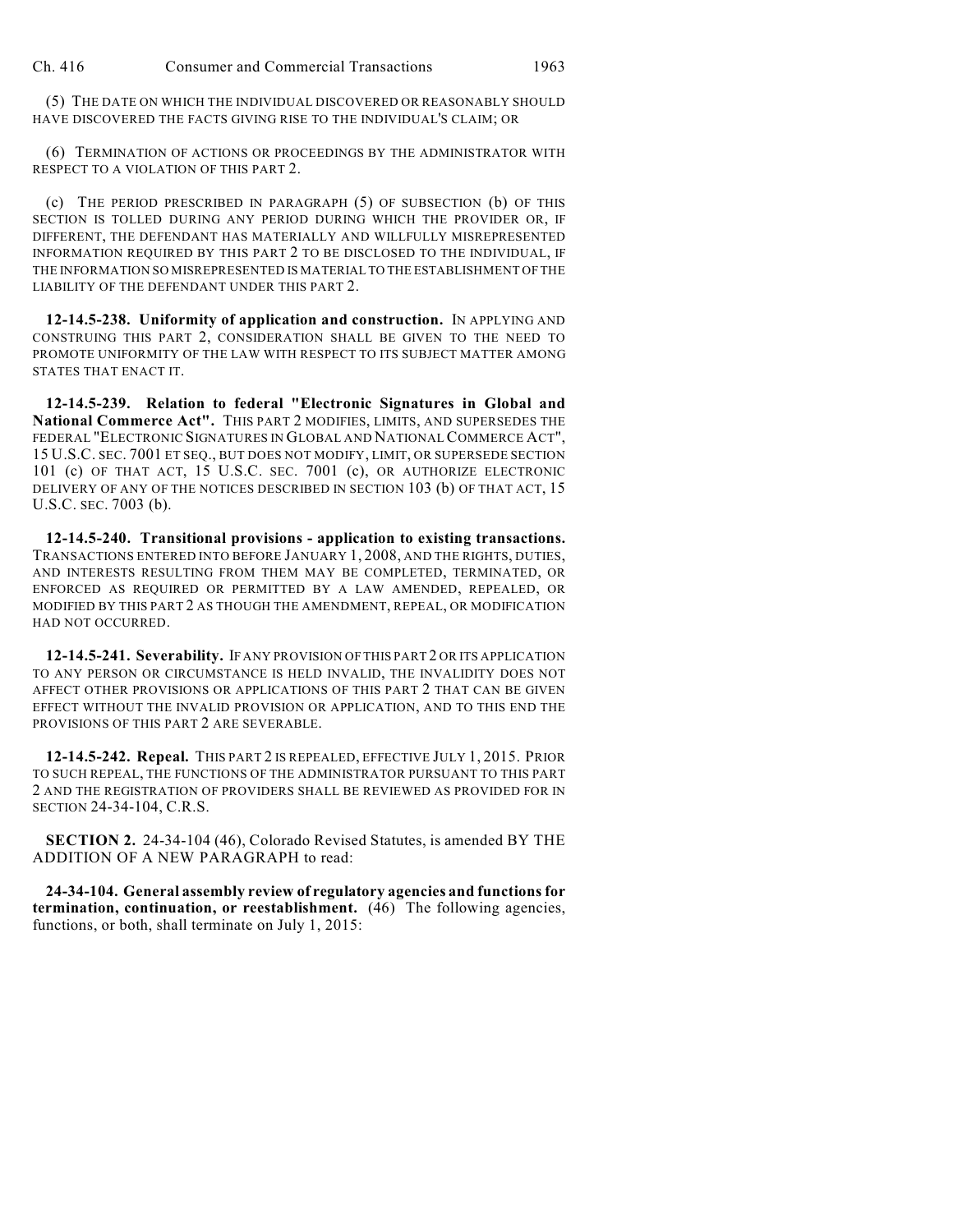(j) THE FUNCTIONS PURSUANT TO PART 2 OF ARTICLE 14.5 OF TITLE 12, C.R.S., OF THE ADMINISTRATOR DESIGNATED PURSUANT TO SECTION 5-6-103,C.R.S., AND THE REGISTRATION OF DEBT-MANAGEMENT SERVICE PROVIDERS.

**SECTION 3.** 12-14.5-101, Colorado Revised Statutes, is amended to read:

**12-14.5-101. Short title.** This article PART 1 shall be known and may be cited as the "Colorado Credit Services Organization Act".

**SECTION 4.** 12-14.5-102 (1) (c) and (1) (d), Colorado Revised Statutes, are amended, and the said 12-14.5-102 (1) is further amended BY THE ADDITION OF A NEW PARAGRAPH, to read:

**12-14.5-102. Legislative declaration.** (1) The general assembly finds and declares that:

(c) The purposes of this article PART 1 are to provide prospective buyers of services of credit services organizations with the information necessary to make an intelligent decision regarding the purchase of those services and to protect the public from unfair or deceptive advertising and business practices; and

(d) This article PART 1 shall be construed liberally to achieve these purposes; AND

(e) IT IS THE INTENT OF THE GENERAL ASSEMBLY TO FURTHER REGULATE THE CONDUCT OF PERSONS WHO PROVIDE CREDIT SERVICES IN ACCORDANCE WITH THIS PART 1 BY ADOPTING THE REGULATORY REQUIREMENTS CONTAINED IN PART 2 OF THIS ARTICLE.

**SECTION 5.** The introductory portion to 12-14.5-103, Colorado Revised Statutes, is amended to read:

**12-14.5-103. Definitions.** As used in this article PART 1, unless the context otherwise requires:

**SECTION 6.** 12-14.5-109, Colorado Revised Statutes, is amended to read:

**12-14.5-109. Waivers and exemptions.** (1) Any waiver by a buyer of any part of this article PART 1 is void as against public policy. Any attempt by a credit services organization to have a buyer waive rights given by this article PART 1 is a violation of this article PART 1.

(2) In any proceeding involving this article PART 1, the burden of proving an exemption or an exception from a definition is upon the person claiming it.

**SECTION 7.** 12-14.5-110, Colorado Revised Statutes, is amended to read:

**12-14.5-110. Criminal penalties and injunctive relief.** (1) Any person who violates any provision of this article PART 1 commits a class 1 misdemeanor and shall be punished as provided in section 18-1.3-501, C.R.S. Violating any provision of this article PART 1 with respect to any buyer shall constitute a class 1 public nuisance subject to the provisions of part 3 of article 13 of title 16, C.R.S.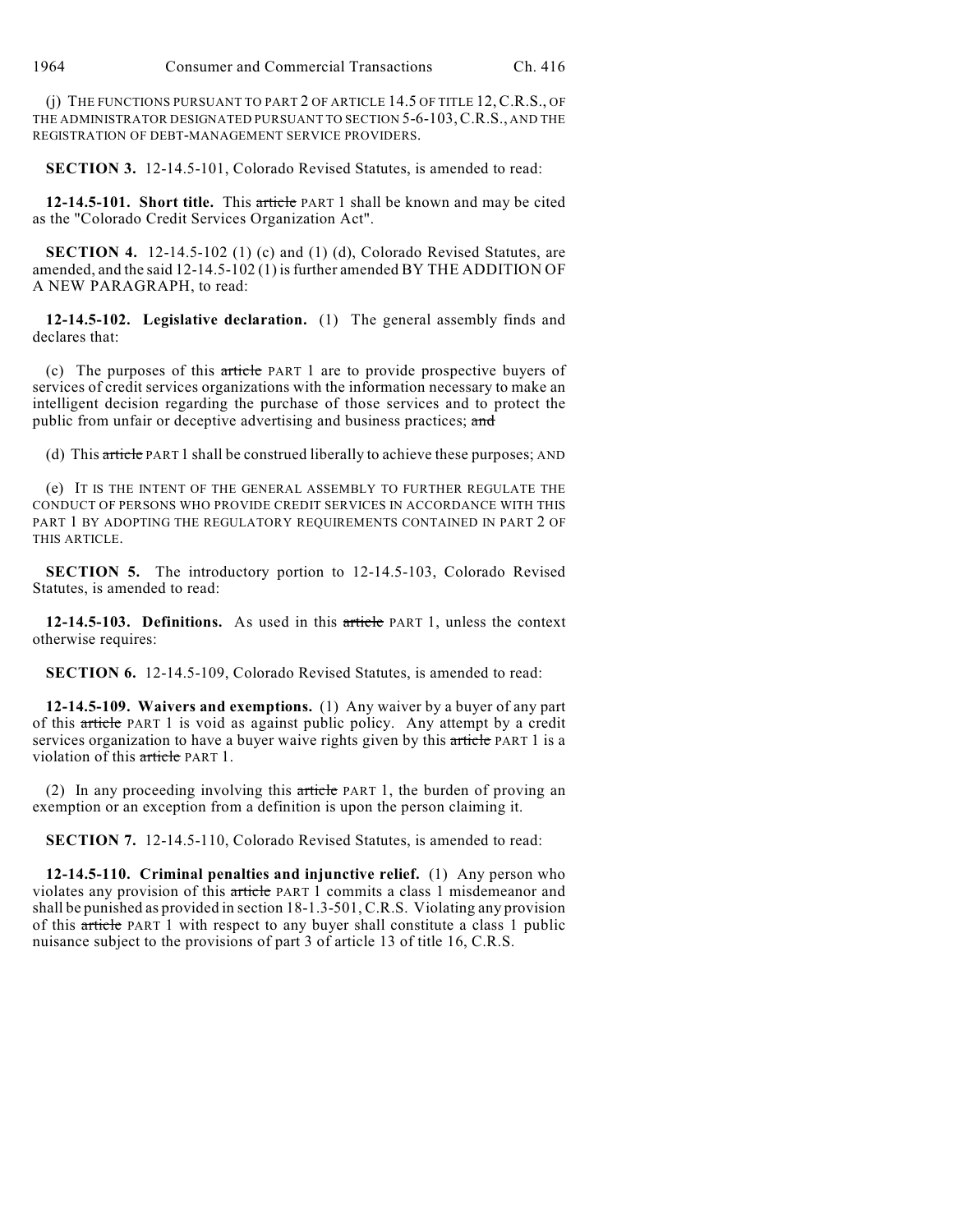(2) The administrator of the uniform consumer credit code, designated pursuant to section 5-6-103, C.R.S., or the district attorney of any judicial district may maintain an action to enjoin violations of this article PART 1.

(3) Costs and reasonable attorney fees shall be awarded to the administrator of the uniform consumer credit code or a district attorney in all injunctive actions where the administrator of the uniform consumer credit code or district attorney successfully enforces this article PART 1.

**SECTION 8.** The introductory portion to 12-14.5-110.5 (1), Colorado Revised Statutes, is amended to read:

**12-14.5-110.5. Powers of administrator of the uniform consumer credit code and district attorney - subpoenas - hearings.** (1) When the administrator of the uniform consumer credit code or district attorney has cause to believe that any person has violated or is violating any provision of this article, he PART 1, THE ADMINISTRATOR OR DISTRICT ATTORNEY may, in addition to the other powers conferred upon him THE ADMINISTRATOR OR DISTRICT ATTORNEY by this article PART 1:

**SECTION 9.** 12-14.5-111 (1) and (2), Colorado Revised Statutes, are amended to read:

**12-14.5-111. Damages.** (1) Any buyer injured by a violation of this article PART 1 or by a credit services organization's breach of contract subject to this article PART 1 may maintain an action in a court of competent jurisdiction for recovery of actual damages, plus cost of suit and reasonable attorney fees. In case of an action brought by a buyer, actual damages shall not be less than the amount paid by the buyer to the credit services organization.

(2) In the event of a willful violation by a credit services organization of this article PART 1 or of a contract subject to this article PART 1, a person who is injured thereby shall be awarded, in addition to the damages allowable under subsection (1) of this section, an additional amount equal to twice the actual damages awarded under subsection (1) of this section.

**SECTION 10.** 12-14.5-112, Colorado Revised Statutes, is amended to read:

**12-14.5-112. Aiding or assisting violation.** Any individual who, as a director, officer, partner, member, salesperson, agent, or representative of a credit services organization which THAT violates this article PART 1, assists or aids, directly or indirectly, in such violation shall be responsible therefor and subject to the criminal penalties, injunctive relief, and damages provided for in section 12-14.5-111 and this section.

**SECTION 11.** 12-14.5-113, Colorado Revised Statutes, is amended to read:

**12-14.5-113. Remedies cumulative.** The remedies provided for in this article PART 1 are cumulative and in addition to any other procedures or remedies for any violation or conduct provided for in any other law.